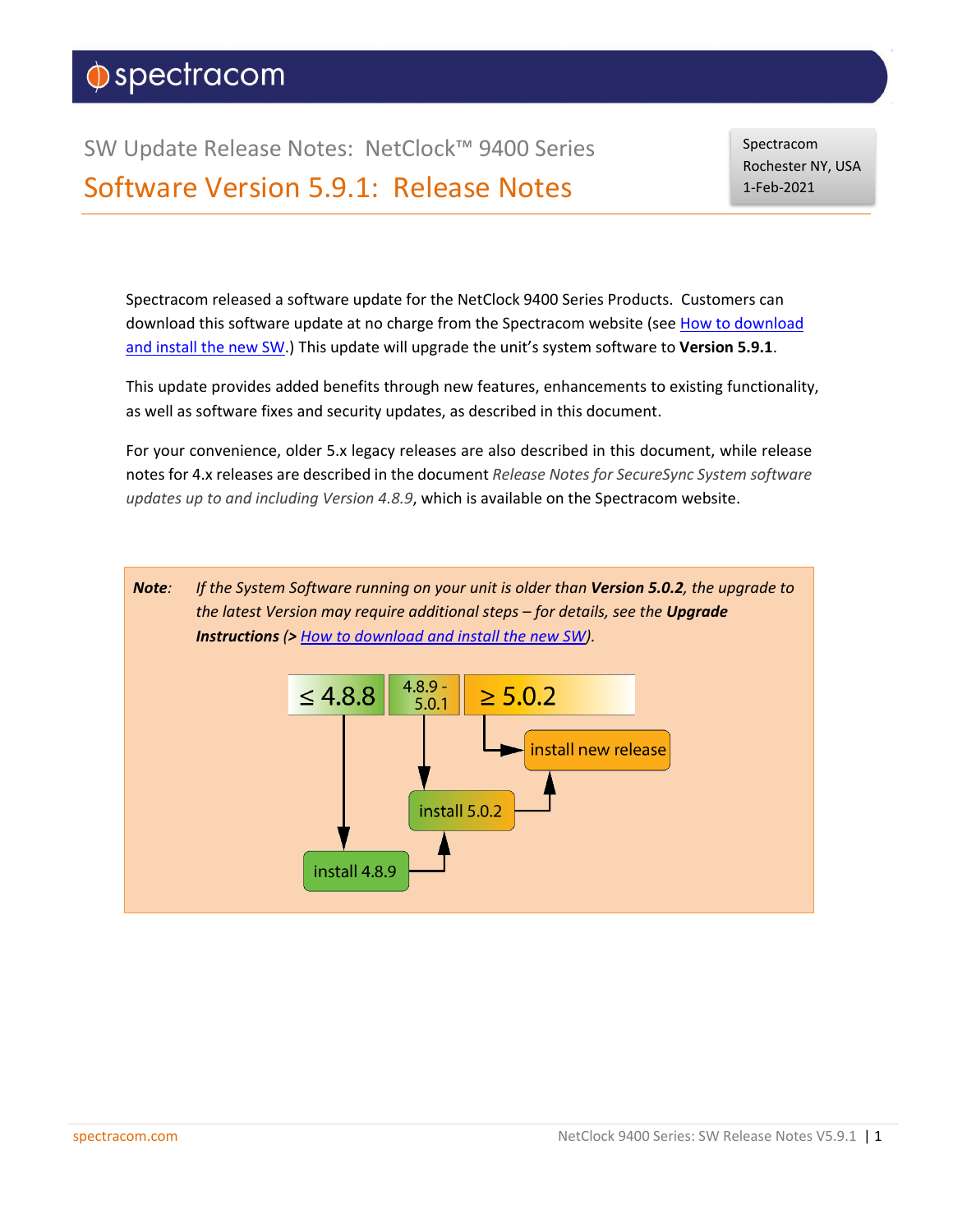# <span id="page-1-0"></span>**Table of Contents**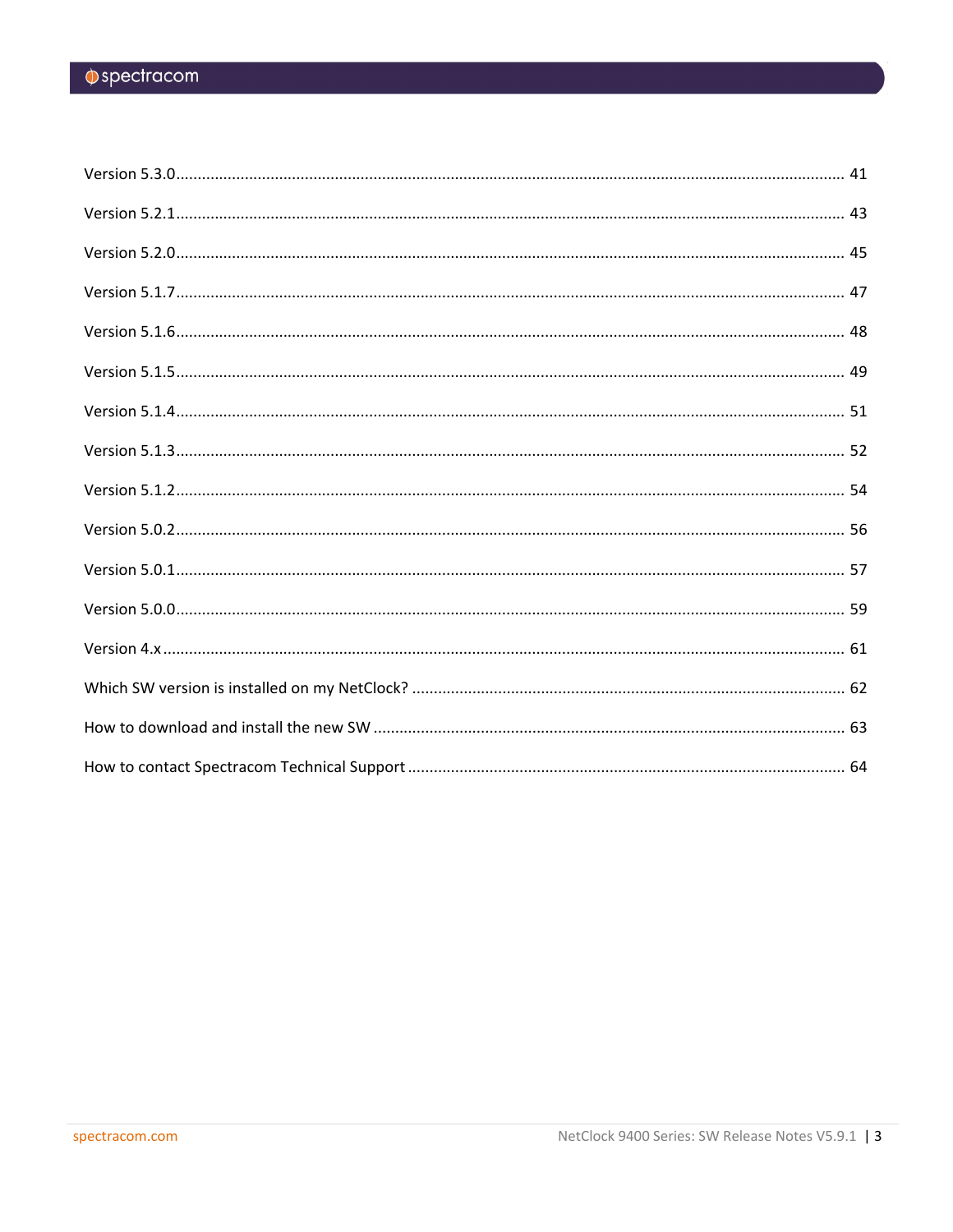# <span id="page-3-0"></span>*Enhancements and fixes*

*The following defects were corrected:*

<span id="page-3-1"></span>• Fixed a Known Issue from the previous release: the "Clean and Halt" command does not function properly when logged into SSH. This issue was found to extend to the clean as well as clean and halt commands and is not related to an SSH login. The issue caused them to intermittently not fully reboot or halt when issued through the CLI, Web UI, or front panel.

*BroadShield customer note: The installation patch released in software version 5.9.0 does NOT persist across upgrades. If you have a BroadShield patch installed, you will need to reapply that patch after upgrading to restore functionality.*

*All current BroadShield customers will require the new patch (BroadShield version 5.7.6) when installing 5.9.0 or higher. The old BroadShield patch (BroadShield version 5.2.2) is not compatible with software beyond this point. BroadShield licenses are not affected by software upgrades.*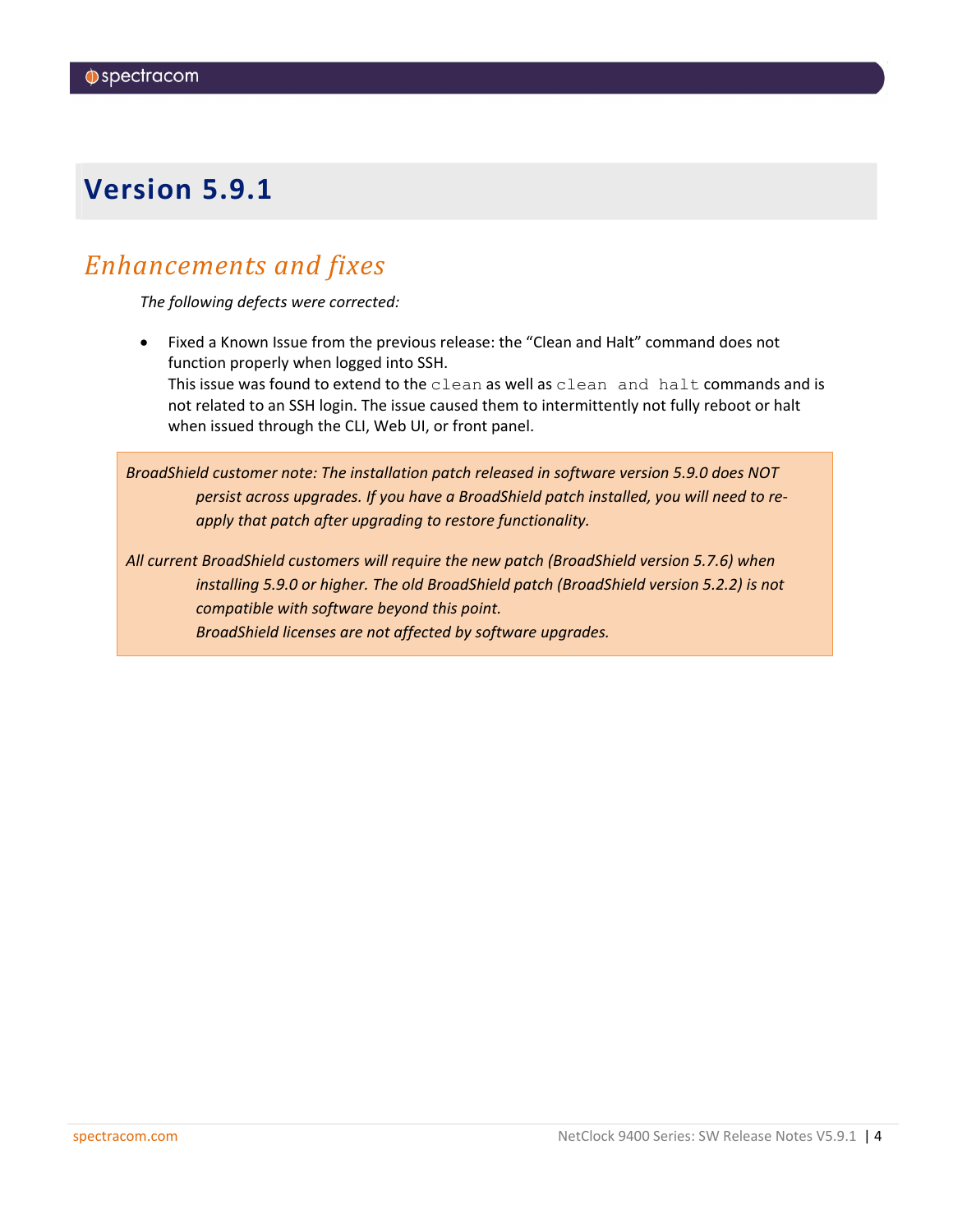# *Newly Released Features*

• Release 5.9.0 provides the ability to manage independently a license for jamming detection and/or a license for both jamming and spoofing detection (as part of Orolia's Interference Detection and Mitigation Suite) in support of various commercial offers.

## *Enhancements and fixes*

*The following improvements were applied to existing features and functions:*

- Enacted security improvements, including upgrading several packages:
	- o Upgraded NTP to 4.2.8p14
	- o Upgraded PHP to 7.4.6
	- o Upgraded Apache to version 2.4.41
	- o Upgraded OpenSSL to version 1.0.2u.
	- o Upgraded Broadshield to version 5.7.6
- Added a No Privacy option to SNMPv3 settings.
- Removed support of the Classic Web UI to increase security.

### *The following defects were corrected:*

- Fixed errors in the loading of the journal log when configuring the unit via the front panel.
- Aligned all changes in the Web UI to look identical in journal log entries.
- Added a Quick Align option to automatically restart tracking when the unit enters holdover.
- Repaired password reuse limitation to cap reuse failures at 10 attempts
- Limited public key creation in SSH to each user, in order to increase security
- Created hard-coded SSH timeout, set to 60 minutes (previous timeout was nonfunctional).
- Fixed an issue in which Remote Logging could not be disabled.
- Corrected a Known Issue in software version 5.8.9 with saved configurations not being restored following updates.
- Enabled NTP to add an IPv6 address
- Repaired NMEA GGA zero-fill messages to ensure HDOP values are filled with 0.00 when a GPS reference is not present, rather than an arbitrary value
- Fixed a visual bug within the graphs in the Web UI page on Ethernet Monitoring.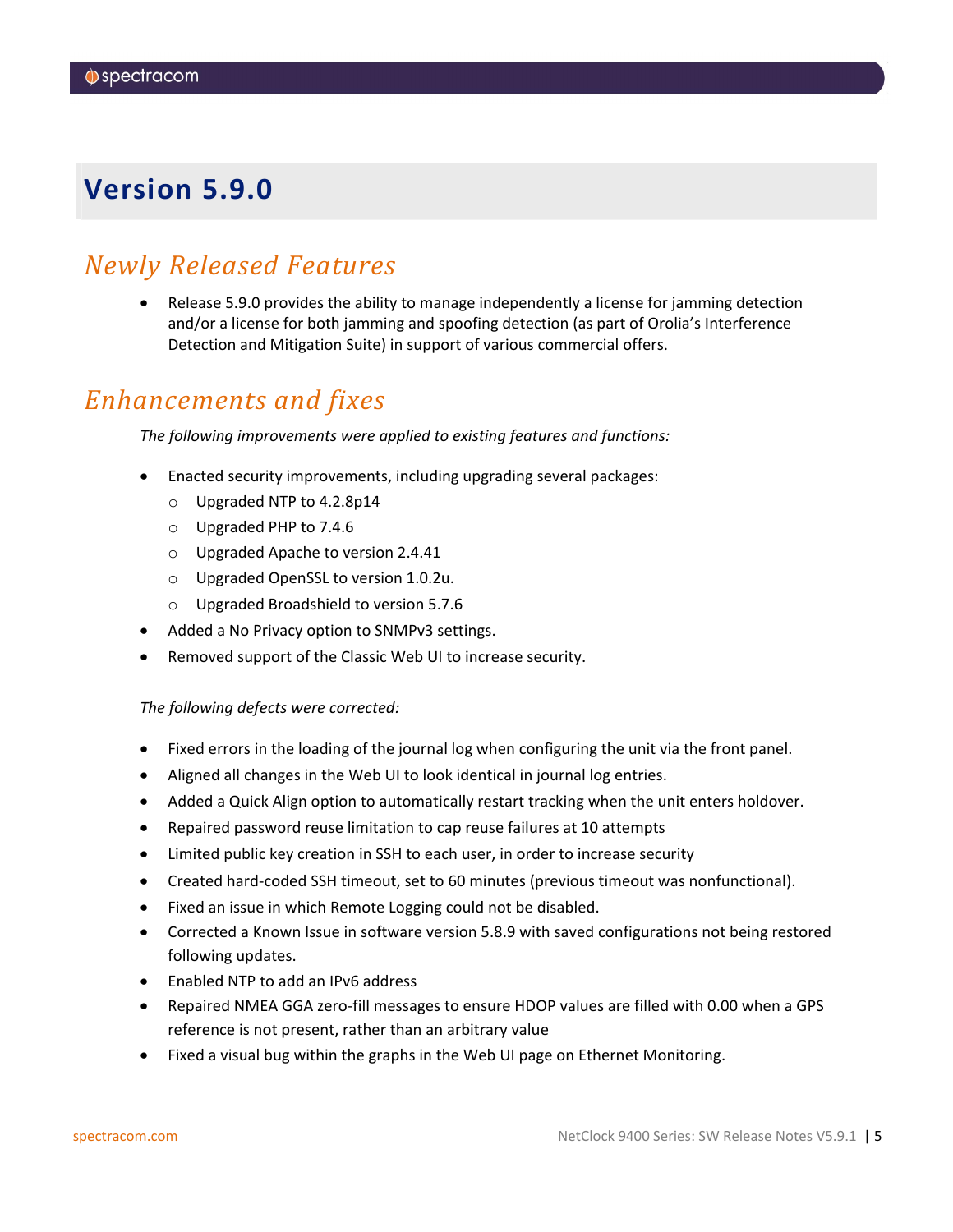• Corrected an inconsistency with NTP dir permissions between an upgrade and a fresh install

### *Security enhancements and fixes*

Upgrades of multiple packages resulted in the following resolved security vulnerabilities:

**Apache** was updated to 2.4.41, resolving:

• [CVE-2014-3581,](https://nvd.nist.gov/vuln/detail/CVE-2014-3581) [CVE-2014-3583,](https://nvd.nist.gov/vuln/detail/CVE-2014-3583) [CVE-2015-3183,](https://nvd.nist.gov/vuln/detail/CVE-2015-3183) [CVE-2016-0736,](https://nvd.nist.gov/vuln/detail/CVE-2016-0736) [CVE-2016-1546,](https://nvd.nist.gov/vuln/detail/CVE-2016-1546) [CVE-2016-](https://nvd.nist.gov/vuln/detail/CVE-2016-2161) [2161,](https://nvd.nist.gov/vuln/detail/CVE-2016-2161) [CVE-2016-4979,](https://nvd.nist.gov/vuln/detail/CVE-2016-4979) [CVE-2016-5387,](https://nvd.nist.gov/vuln/detail/CVE-2016-5387) [CVE-2016-8740,](https://nvd.nist.gov/vuln/detail/CVE-2016-8740) [CVE-2016-8743,](https://nvd.nist.gov/vuln/detail/CVE-2016-8743) [CVE-2018-17189,](https://nvd.nist.gov/vuln/detail/CVE-2018-17189) [CVE-](https://nvd.nist.gov/vuln/detail/CVE-2018-17190)[2018-17190,](https://nvd.nist.gov/vuln/detail/CVE-2018-17190) [CVE-2018-17199,](https://nvd.nist.gov/vuln/detail/CVE-2018-17199) [CVE-2019-0190,](https://nvd.nist.gov/vuln/detail/CVE-2019-0190) [CVE-2019-0211,](https://nvd.nist.gov/vuln/detail/CVE-2019-0211) [CVE-2019-9517,](https://nvd.nist.gov/vuln/detail/CVE-2019-9517) [CVE-2019-](https://nvd.nist.gov/vuln/detail/CVE-2019-10081) [10081,](https://nvd.nist.gov/vuln/detail/CVE-2019-10081) [CVE-2019-10082,](https://nvd.nist.gov/vuln/detail/CVE-2019-10082) [CVE-2019-10092,](https://nvd.nist.gov/vuln/detail/CVE-2019-10092) [CVE-2019-10098,](https://nvd.nist.gov/vuln/detail/CVE-2019-10098) [CVE-2019-10097](https://nvd.nist.gov/vuln/detail/CVE-2019-10097)

**OpenSSL** was updated to 1.0.2u correcting the following:

• [CVE-2018-0732,](https://nvd.nist.gov/vuln/detail/CVE-2018-0732) [CVE-2018-5407,](https://nvd.nist.gov/vuln/detail/CVE-2018-5407) [CVE-2019-1547,](https://nvd.nist.gov/vuln/detail/CVE-2019-1547) [CVE-2019-1559,](https://nvd.nist.gov/vuln/detail/CVE-2019-1559) [CVE-2019-1563,](https://nvd.nist.gov/vuln/detail/CVE-2019-1563) [CVE-2019-](https://nvd.nist.gov/vuln/detail/CVE-2019-1551) [1551,](https://nvd.nist.gov/vuln/detail/CVE-2019-1551) [CVE-2020-1967](https://nvd.nist.gov/vuln/detail/CVE-2020-1967)

**OpenSSH** was updated to 8.1p1 correcting the following:

• [CVE-2018-15473,](https://nvd.nist.gov/vuln/detail/CVE-2018-15473) [CVE-2019-6109,](https://nvd.nist.gov/vuln/detail/CVE-2019-6109) [CVE-2019-6110,](https://nvd.nist.gov/vuln/detail/CVE-2019-6110) [CVE-2019-6111](https://nvd.nist.gov/vuln/detail/CVE-2019-6111)

**PHP** was updated to 7.4.6, correcting the following:

• [CVE-2018-10545,](https://nvd.nist.gov/vuln/detail/CVE-2018-10545) [CVE-2018-10546,](https://nvd.nist.gov/vuln/detail/CVE-2018-10546) [CVE-2018-10548,](https://nvd.nist.gov/vuln/detail/CVE-2018-10548) [CVE-2018-10549,](https://nvd.nist.gov/vuln/detail/CVE-2018-10549) [CVE-2018-17082,](https://nvd.nist.gov/vuln/detail/CVE-2018-17082) [CVE-](https://nvd.nist.gov/vuln/detail/CVE-2019-11043)[2019-11043](https://nvd.nist.gov/vuln/detail/CVE-2019-11043)

### *Option Card enhancements and fixes*

- 1204-32 Gb PTP Master Card had several improvements with the updated version 1.31 firmware
	- $\circ$  fixed inoperability with devices that use non-standard values for the PTP transportSpecific field
	- $\circ$  resolved an issue with PTP packets being broadcast before the unit is fully synchronized
	- $\circ$  changed generation of clockAccuracy parameter to reduce unnecessary transitions between Best Masters
	- o fixed configuration of TTL value on PTP multicast announce packets
	- o corrected the MAC address in Layer 2 PTP packets.
- Upgraded option cards for improved system reliability:

1204-3E to 1.02 firmware,

1204-14 to version 1.02,

1204-15 to version 1.12,

- 1204-1B to version 1.04,
- 1204-1E to version 1.03,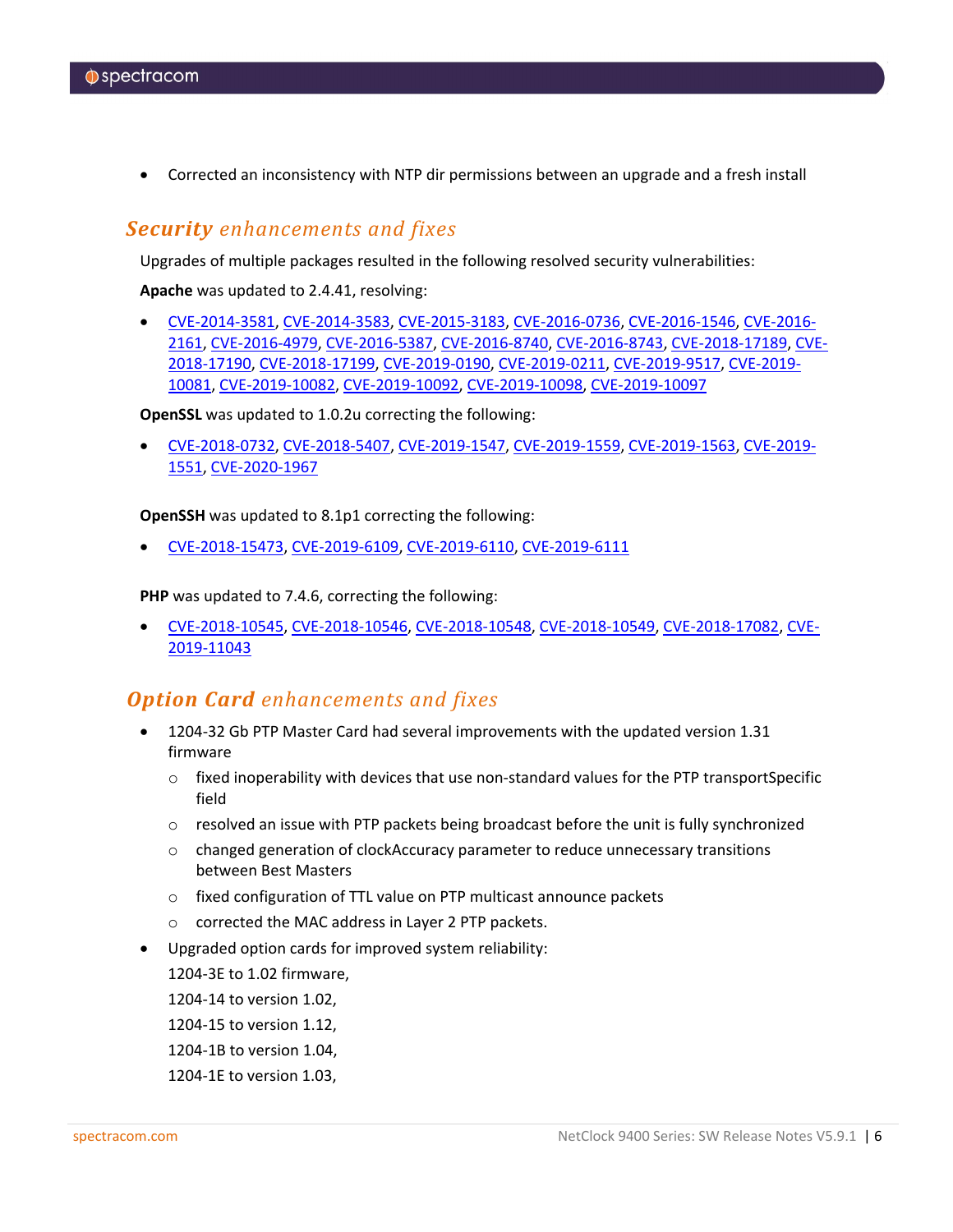1204-22 to version 1.03, 1204-28 to version 1.02, 1204-2A to version 1.03, and 1204-34 to version 1.01.

# *Known Issues*

- DHCPv6 subnet prefixes are currently limited to 64.
- The "Clean and Halt" command does not function properly when logged into SSH
- OpenSSL version 1.0.2u has a few known CVE security vulnerabilities [\(CVE-2019-1551,](https://nvd.nist.gov/vuln/detail/CVE-2019-1551) [CVE-2000-](https://nvd.nist.gov/vuln/detail/CVE-2000-1175) [1967\)](https://nvd.nist.gov/vuln/detail/CVE-2000-1175).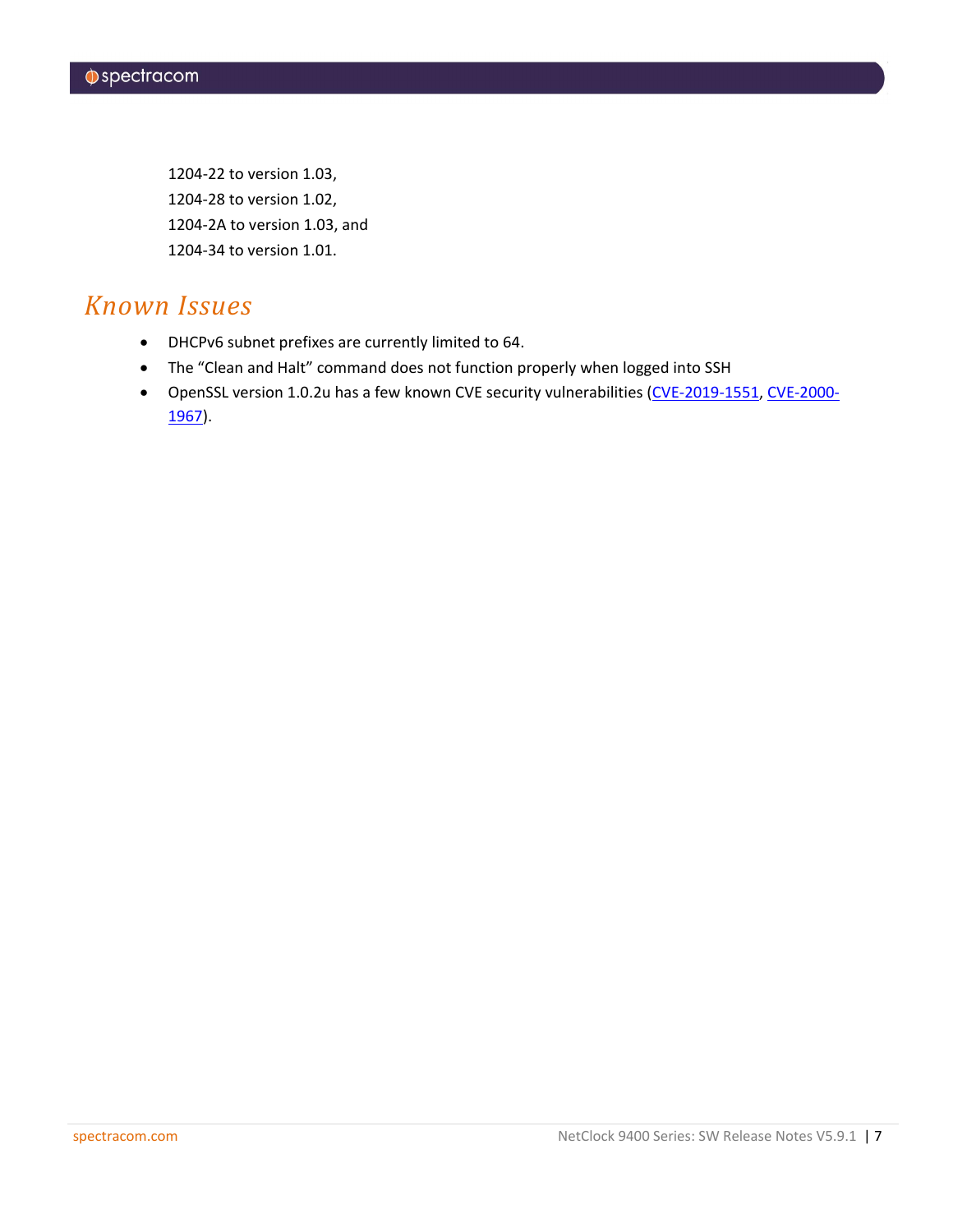# <span id="page-7-0"></span>*Newly Released Features*

- Added IRIG-H output support for option card 1204-15 (formats H122 and H002).
- Added hardware and software watchdogs to control behavior and prevent lockup in the rare event of a unit failure

## *Enhancements and fixes*

*The following defects were corrected:*

- Updated memory controller configuration to improve reliability on 32-bit systems.
- Fixed issue with the log file lastlog becoming too large within the configuration bundle.
- Repaired TACACS+ username functionality to allow the " " character
- Corrected NMEA-GGA output decimal length.

## *Known Issues*

In this software version as well as the previous version (5.8.8), certain customer configurations are known to fail to transfer when updating to this version. The known failures include saved local clock settings (which can occasionally result in timing error), custom web banners, and saved syslog server settings.

To avoid this issue, the customer is recommended to make a backup of their current configuration prior to updating to this version. This saved configuration bundle can then be used to restore saved settings.

See the user manual page on customer configuration bundles for more information: [http://manuals.spectracom.com/NC/Content/NC\\_and\\_SS/Com/Topics/ADMIN/ConfFilesBckpRest.htm](http://manuals.spectracom.com/NC/Content/NC_and_SS/Com/Topics/ADMIN/ConfFilesBckpRest.htm)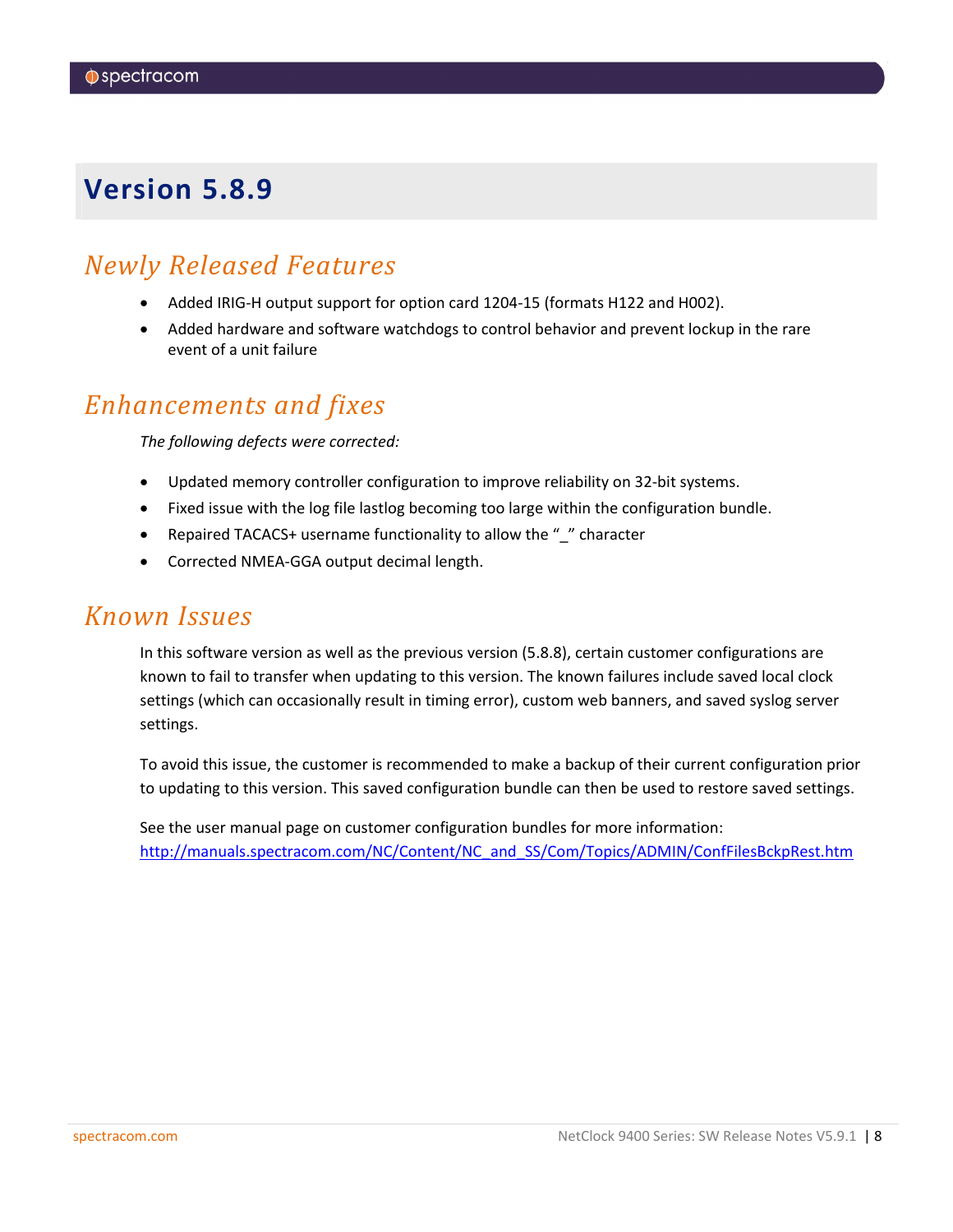# <span id="page-8-0"></span>*Enhancements and fixes*

*The following improvements were applied to existing features and functions:*

• Updated the FPGA versions of the following option cards to increase communication reliability: 1204-01, 1204-02, 1204-03, 1204-04, 1204-05, 1204-15, 1204-1F, and 1204-23.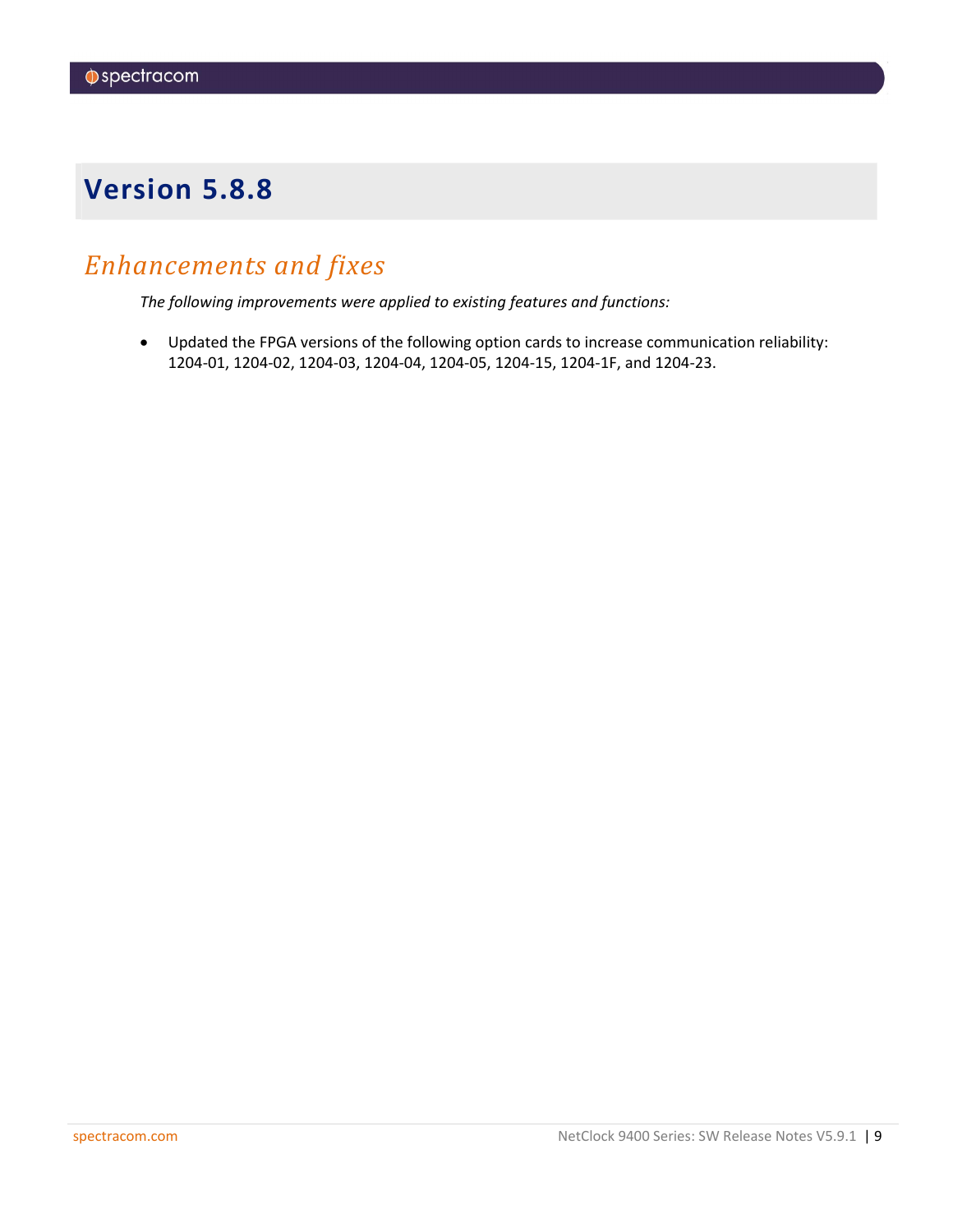# <span id="page-9-0"></span>*Newly released features*

• Added support for option cards 1204-4C and 1204-53, which both provide (4) E1/T1 outputs.

# *Enhancements and fixes*

*The following improvements were applied to existing features and functions:*

- Improved FPGAs for the IRIG-AM option cards 1204-05, 1205-15, 1204-1F.
- Released new FPGAs for 1204-01 and 1204-03
- Added Geoid Height to the NMEA GGA output of SAASM GPS.

### *The following defects were corrected:*

- Upgraded software on the 1204-3B option card. This upgrade repairs the following issues: a problem changing the MTU, and issue when setting bad network parameters, and an issue where SSH and FTP Server weren't disabled before the release to the customer.
- Fixed an issue with TACACS+ and RADIUS not ignoring local users before checking against the remote server, and allowed both TACACS+ and RADIUS users to issue CLI commands.
- Corrected a bug with IRIG AM output phase adjustment at 100 Hz.
- Repaired a reporting error of the CPU utilization in the system monitor being averaged across entire uptime of the device.
- Fixed GPS Antenna Sense on SAASM MPE-S returning OK after antenna was removed.
- Resolved issue with saved config file not zeroing out the domain server.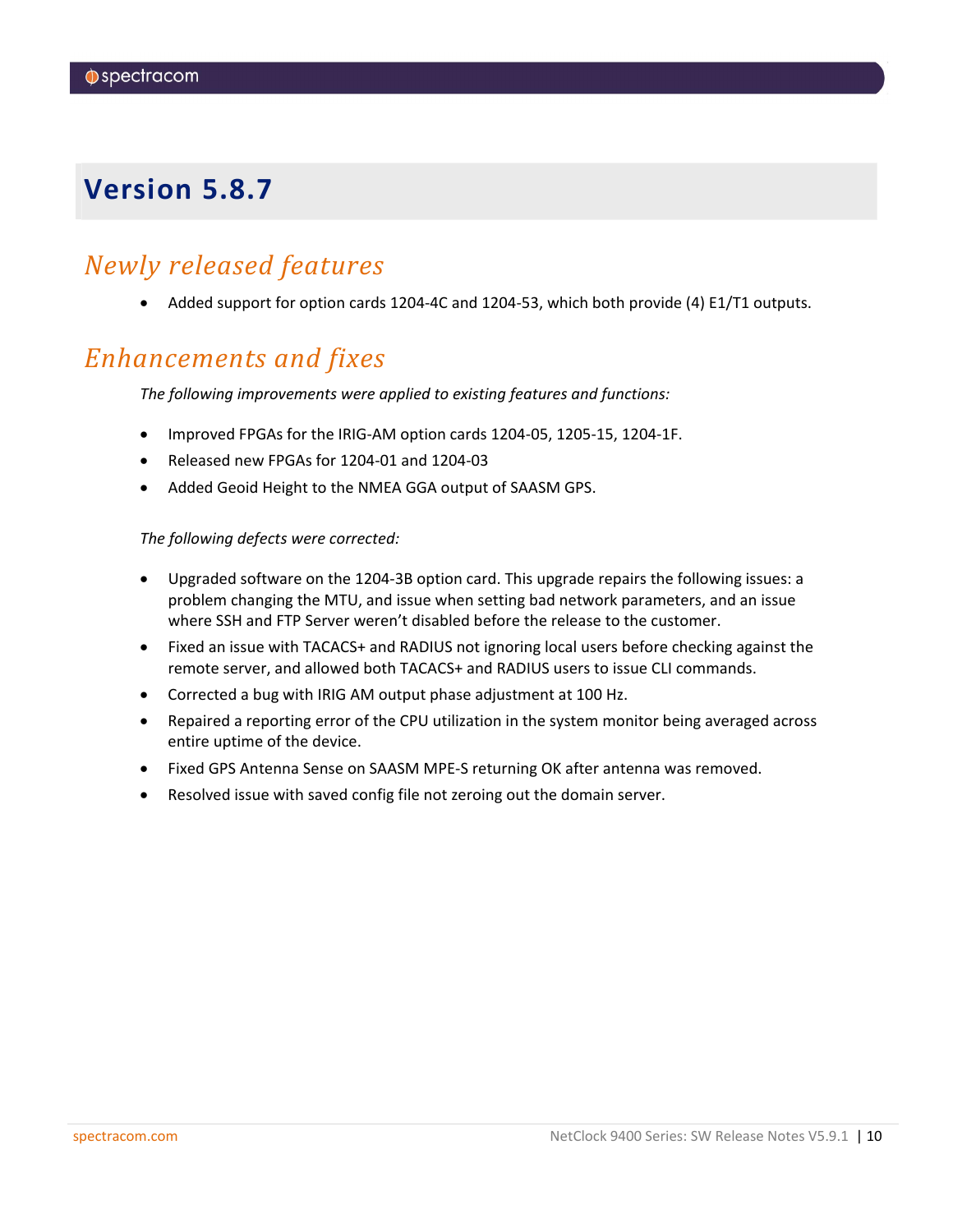# <span id="page-10-0"></span>*Newly released features*

• Added 1/8 Hz pulse output for use on the 1204-17 option card.

# *Enhancements and fixes*

*The following improvements were applied to existing features and functions:*

- Updated NTP to 4.2.8p13.
- Updated Trimble firmware to 1.10.

### *The following defects were corrected:*

- Corrected problem with LDAP Groups used with SSH.
- Fixed an issue with TACACS+ and RADIUS causing kernel lockup, to improve responsiveness for SSH users.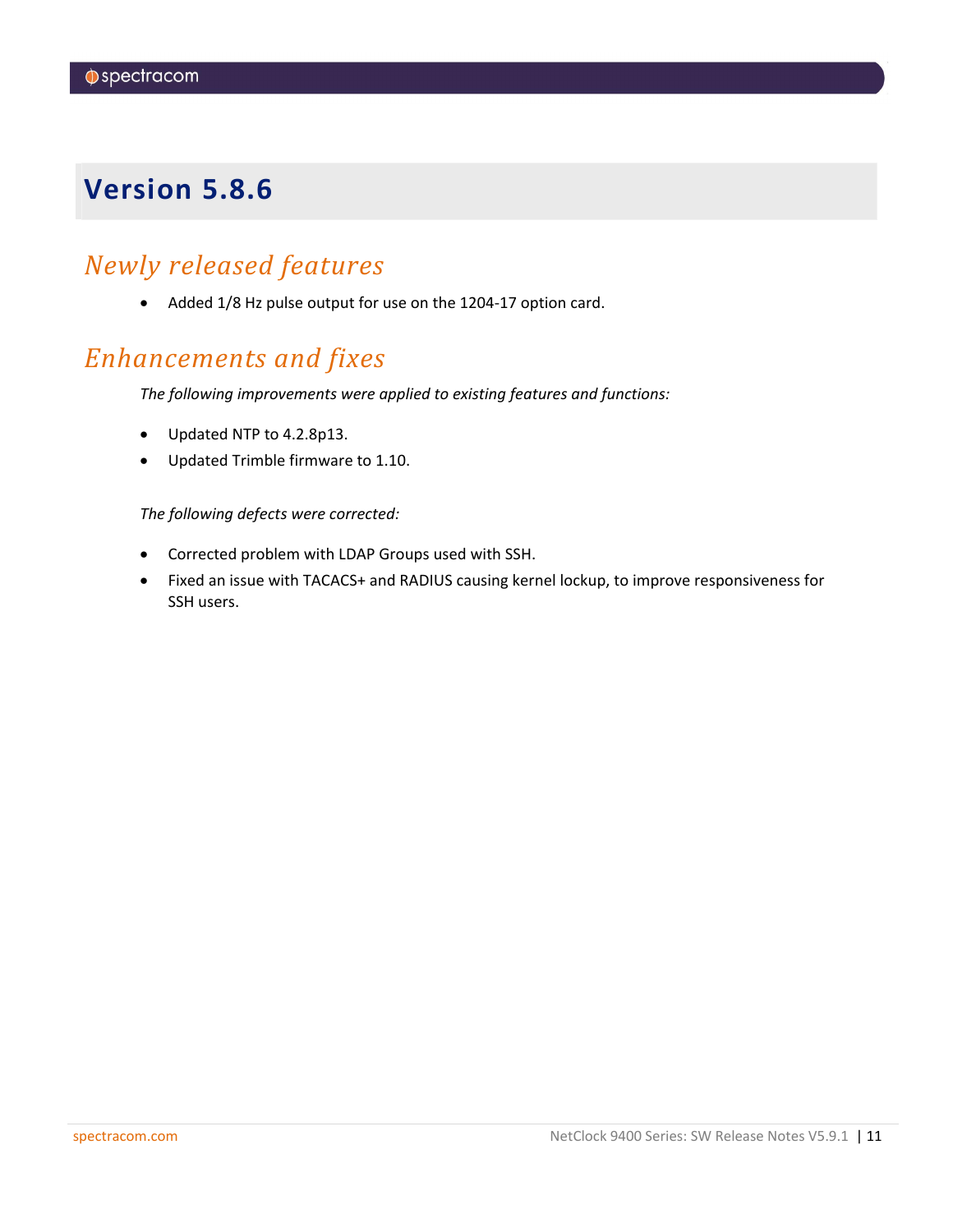# <span id="page-11-0"></span>*Enhancements and fixes*

*The following improvements were applied to existing features and functions:*

- Added a Disk Healthcheck feature to the Web UI under **TOOLS** > **Upgrade/Backup**, which reports the approximate remaining life of the CF card and provides instruction to take action if necessary.
- Improved security of the Web UI by preventing simultaneous login from multiple locations, preventing Cross Site Request Forgery (CSRF), and reducing access to the factory account.
- Updated Broadshield support to version 5.2.2
- Added the geoid height to the NMEA GGA output message.

### *The following defects were corrected:*

- Corrected behavior of SNMP in order to retain engine IDs on each startup.
- Fixed a minor issue with errors from the STL front panel status display.
- Modified Rubidium disciplining support to prevent breaking from the warm-up state early.

### *Option Card enhancements and fixes*

- 1204-32 Gb PTP Master Card had several improvements: updated firmware, repaired functionality when in slot 4, corrected a control field value, corrected the output time until the first PPS, and fixed a bug when switching between masters.
- Added support of the 1204-50 option card.
- 1204-3C performance enhancements.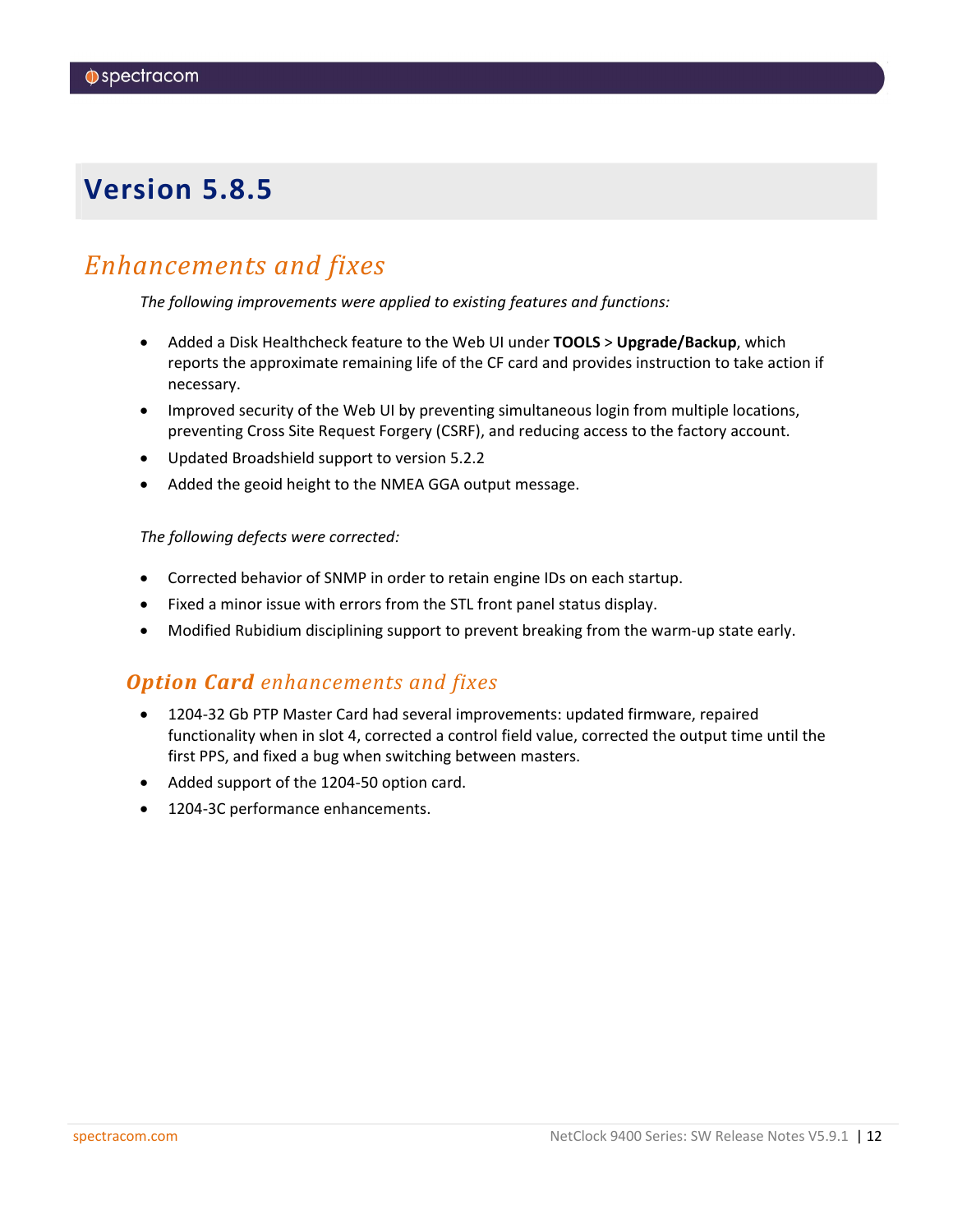# <span id="page-12-0"></span>*Enhancements and fixes*

*The following defects were corrected:*

• Fixed a problem with the u-blox receiver upgrade procedure, which failed to restart the receiver.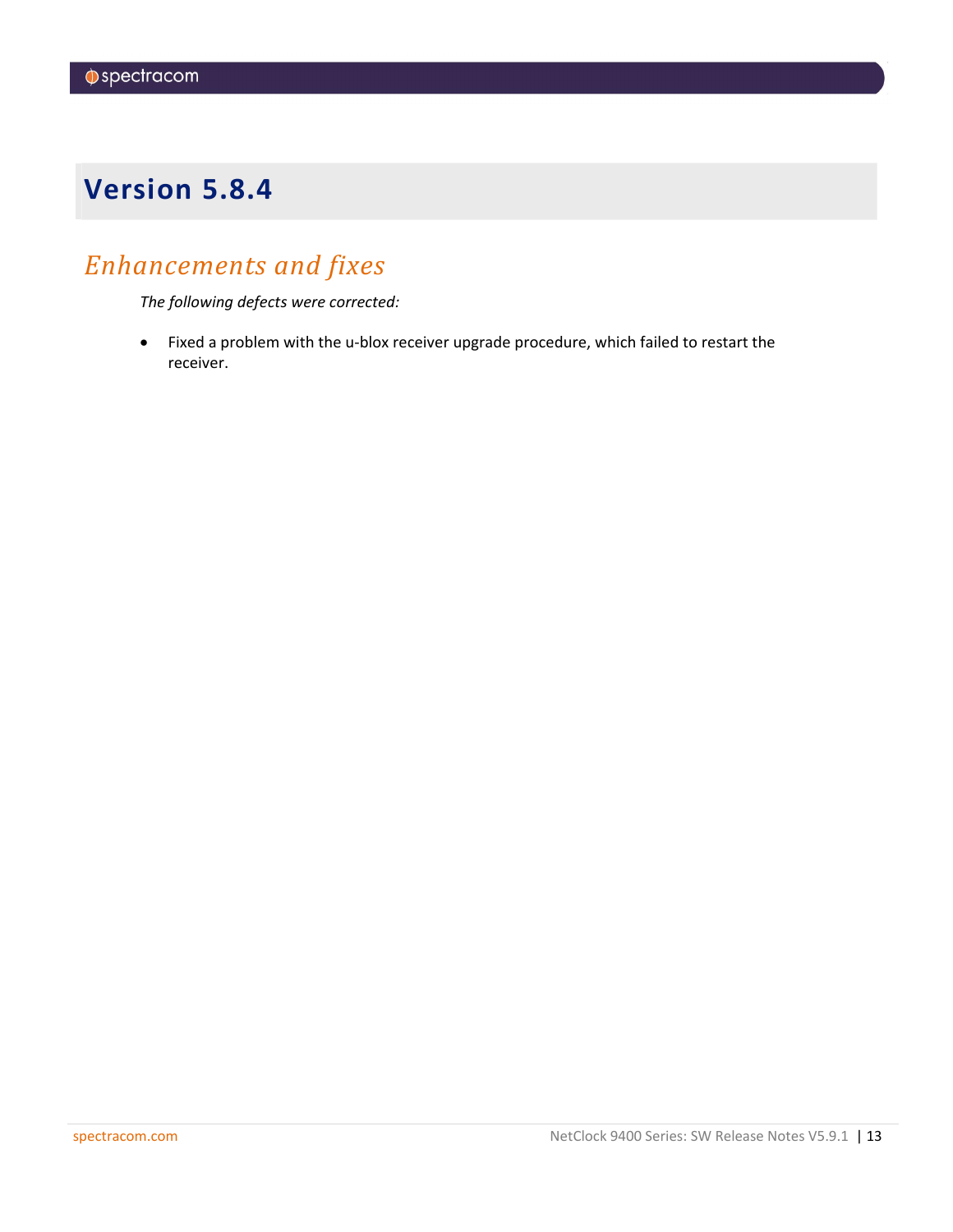# <span id="page-13-0"></span>*Enhancements and fixes*

*The following improvements were applied to existing features and functions:*

- GGA Fix Quality field is now based on overall sync state—not solely on GPS sync
- Increased SAASM functionality with ASCII Output mode visibility
- Added support for STANAG 4430 (Extended HaveQuick Edition 1)
- Reduced the CF disc size
- Increased responsiveness of content on small screens
- Improved the reliability of u-blox receiver firmware updates
- Updated Broadshield to version 5.1.1
- Created opportunity for customers with admin privileges to run traceroute with the TCP option
- Enabled full ASCII offset range, both positive and negative
- Added verification of presence of SGPS receiver

#### *The following defects were corrected:*

- Corrected ICMP redirects, eliminating potential security vulnerability
- Increased security on terminal connections
- Fixed configuration issues with the IPv6 Transfer Engine
- Fixed an issue with file limits in IPv6 setups
- Repaired intermittent issue with DHCP addresses being obtained despite static settings
- Fixed an error in the manifest file if no GPS is found by system
- Fixed an issue with NMEA messages transitioning to empty fields
- Fixed an issue in which clean updates wouldn't allow TACACS+ access through http

### *Security enhancements and fixes*

**NTP** was updated to 4.2.8\_p12, resolving:

[CVE2018-12327](https://nvd.nist.gov/vuln/detail/CVE-2018-12327)

### *Option Card enhancements and fixes*

• 1204-43 and 1204-44 upgrade bundles created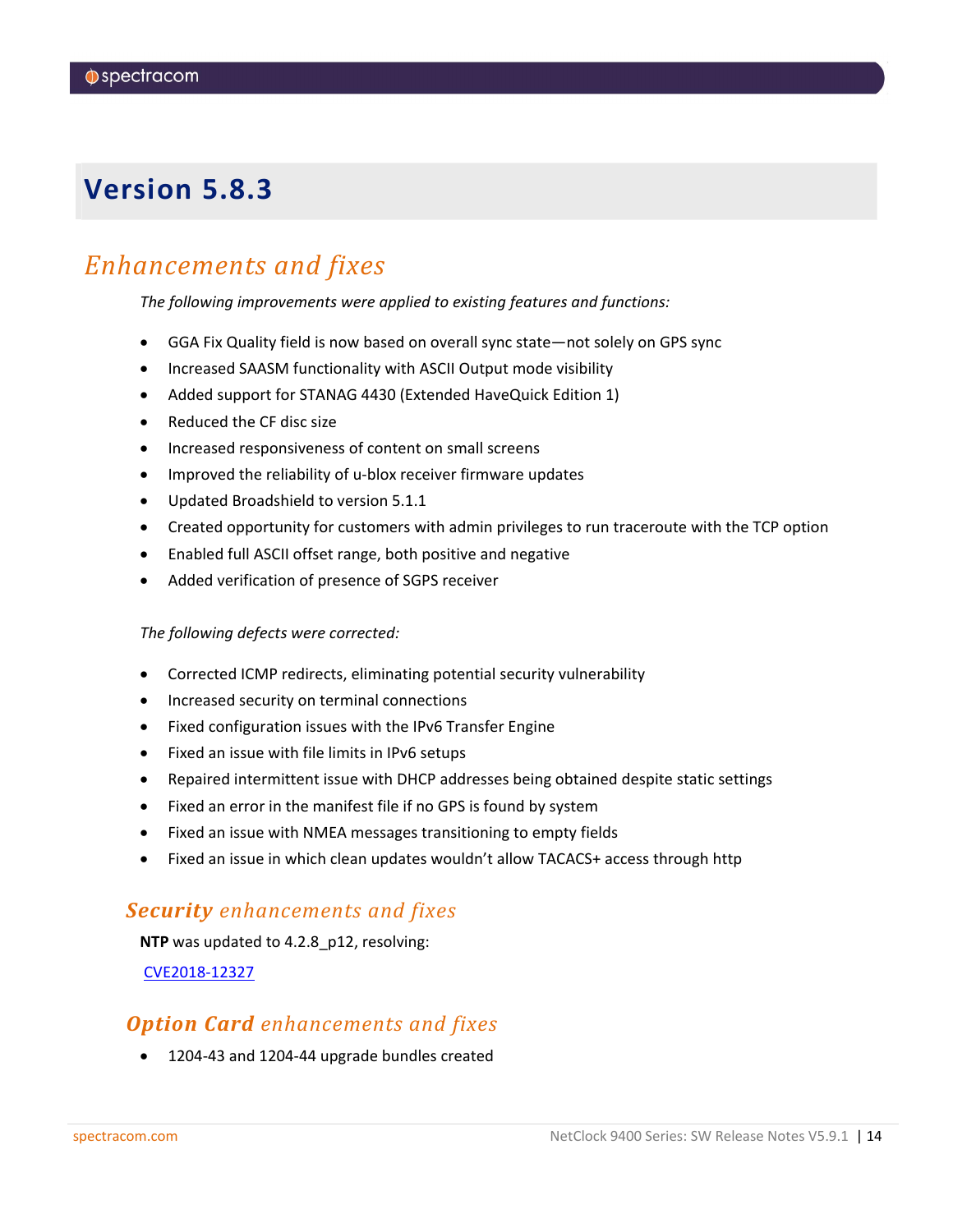• Option card 1204-4A is changed to 1204-50.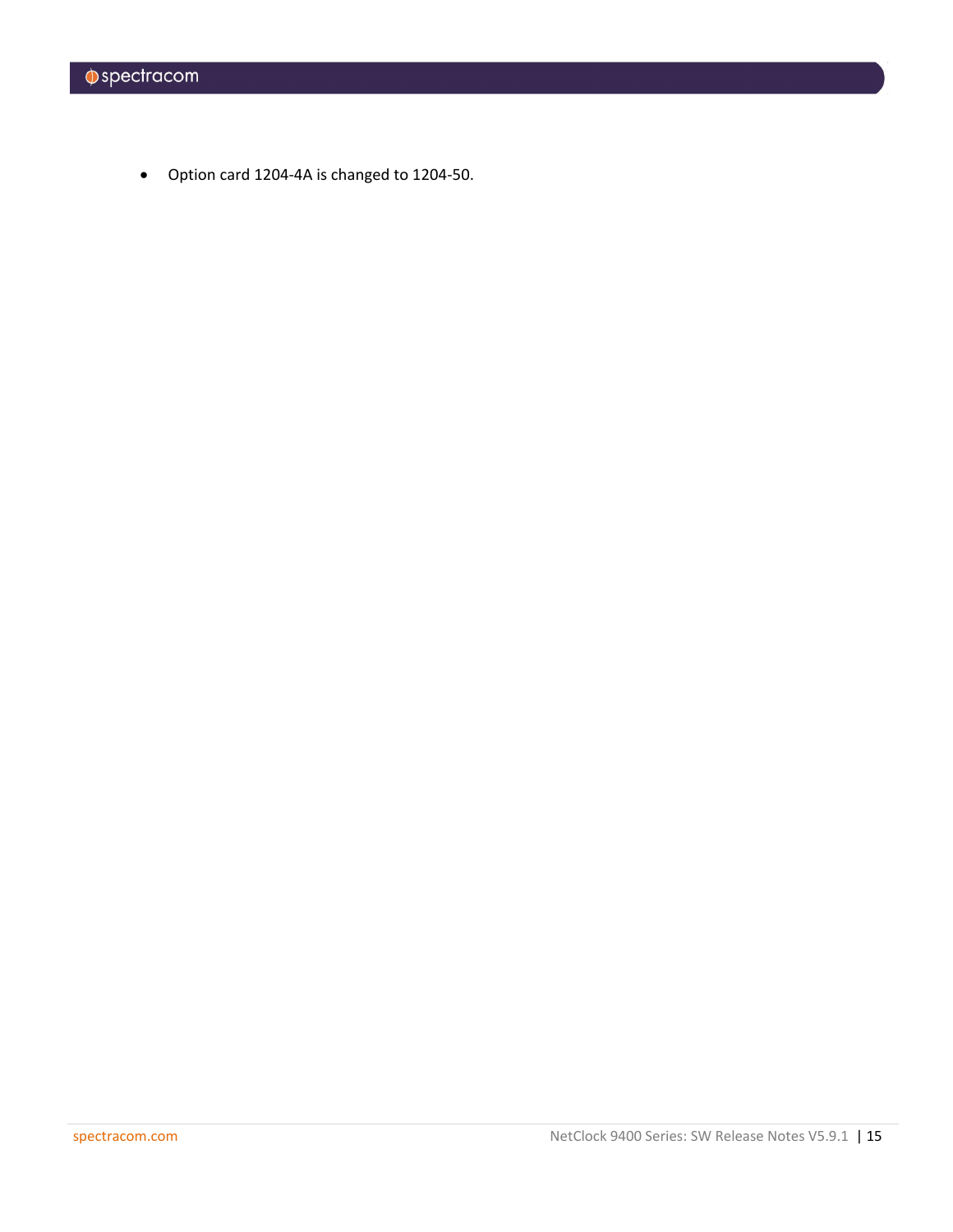# <span id="page-15-0"></span>*Enhancements and fixes*

*The following defects were corrected:*

- Repaired an issue with faulty log rotation.
- Improved data logging to prolong compact flash longevity
- Fixed issue where TACACS+, RADIUS, and LDAP were not configurable following a clean update.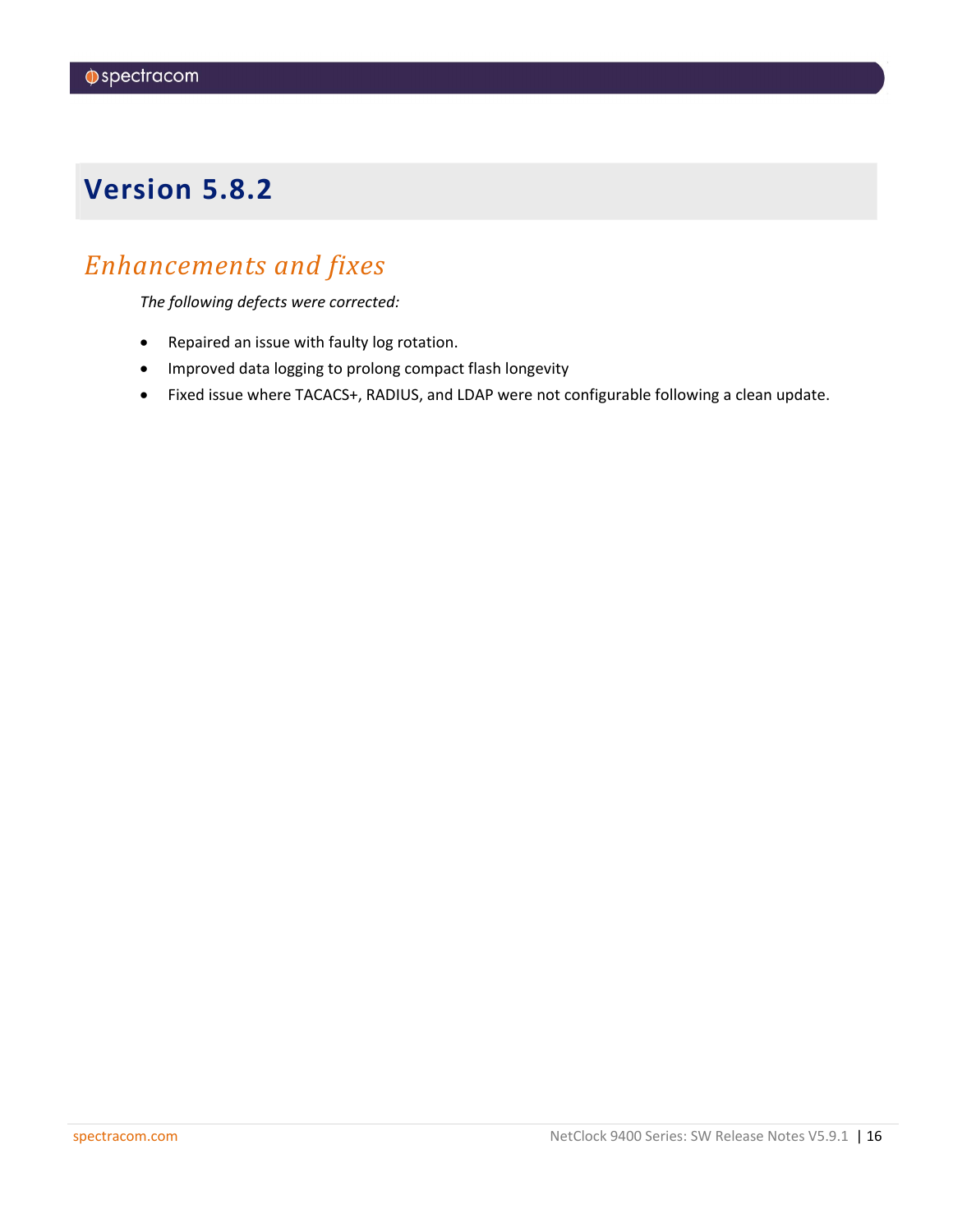# <span id="page-16-0"></span>*Enhancements and fixes*

*The following defects were corrected:*

• Fixed a DHCP failure in release 5.8.0 due to a race condition at startup.

### *Option Card enhancements and fixes*

*The following defects were corrected:*

• 1204-32 PTP Option Card no longer displays incorrect IP addresses and other values. The communication speed was slowed down to prevent corruption.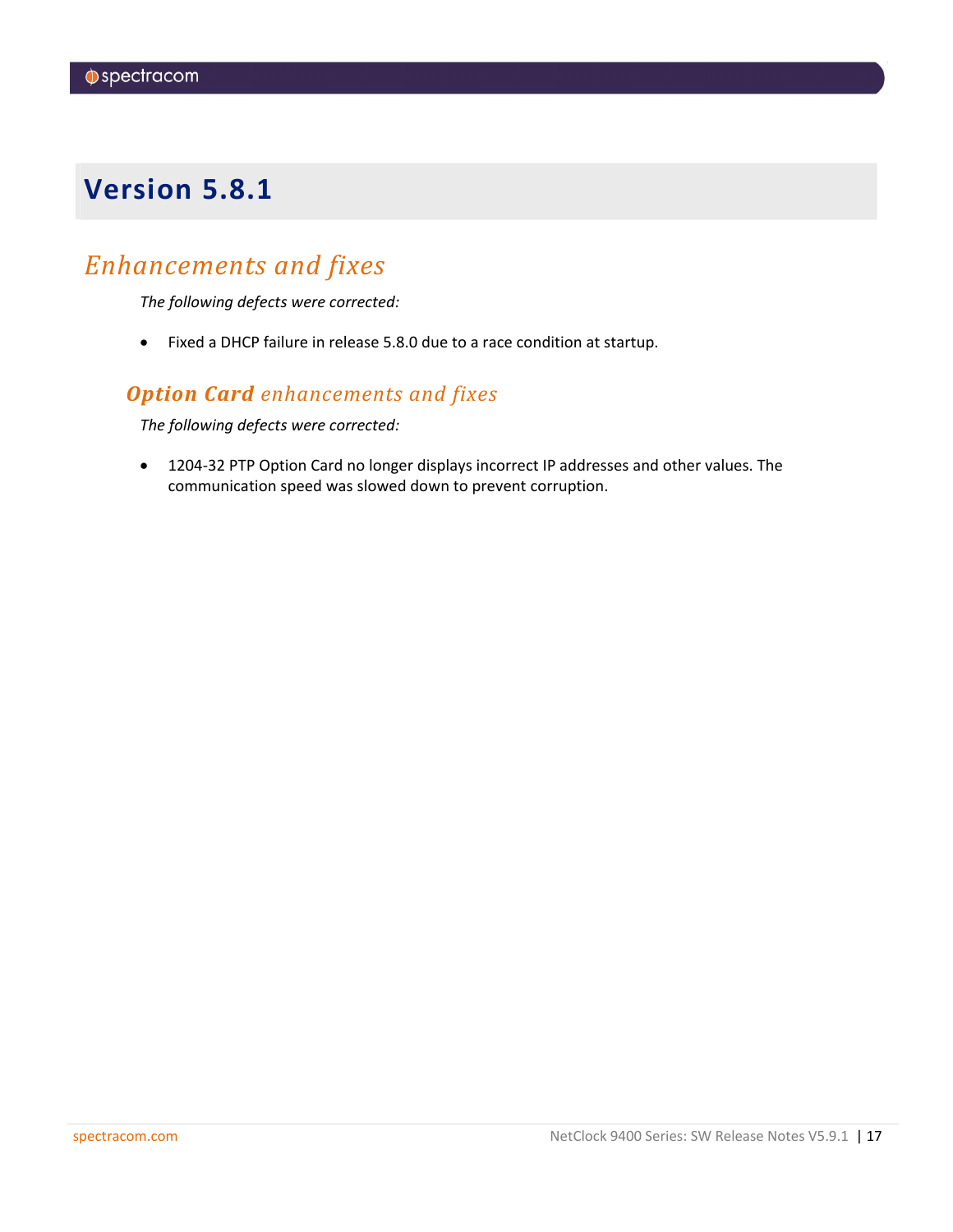# <span id="page-17-0"></span>*Newly released features*

- Added support for 1204-3E-STL option card
- Added support for 1204-40 Low Phase Noise 100MHz Output option card
- Added support for 1204-43 Single GNSS option card
- Added support for 1204-44 Dual GNSS option card

# *Enhancements and fixes*

*The following improvements were applied to existing features and functions:*

- Updated Linux kernel from 4.4.87 to 4.14.34 to improve system stability and functionality
- A-GNSS Server RINEX3 and Almanac file creation now supports GLONASS
- Added HTTPS certificate support of SANS fields for Common Names.

*The following defects were corrected:*

- Corrected support of 6 1204-12 PTP 10/100 cards with u-blox M8T receiver
- Removed command line access to the password command, requiring users to change user passwords from Web UI only
- Added code to help recover from database stuck issue on update and database maintenance

### *Security enhancements and fixes*

**Kernel** was updated to 4.14.34 resolving Spectre vulnerabilities (System is not vulnerable to Meltdown [CVE-2017-5754\)](https://nvd.nist.gov/vuln/detail/CVE-2017-5754)

• [CVE-2017-5715,](https://nvd.nist.gov/vuln/detail/CVE-2017-5715) [CVE-2017-5753](https://nvd.nist.gov/vuln/detail/CVE-2017-5753)

**NTP** was updated to 4.2.8p11 correcting the following:

• [CVE-2018-7182,](http://nvd.nist.gov/nvd.cfm?cvename=CVE-2018-7182) [CVE-2018-7183,](http://nvd.nist.gov/nvd.cfm?cvename=CVE-2018-7183) [CVE-2018-7184,](http://nvd.nist.gov/nvd.cfm?cvename=CVE-2018-7184) [CVE-2018-7185](http://nvd.nist.gov/nvd.cfm?cvename=CVE-2018-7185)

**OpenSSL** was updated to 1.0.2n correcting the following:

• [CVE-2018-0739](http://nvd.nist.gov/nvd.cfm?cvename=CVE-2018-0739)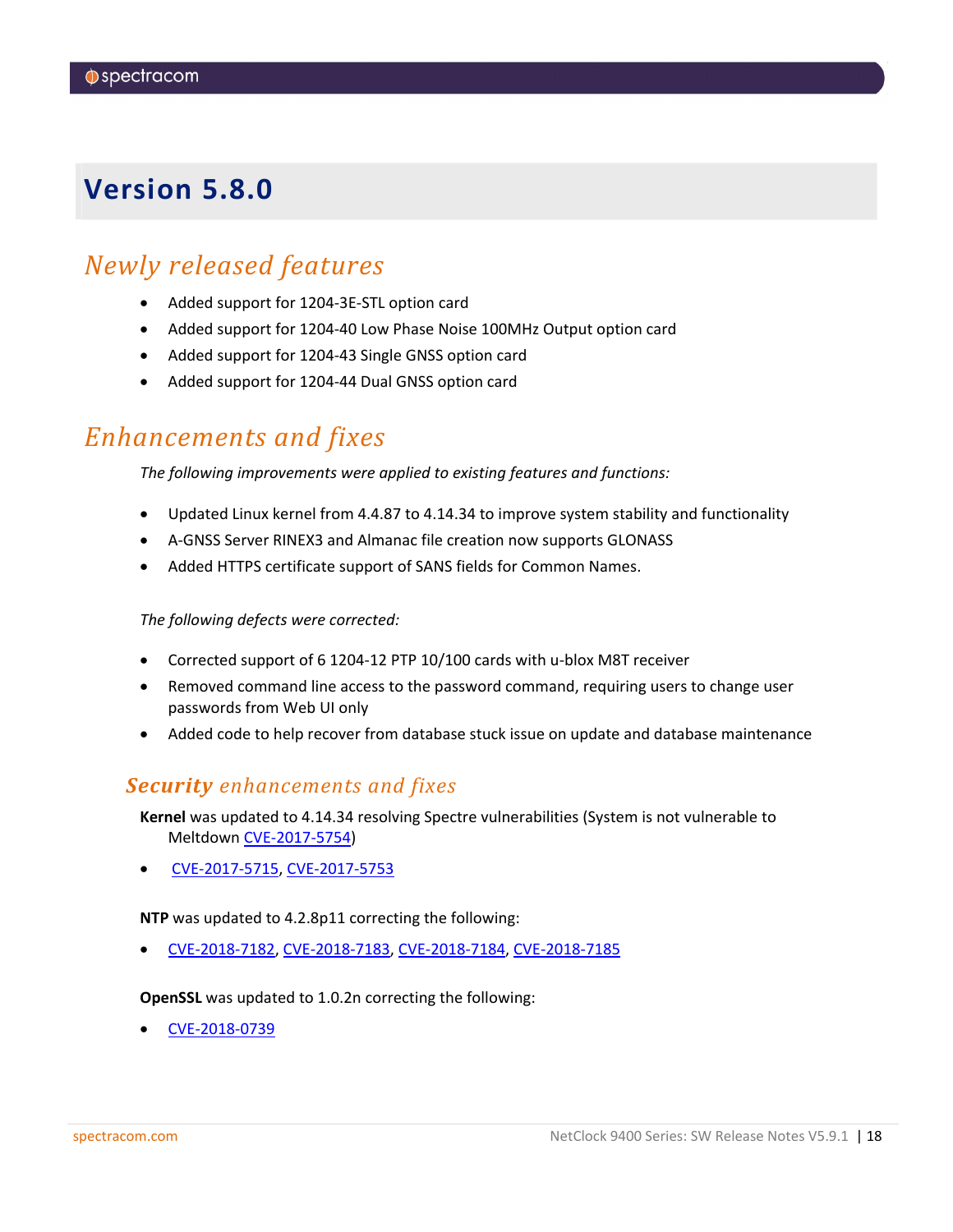**Apache** was updated to 2.2.34 correcting the following:

• [CVE-2017-3167,](http://nvd.nist.gov/nvd.cfm?cvename=CVE-2017-3167) [CVE-2017-3169,](http://nvd.nist.gov/nvd.cfm?cvename=CVE-2017-3169) [CVE-2017-7668,](http://nvd.nist.gov/nvd.cfm?cvename=CVE-2017-7668) [CVE-2017-7679](http://nvd.nist.gov/nvd.cfm?cvename=CVE-2017-7679)

**glibc** was updated to 2.25-r12 correcting the following:

• [CVE-2017-14062,](http://nvd.nist.gov/nvd.cfm?cvename=CVE-2017-14062) [CVE-2017-15670,](http://nvd.nist.gov/nvd.cfm?cvename=CVE-2017-15670) [CVE-2017-15671,](http://nvd.nist.gov/nvd.cfm?cvename=CVE-2017-15671) [CVE-2017-15804,](http://nvd.nist.gov/nvd.cfm?cvename=CVE-2017-15804) [CVE-2017-16997,](http://nvd.nist.gov/nvd.cfm?cvename=CVE-2017-16997) [CVE-](http://nvd.nist.gov/nvd.cfm?cvename=CVE-2018-1000001)[2018-1000001,](http://nvd.nist.gov/nvd.cfm?cvename=CVE-2018-1000001) [CVE-2018-6485,](http://nvd.nist.gov/nvd.cfm?cvename=CVE-2018-6485) [CVE-2018-6551](http://nvd.nist.gov/nvd.cfm?cvename=CVE-2018-6551)

**Quagga** was updated to 1.2.4 correcting the following:

• [CVE-2018-5378,](http://nvd.nist.gov/nvd.cfm?cvename=CVE-2018-5378) [CVE-2018-5379,](http://nvd.nist.gov/nvd.cfm?cvename=CVE-2018-5379) [CVE-2018-5380,](http://nvd.nist.gov/nvd.cfm?cvename=CVE-2018-5380) [CVE-2018-5381](http://nvd.nist.gov/nvd.cfm?cvename=CVE-2018-5381)

**ncurses** was updated to 6.1 correcting the following:

• [CVE-2017-10684,](http://nvd.nist.gov/nvd.cfm?cvename=CVE-2017-10684) [CVE-2017-10685,](http://nvd.nist.gov/nvd.cfm?cvename=CVE-2017-10685) [CVE-2017-11112,](http://nvd.nist.gov/nvd.cfm?cvename=CVE-2017-11112) [CVE-2017-11113,](http://nvd.nist.gov/nvd.cfm?cvename=CVE-2017-11113) [CVE-2017-13728,](http://nvd.nist.gov/nvd.cfm?cvename=CVE-2017-13728) [CVE-](http://nvd.nist.gov/nvd.cfm?cvename=CVE-2017-13729)[2017-13729,](http://nvd.nist.gov/nvd.cfm?cvename=CVE-2017-13729) [CVE-2017-13730,](http://nvd.nist.gov/nvd.cfm?cvename=CVE-2017-13730) [CVE-2017-13731,](http://nvd.nist.gov/nvd.cfm?cvename=CVE-2017-13731) [CVE-2017-13732,](http://nvd.nist.gov/nvd.cfm?cvename=CVE-2017-13732) [CVE-2017-13733,](http://nvd.nist.gov/nvd.cfm?cvename=CVE-2017-13733) [CVE-2017-](http://nvd.nist.gov/nvd.cfm?cvename=CVE-2017-13734) [13734,](http://nvd.nist.gov/nvd.cfm?cvename=CVE-2017-13734) [CVE-2017-16879](http://nvd.nist.gov/nvd.cfm?cvename=CVE-2017-16879)

**DHCP** was updated to 4.3.6p1 correcting the following:

• [CVE-2018-5732](http://nvd.nist.gov/nvd.cfm?cvename=CVE-2018-5732)

### *Option Card enhancements and fixes*

*The following defects were corrected:*

- 1204-2F Programmable Frequency Card no longer disables all outputs
- 1204-17 Square Wave Option Card can now disable direct outputs after being enabled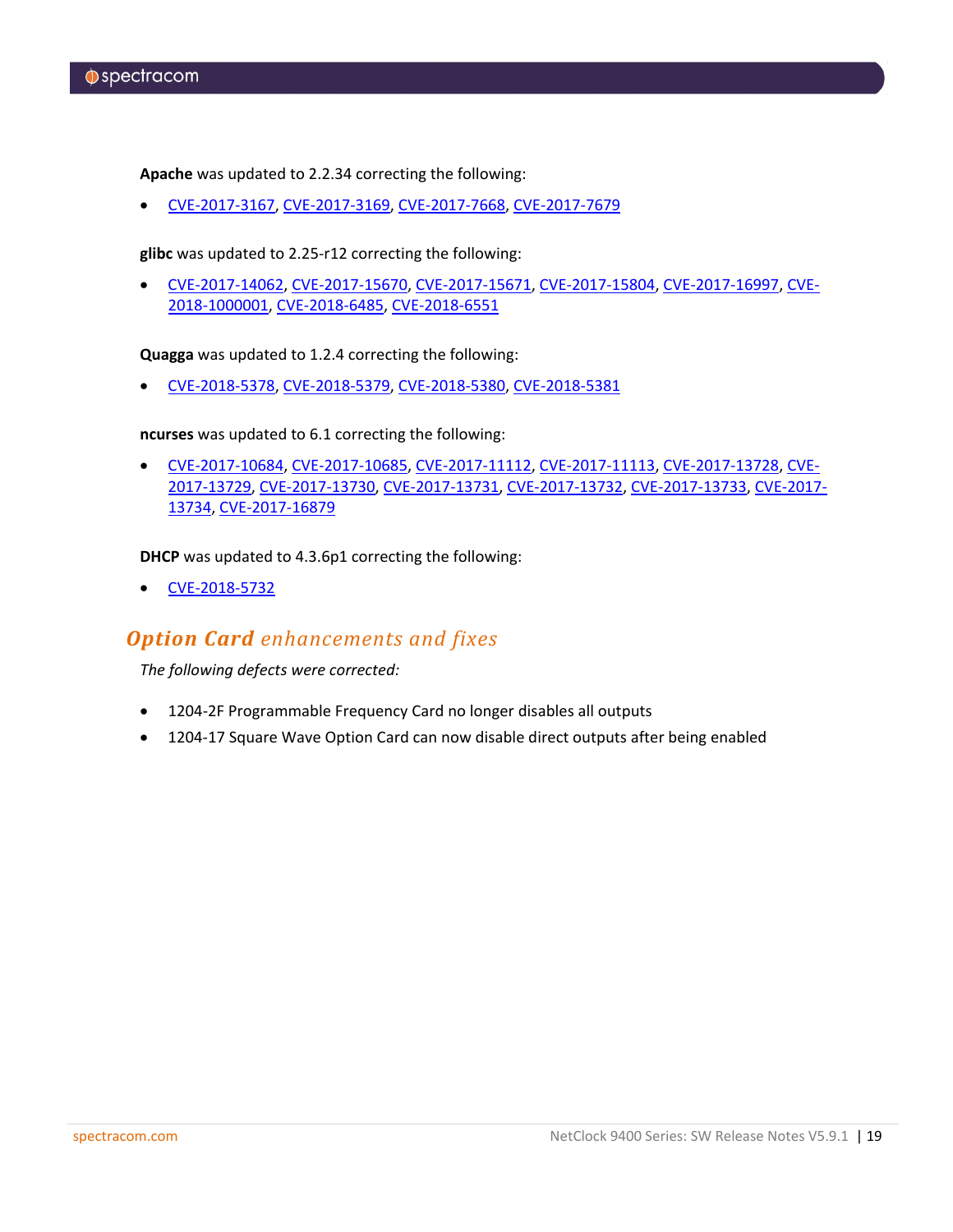# <span id="page-19-0"></span>*Newly released features*

- Added capability to enable/disable link auto-negotiation and set individual network port speed/duplex settings
- Updated IPv6 networking support to more closely match IPv4 networking. Added additional routing tables per network port with individual IPv6 default gateways. Static IPv6 routes can be applied per network port.

## *Enhancements and fixes*

*The following improvements were applied to existing features and functions:*

- Updated Linux kernel from 4.4.26 to 4.4.87 to improve system stability and functionality
- Updated disciplining algorithms to improve short term stability and increase the maximum of the dynamic loop constants
- Changed Rubidium disciplining to operate using common disciplining algorithm with other oscillators for new and existing fielded units. In order to downgrade SW, existing Rubidium units will need to be patched back to previous disciplining mode.

*The following defects were corrected:*

• Corrected bug in enabling/disabling IPv6 SLAAC

### *Security enhancements and fixes*

**Kernel** was updated to 4.4.87

• The following CVEs were corrected related to the stack clash vulnerabilities: [CVE-2017-1000364,](http://nvd.nist.gov/nvd.cfm?cvename=CVE-2017-1000364) [CVE-2017-1000365,](http://nvd.nist.gov/nvd.cfm?cvename=CVE-2017-1000365) [CVE-2017-1000370,](http://nvd.nist.gov/nvd.cfm?cvename=CVE-2017-1000370) [CVE-2017-1000371,](http://nvd.nist.gov/nvd.cfm?cvename=CVE-2017-1000371) [CVE-2017-](http://nvd.nist.gov/nvd.cfm?cvename=CVE-2017-1000379) [1000379](http://nvd.nist.gov/nvd.cfm?cvename=CVE-2017-1000379)

### **OpenSSL** was updated to 1.0.2n correcting the following:

• [CVE-2017-3735,](http://nvd.nist.gov/nvd.cfm?cvename=CVE-2017-3735) [CVE-2017-3736,](http://nvd.nist.gov/nvd.cfm?cvename=CVE-2017-3736) [CVE-2017-3737,](http://nvd.nist.gov/nvd.cfm?cvename=CVE-2017-3737) [CVE-2017-3738](http://nvd.nist.gov/nvd.cfm?cvename=CVE-2017-3738)

**tcpdump** was updated to 4.9.2 to resolve many vulnerabilities: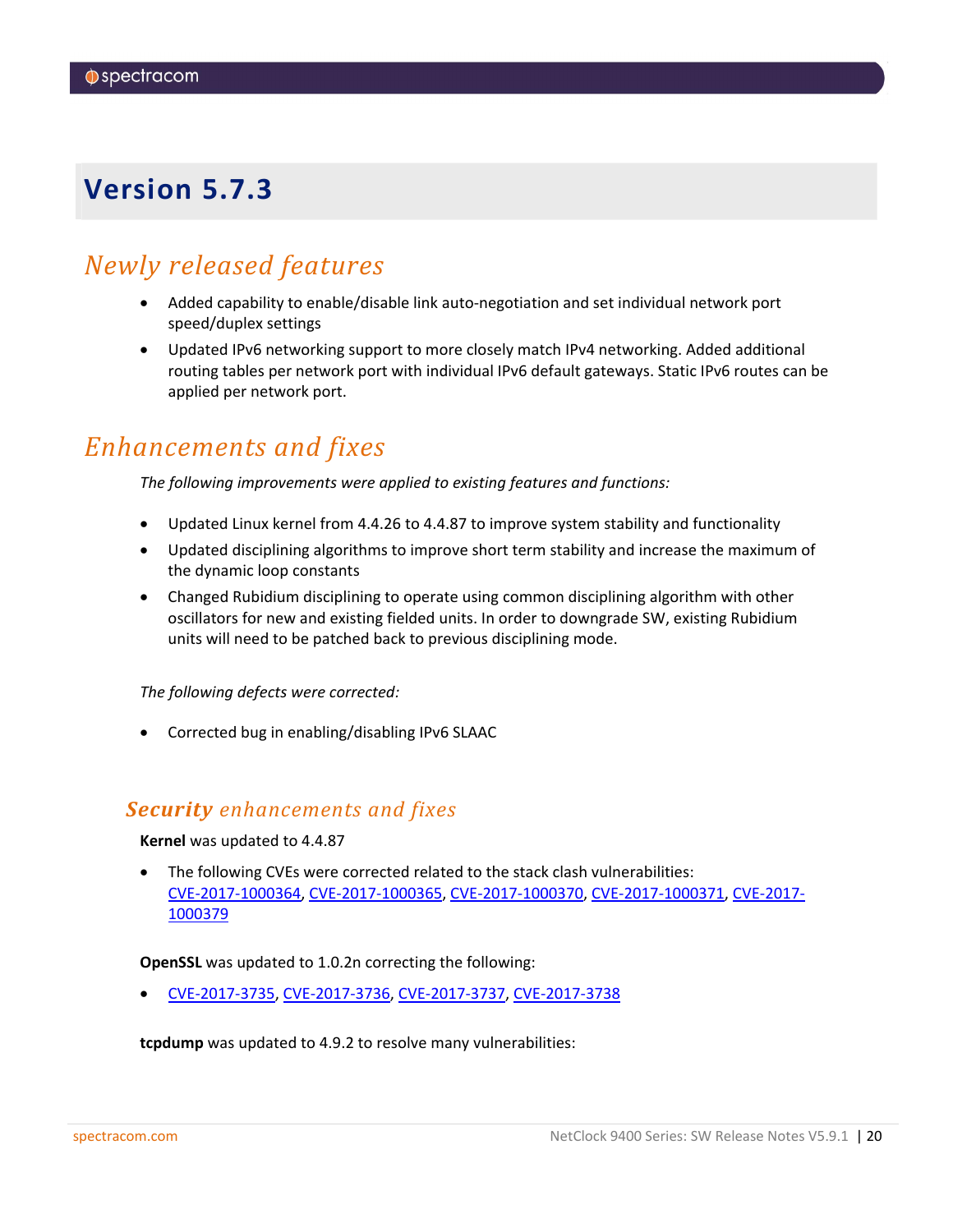• [CVE-2017-11108,](http://nvd.nist.gov/nvd.cfm?cvename=CVE-2017-11108) CVE-2017-(11541-11544), CVE-2017-(12893-12902), CVE-2017-(12985-13055), CVE-2017-(13687-13690)[, CVE-2017-13725](http://nvd.nist.gov/nvd.cfm?cvename=CVE-2017-13725)

## *Option Card enhancements and fixes*

*The following defects were corrected:*

 $\bullet$  n/a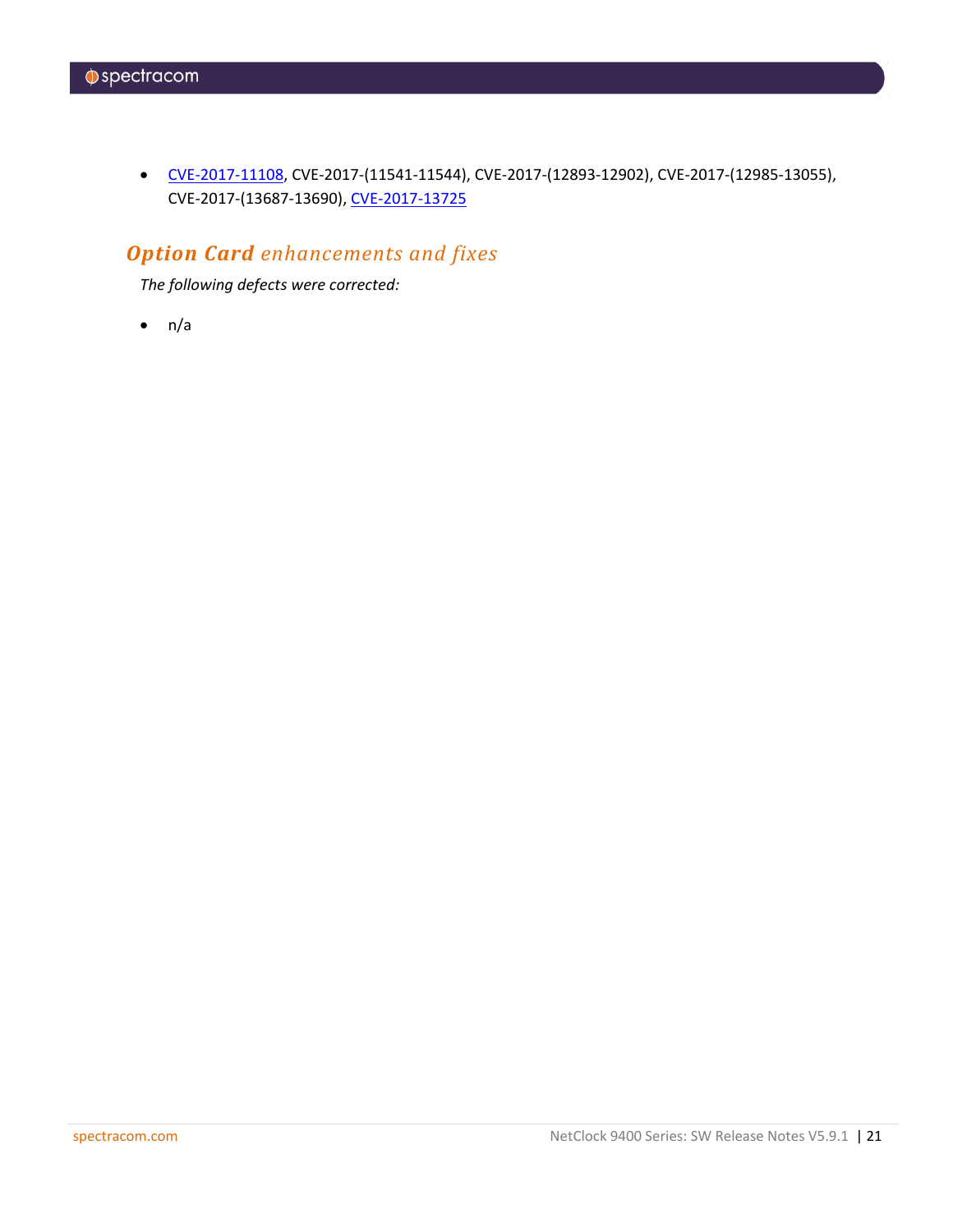<span id="page-21-0"></span>AMENDMENT to the previous release, Version 5.7.0: Software release 5.7.0 contains Linux Kernel 4.4.26 which fixes CVE-2016-5195 "Dirty Cow".

# *Newly released features*

- Introduced Talen-X **BroadShield** feature requiring license SS-OPT-BSH. This optional functionality offers spoofing and jamming protection and can be added to existing units with ublox M8T receivers.
- Added a SecureSync/Netclock 94XX Manifest file in /home/spectracom/config/ manifest.conf, and a Manifest Log in /home/spectracom/log/manifest.log. The config file contains the current software/fpga/firmware versions, option cards and licenses installed. The Log shows these as they change each reboot.
- Added link to Spectracom Orolia USA online user documentatio[n manuals.spectracom.com](http://manuals.spectracom.com/)
- Update process improved to reduce disk space utilized.
- NOTE: Unlike **Standard Mode**, **Single Satellite Mode** requires position to be deleted if the user relocates the device. This is required because users often handset the position when using **Single Satellite Mode**.
- Syslog Port Number can now be changed in the Web UI.

# *Enhancements and fixes*

*The following improvements were applied to existing features and functions:*

• n/a

*The following defects were corrected:*

- Corrected error in system log relating to temperature logging.
- Update with Clean operation no longer backs-up SQLITE database. Now it is simply cleared.
- Corrected failover kernel update process bug.
- Corrected 100-150 usec NTP Offset reported by SSS-313 by adjusting 1204-06 Gigabit Ethernet Port rx-µsecs value set in start-up script.
- Added ability to set a Link Local IPv6 gateway address
- Corrected ability to restore Syslog to default configuration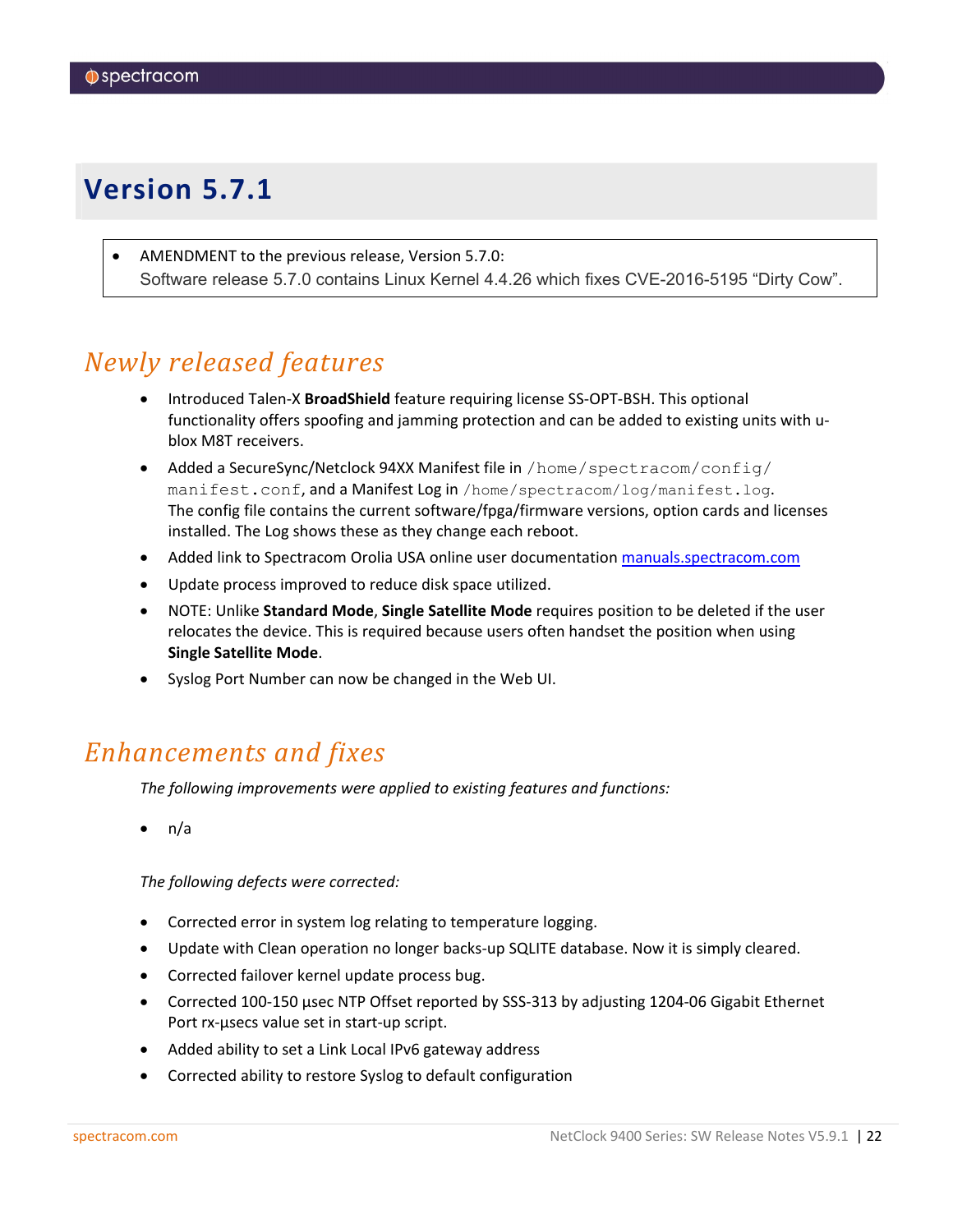• Corrected Security issues by updating packages to correct CVEs, and corrected various file permissions errors.

### *Security enhancements and fixes*

• glibc package was updated due to:

[CVE-2014-9761,](http://nvd.nist.gov/nvd.cfm?cvename=CVE-2014-9761) [CVE-2015-5277,](http://nvd.nist.gov/nvd.cfm?cvename=CVE-2015-5277) [CVE-2015-8776,](http://nvd.nist.gov/nvd.cfm?cvename=CVE-2015-8776) [CVE-2015-8777,](http://nvd.nist.gov/nvd.cfm?cvename=CVE-2015-8777) [CVE-2015-8778,](http://nvd.nist.gov/nvd.cfm?cvename=CVE-2015-8778) [CVE-2015-8779,](http://nvd.nist.gov/nvd.cfm?cvename=CVE-2015-8779) [CVE-2016-1234,](http://nvd.nist.gov/nvd.cfm?cvename=CVE-2016-1234) [CVE-2016-3075,](http://nvd.nist.gov/nvd.cfm?cvename=CVE-2016-3075) [CVE-2015-5180,](http://nvd.nist.gov/nvd.cfm?cvename=CVE-2015-5180) [CVE-2016-6323,](http://nvd.nist.gov/nvd.cfm?cvename=CVE-2016-6323) [CVE-2017-1000366](http://nvd.nist.gov/nvd.cfm?cvename=CVE-2017-1000366)

• libpcre package was updated due to:

### [CVE-2017-6004](http://nvd.nist.gov/nvd.cfm?cvename=CVE-2017-6004)

• libevent package was updated due to:

[CVE-2016-10195,](http://nvd.nist.gov/nvd.cfm?cvename=CVE-2016-10195) [CVE-2016-10196,](http://nvd.nist.gov/nvd.cfm?cvename=CVE-2016-10196) [CVE-2016-10197](http://nvd.nist.gov/nvd.cfm?cvename=CVE-2016-10197)

• sudo package was updated due to:

[CVE-2017-1000367](http://nvd.nist.gov/nvd.cfm?cvename=CVE-2017-1000367)

• shadow package was updated due to:

[CVE-2016-6252,](http://nvd.nist.gov/nvd.cfm?cvename=CVE-2016-6252) [CVE-2017-2616](http://nvd.nist.gov/nvd.cfm?cvename=CVE-2017-2616)

• wgetpackage was updated due to:

### [CVE-2017-6508](http://nvd.nist.gov/nvd.cfm?cvename=CVE-2017-6508)

• vim and gvim packages were updated due to:

[CVE-2017-5953,](http://nvd.nist.gov/nvd.cfm?cvename=CVE-2017-5953) [CVE-2017-6349,](http://nvd.nist.gov/nvd.cfm?cvename=CVE-2017-6349) [CVE-2017-6350](http://nvd.nist.gov/nvd.cfm?cvename=CVE-2017-6350)

• nettle package was updated due to:

### [CVE-2016-6489](http://nvd.nist.gov/nvd.cfm?cvename=CVE-2016-6489)

### **OpenSSH:**

• OpenSSH was updated to openssh 7.5\_p1

The following CVEs were corrected: [CVE-2016-10009,](http://nvd.nist.gov/nvd.cfm?cvename=CVE-2016-10009) [CVE-2016-10010,](http://nvd.nist.gov/nvd.cfm?cvename=CVE-2016-10010) [CVE-2016-10011,](http://nvd.nist.gov/nvd.cfm?cvename=CVE-2016-10011) [CVE-2016-10012](http://nvd.nist.gov/nvd.cfm?cvename=CVE-2016-10012)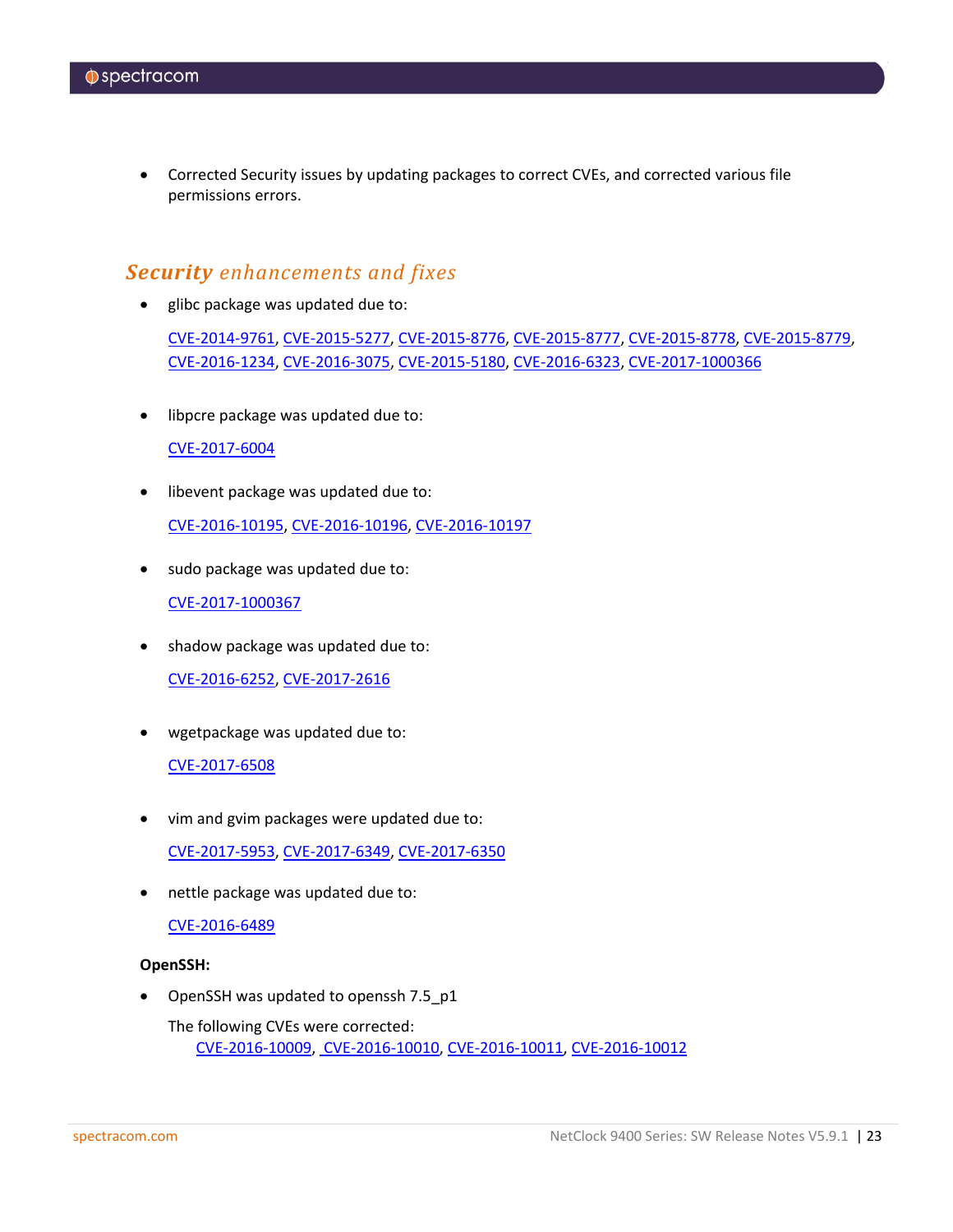## *Option Card enhancements and fixes*

*The following defects were corrected:*

• Option Card 1204-12 PTP 10/100 Card intermittently failed to complete an update. A 25 minute timeout now exists. If it fails to update, and 25 minutes pass, the update fails and the update process moves to the next option card.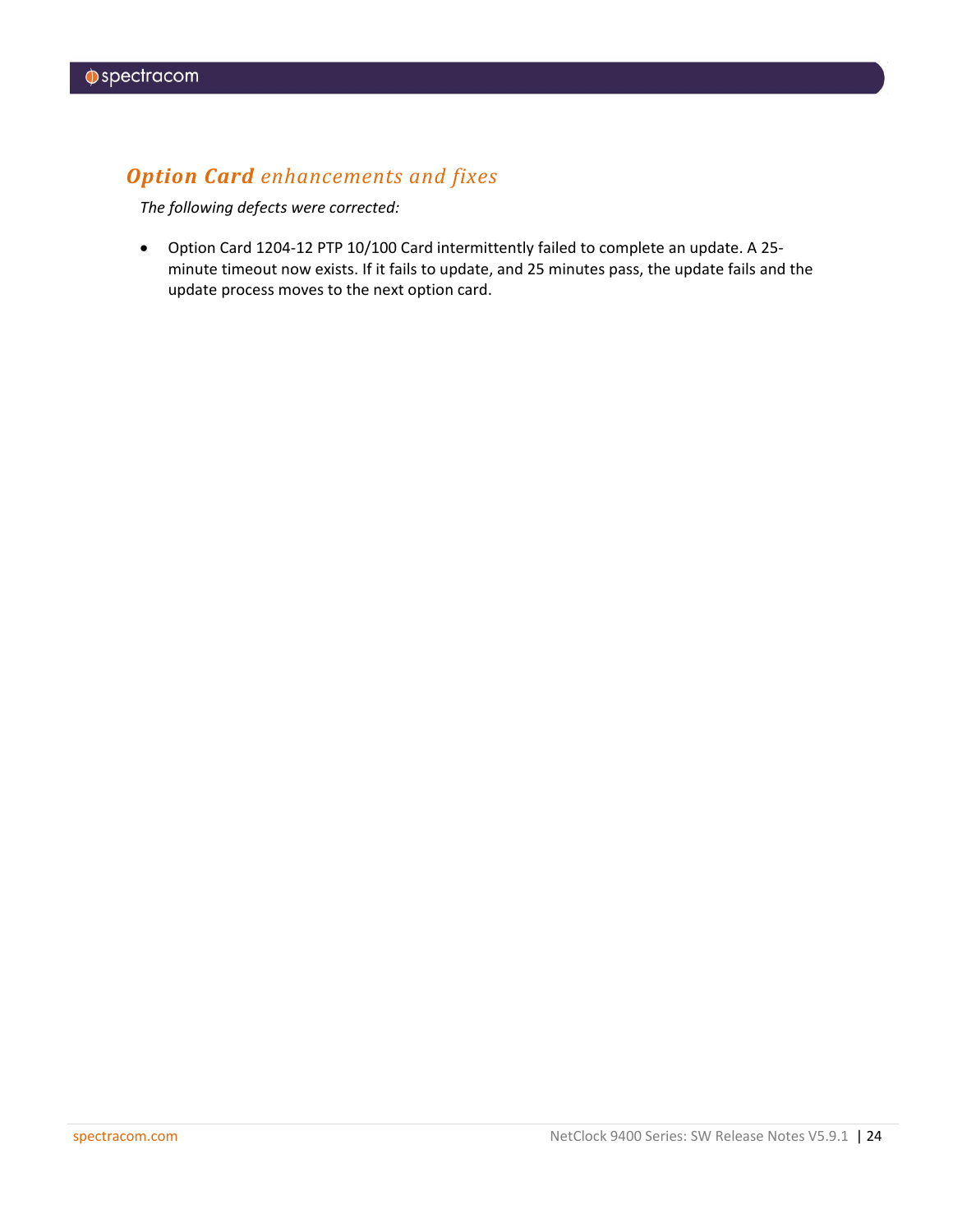# <span id="page-24-0"></span>*Newly released features*

- Multi-GNSS reception is now a standard feature (no longer an option), defaulting to GPS + GAL.
- Phase monitoring now includes phase validation, causing the unit to flywheel if a threshold value is exceeded.

# *Enhancements and fixes*

*The following improvements were applied to existing features and functions:*

- Updated Linux kernel from 4.0.5 to 4.4.26 to improve system stability and functionality
- Fixed Kernel errors caused by, inter alia, i2C temperature sensor readouts: Changed LM90 SMBUS clock speed to a valid range, and applied Realtek *8139too* patch.
- SNMP Trap Port restriction was modified from 0-1023 to 0-65535.

*The following defects were corrected:*

- GNSS Receiver Satellite Data Tab now will be populated with data
- A unit equipped with a Trimble RES-SMT-GG receiver now will resurvey automatically on reboot after it has been moved.

### *Security enhancements and fixes*

• CVE-2014-2830

### **OpenSSL** was updated due to:

• CVE-2016-7055, CVE-2017-3730, CVE-2017-3731, CVE-2017-3732

**net-misc/quagga** was updated due to:

• CVE-2016-1245, CVE-2016-4049

**NTP** was updated to NTP 4.2.8\_p10 (released on 21 March 2017). For more information, see [http://support.ntp.org/bin/view/Main/SecurityNotice#March\\_2017\\_ntp\\_4\\_2\\_8p10\\_NTP\\_Secu](http://support.ntp.org/bin/view/Main/SecurityNotice#March_2017_ntp_4_2_8p10_NTP_Secu)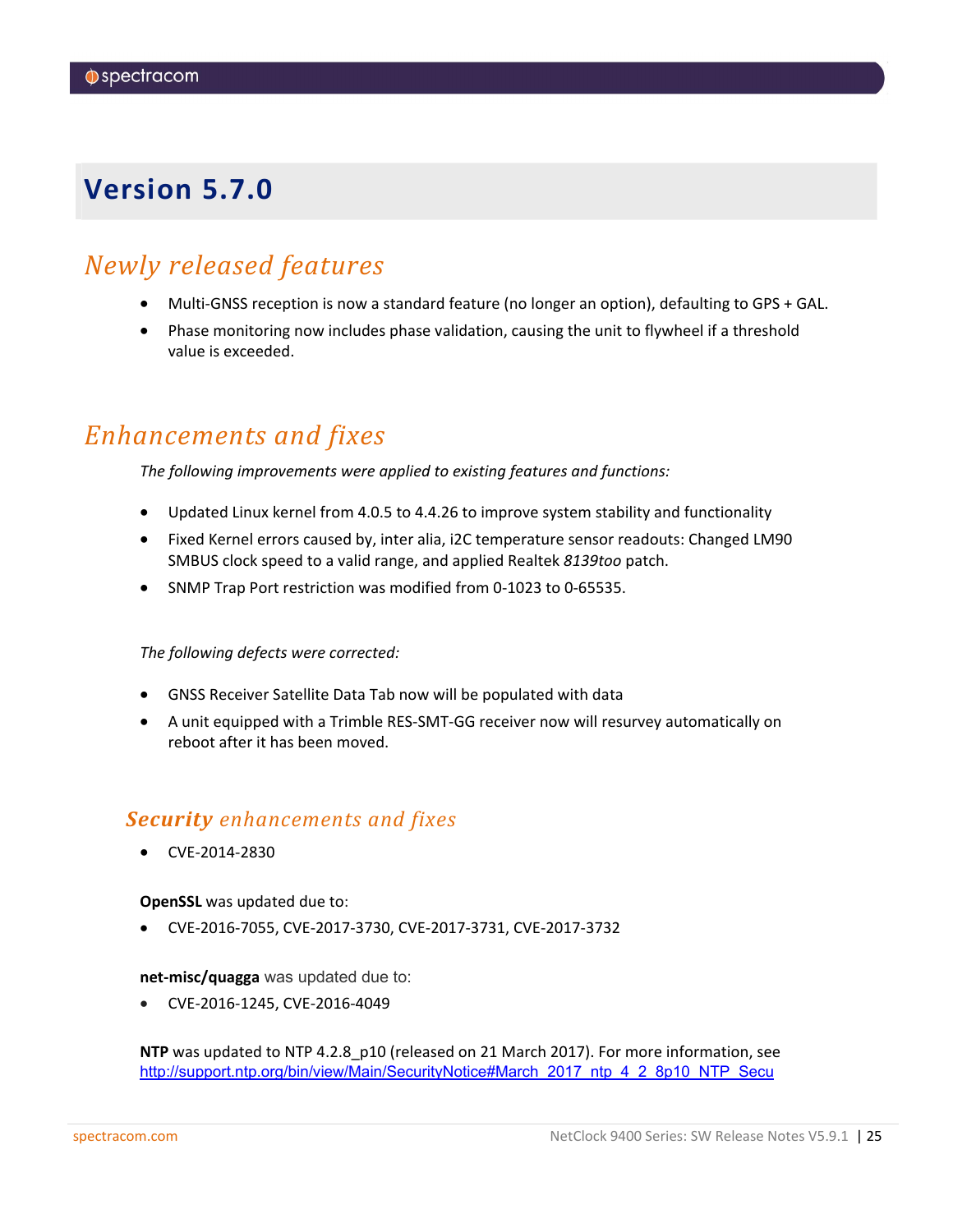- [CVE-2017-6464](http://web.nvd.nist.gov/view/vuln/detail?vulnId=CVE-2017-6464): NTP-01-016 NTP: Denial of Service via Malformed Config (Pentest report 01.2017)
- [CVE-2017-6462](http://web.nvd.nist.gov/view/vuln/detail?vulnId=CVE-2017-6462): NTP-01-014 NTP: Buffer Overflow in DPTS Clock (Pentest report 01.2017)
- [CVE-2017-6463](http://web.nvd.nist.gov/view/vuln/detail?vulnId=CVE-2017-6463): NTP-01-012 NTP: Authenticated DoS via Malicious Config Option (Pentest report 01.2017)
- Sec [3386](http://support.ntp.org/bin/view/Main/NtpBug3386): NTP-01-011 NTP: ntpg\_stripquotes() returns incorrect Value (Pentest report 01.2017)
- Sec [3385](http://support.ntp.org/bin/view/Main/NtpBug3385): NTP-01-010 NTP: ereallocarray()/eallocarray() underused (Pentest report 01.2017)
- [CVE-2017-6455](http://web.nvd.nist.gov/view/vuln/detail?vulnId=CVE-2017-6455): NTP-01-009 NTP: Windows: Privileged execution of User Library code (Pentest report 01.2017)
- [CVE-2017-6452](http://web.nvd.nist.gov/view/vuln/detail?vulnId=CVE-2017-6452): NTP-01-008 NTP: Windows Installer: Stack Buffer Overflow from Command Line (Pentest report 01.2017)
- [CVE-2017-6459](http://web.nvd.nist.gov/view/vuln/detail?vulnId=CVE-2017-6459): NTP-01-007 NTP: Windows Installer: Data Structure terminated insufficiently (Pentest report 01.2017)
- Sec [3381](http://support.ntp.org/bin/view/Main/NtpBug3381): NTP-01-006 NTP: Copious amounts of Unused Code (Pentest report 01.2017)
- Sec [3380](http://support.ntp.org/bin/view/Main/NtpBug3380): NTP-01-005 NTP: Off-by-one in Oncore GPS Receiver (Pentest report 01.2017)
- [CVE-2017-6458](http://web.nvd.nist.gov/view/vuln/detail?vulnId=CVE-2017-6458): NTP-01-004 NTP: Potential Overflows in ctl\_put() functions (Pentest report 01.2017)
- [CVE-2017-6451](http://web.nvd.nist.gov/view/vuln/detail?vulnId=CVE-2017-6451): NTP-01-003 Improper use of snprintf() in mx4200\_send() (Pentest report 01.2017)
- [CVE-2017-6460](http://web.nvd.nist.gov/view/vuln/detail?vulnId=CVE-2017-6460): NTP-01-002 Buffer Overflow in ntpq when fetching reslist (Pentest report 01.2017)
- Sec [3376](http://support.ntp.org/bin/view/Main/NtpBug3376): NTP-01-001 Makefile does not enforce Security Flags (Pentest report 01.2017)
- [CVE-2016-9042](http://web.nvd.nist.gov/view/vuln/detail?vulnId=CVE-2016-9042): 0rigin

**net-fs/cifs-utils** was updated due to CVE-2014-2830

AMENDED at the time of publishing Release Notes for Version 5.7.1: Software release 5.7.0 contains Linux Kernel 4.4.26 which fixes CVE-2016-5195 Dirty Cow.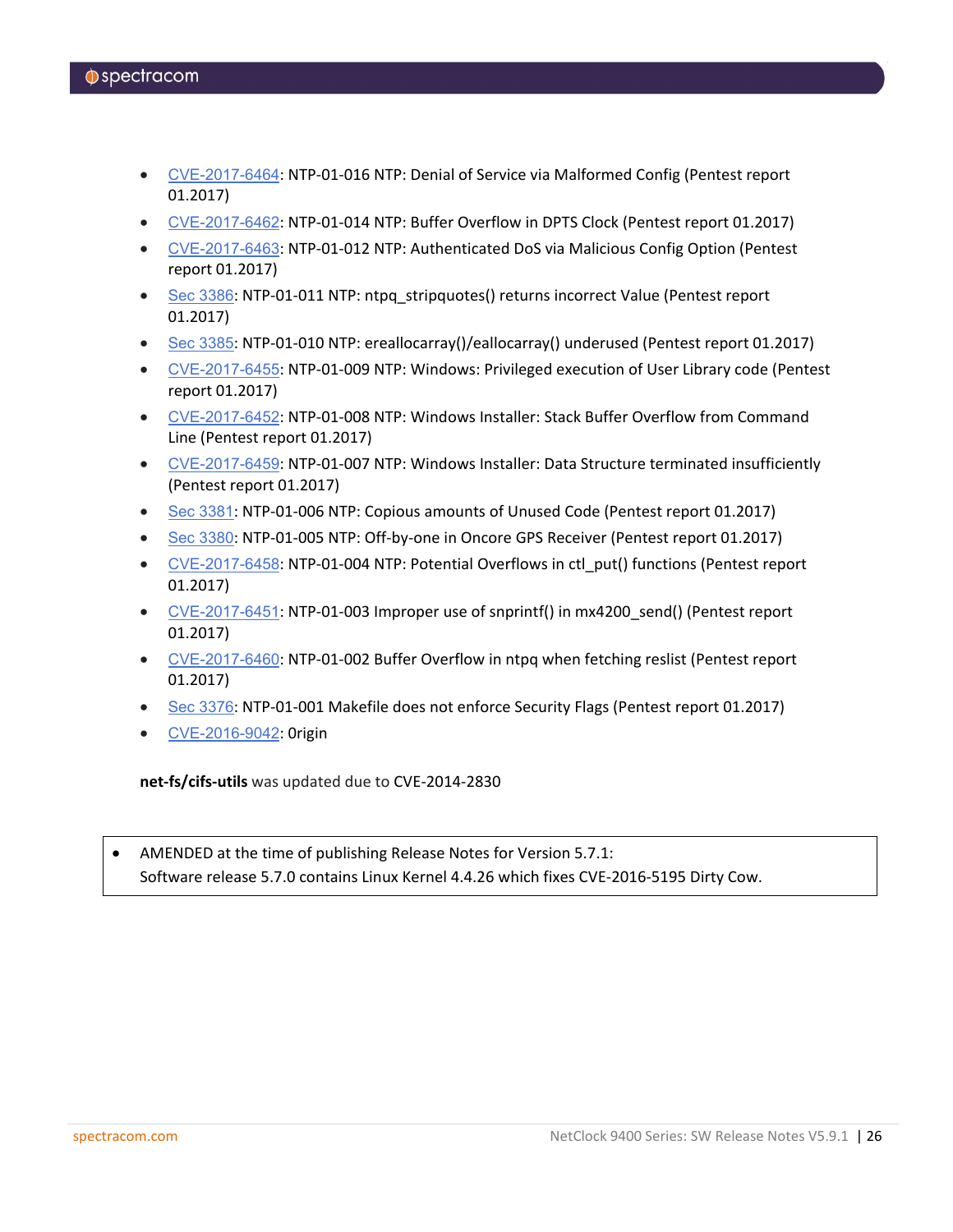# <span id="page-26-0"></span>*Newly released features*

- Added support for u-blox M8T **receiver firmware** update to Release 3.01 TIM 1.10 which provides performance improvements and use of the **Galileo** constellation.
- Added support for loading **x509 PEM CA chain certificates**.

# *Enhancements and fixes*

*The following improvements were applied to existing features and functions:*

- The HTTPS setup window now requires the user to first check the **Enable** checkbox.
- Upon saving the **log bundle**, the contents of the  $/var/log$  log folder are now included in the downloaded log bundle.
- **Radius and TACACS+** now provide login user authentication support for protocols other than HTTP/HTTPS such as ssh, telnet and FTP.
- Resolved issues generating **A-GPS** and **A-GNSS** data using the u-blox receiver. Added generation of RINEX and Almanac for GPS, Galileo, and BeiDou constellations. Note: A-GNSS server functionality for GLONASS is not yet supported (known issue – scheduled to be fixed in next release.)
- The **update process** can now program BIOS changes.

### *The following defects were corrected:*

- Clock Service now can convert from **TAI or GPS timescales to UTC** (used for inputs like ASCII.)
- Default UTC/GPS and UTC/TAI **offsets** were updated to 18 and 37 seconds, respectively.
- TimeKeeper can no longer be set to an **NTP rate of 0**.

### *Security enhancements and fixes*

- **Apache http headers** HTML text no longer contain version information to improve security: The raw HTML returned from the Apache web server it will no longer display the Apache version information.
- The creation of a default certificate and public/private key pairs now defaults to using a **SHA-256** digest. However, this digest is NOT supported by Internet Explorer version 8 and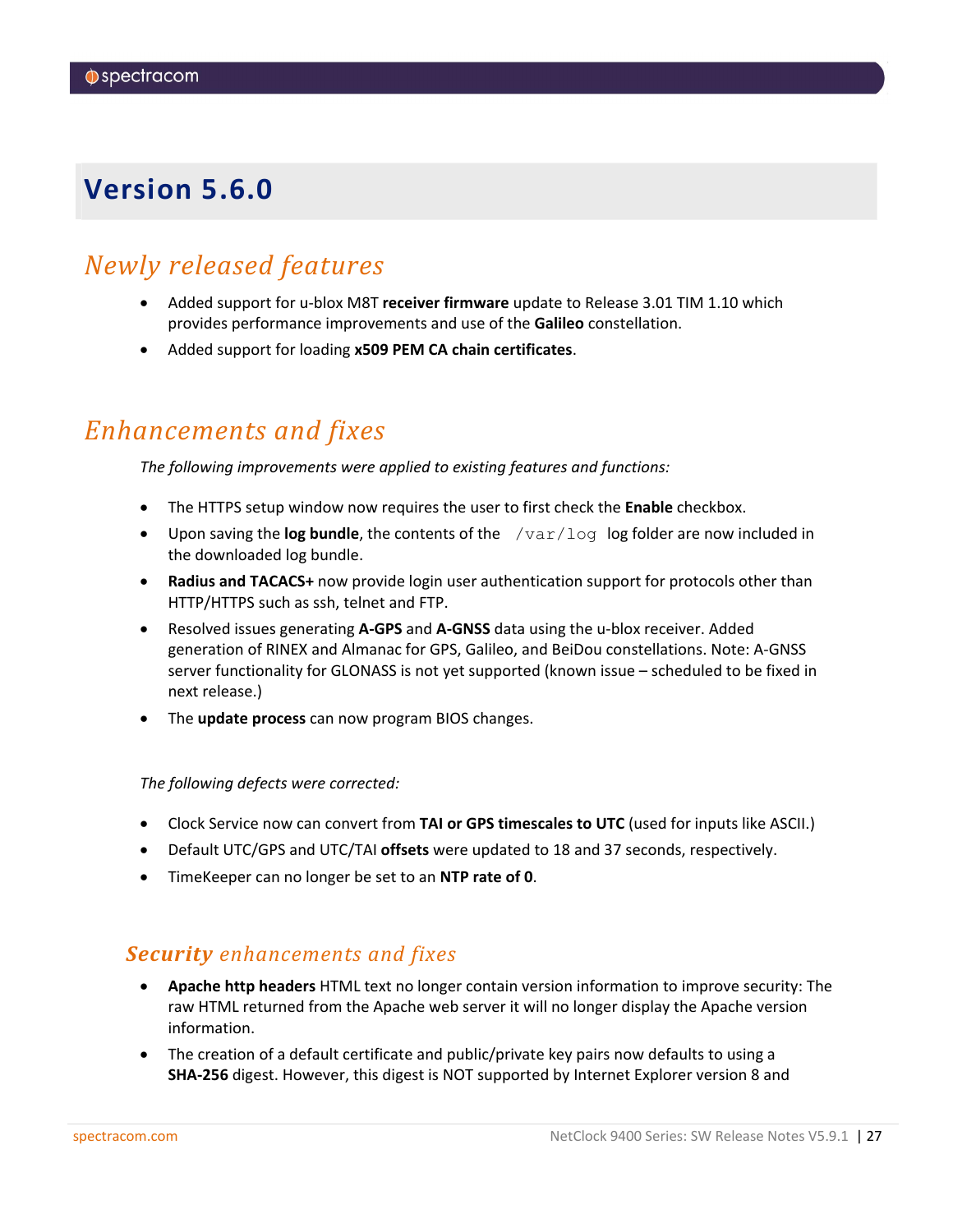below, i.e. users of release 5.6.0 and higher will not be able to login with HTTP/HTTPS using a SHA-256 digest (use default certificate creation with user specified digest such as SHA1 instead [defcert command]).

• The **LDAP validation criteria** will now appropriately check for a correct Distinguished Name (DN), and bind DN/Password before allowing the enabling of the configuration. In addition to that, all servers in the setup will now be checked, as opposed to just one server, to make sure the DN is valid for all servers listed.

## *Option Card enhancements and fixes*

- The **SNMP MIBs** now provide read-only support for PTP variables from the 1204-32 Gigabit PTP Option Card.
- Square Wave Output features now include an added **5MPPS/1PPS** preset
- **Gigabit Ethernet option card** 1204-06: **eth1 - eth3** now allows user to enable/disable individual ports from the Front Panel.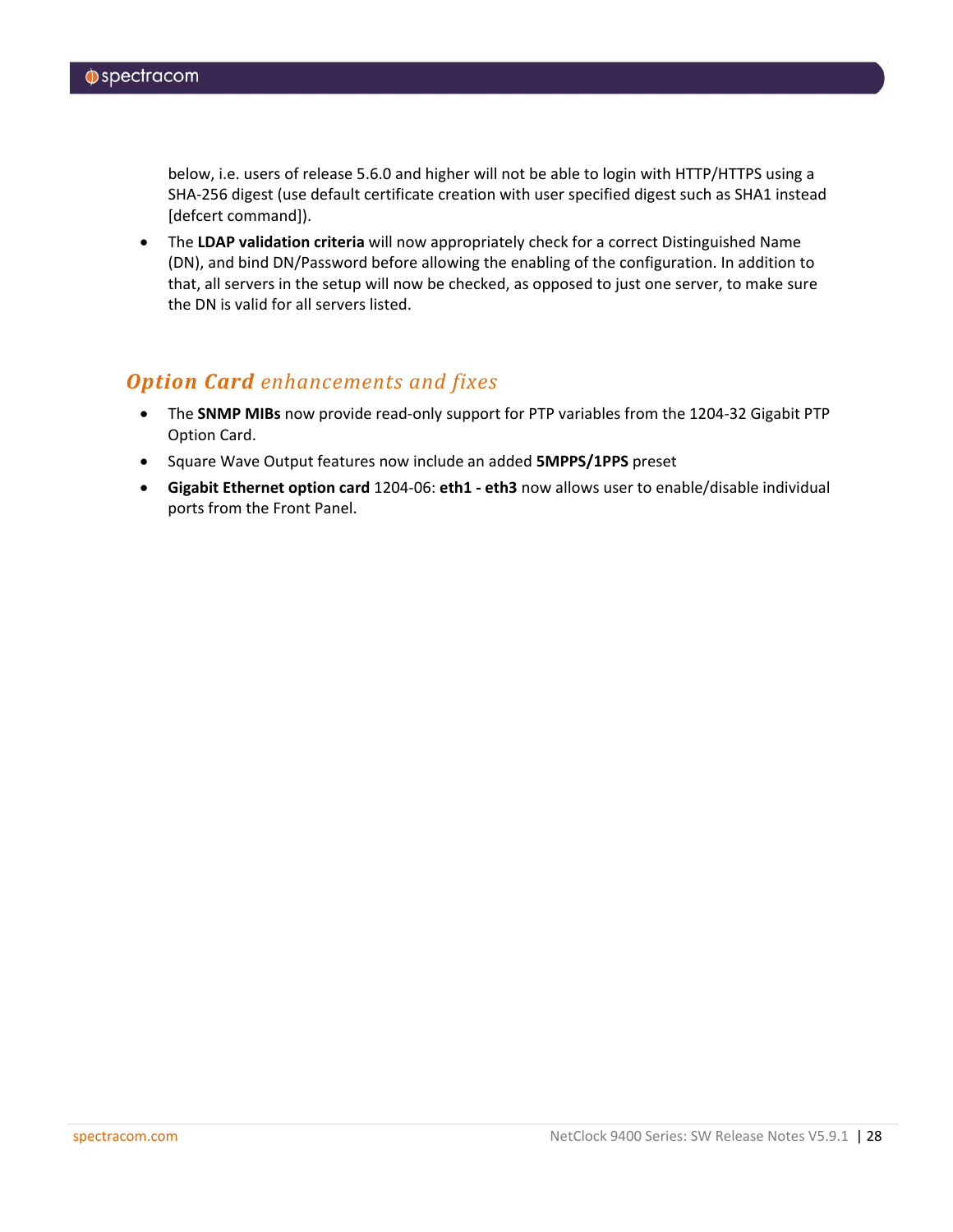# <span id="page-28-0"></span>*Newly released features*

- Added **TACACS+** for user authentication
- Added ability to enable and disable **Classic Web UI** via command line
- Improved Web UI for **HTTPS** Certificate generation
- Support u-blox GNSS receiver model **LEA-M8T firmware** version 3.01 TIM 1.10
- Added support for **Galileo** Constellation, using LEA-M8T firmware version 3.01 TIM 1.10
- Updated the Web UI to provide current Spectracom **contact information** and emails

# *Enhancements and fixes*

The following defects were corrected:

- SQLite Database for NTP Statistics and Reference Monitor **Statistics graphs** grow without limit until the graphs stop updating.
- SNMP always reports **NTP Jitter measurement** as 4.000
- Require **GPS to be enabled** if user selects GLONASS or QZSS and the NetClock unit has a Trimble RES-SMT-GG GNSS receiver
- Corrected defects in **LDAP Security** configuration in Web UI and in Classic Web UI.
- Improved code to provide more consistent **error codes**
- Provided **E-Loran** protocol fix
- Updated to **NTP 4.2.8\_p9** (NTP Autokey authentication is now supported again)
- Corrected system log error indicating current **Leap Indicator bits** are empty string from NTP on startup.

### *Security enhancements and fixes*

- **libgcrypt:** Multiple vulnerability fixes (dev-libs/libgcrypt-1.6.3-r4) CVE-2014-3591, CVE-2015-0837, CVE-2015-7511, CVE-2016-6313
- **GNU Wget:** Multiple vulnerabilities (net-misc/wget-1.16.3-r1) CVE-2016-4971
- **UnZip:** Multiple vulnerabilities (app-arch/unzip-6.0-r3) CVE-2014-8139, CVE-2014-8140, CVE-2014-8141, CVE-2014-9636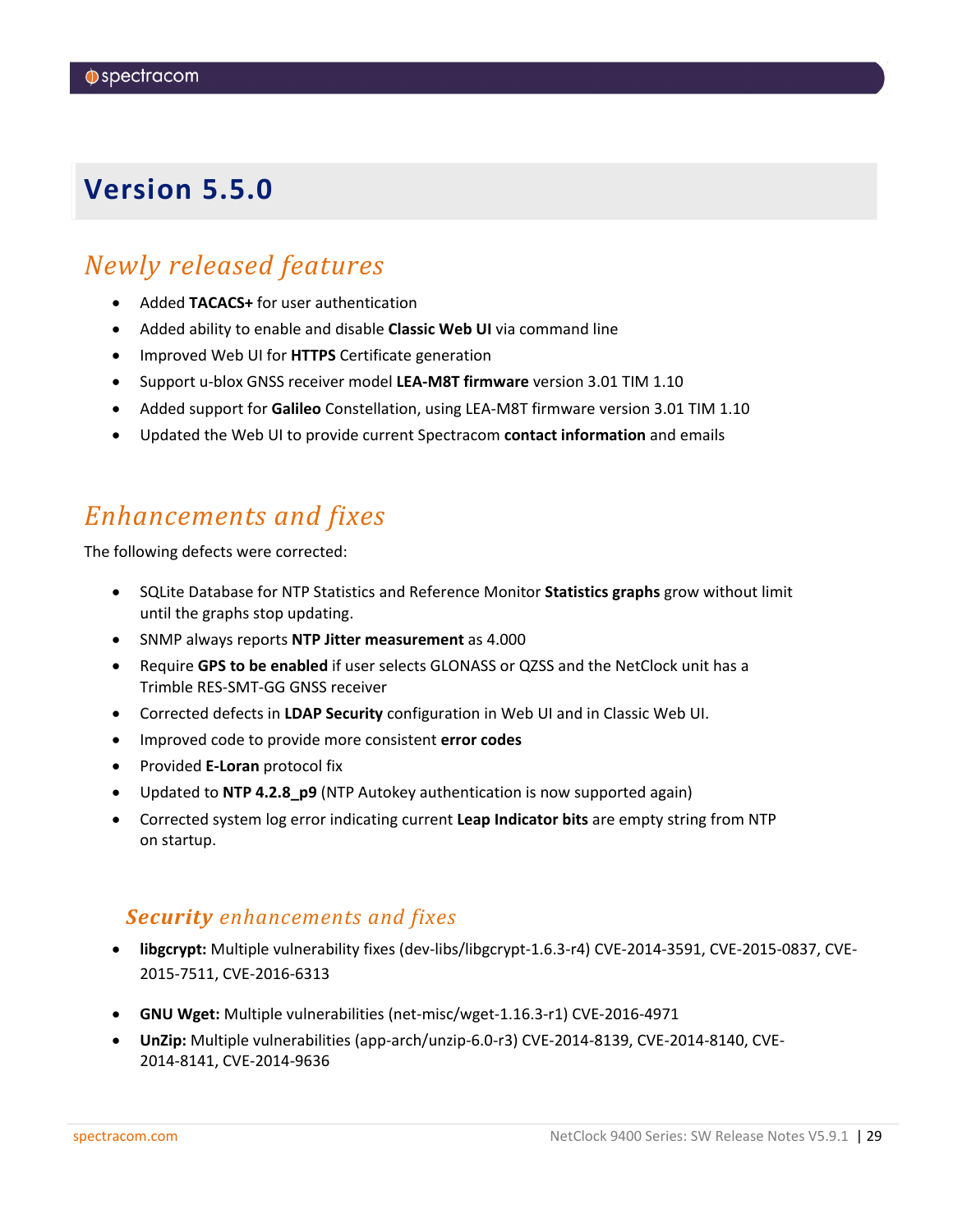- **libpng:** Multiple vulnerabilities (media-libs/libpng-1.6.19) CVE-2015-7981, CVE-2015-8126
- **MIT Kerberos 5:** Multiple vulnerabilities (app-crypt/mit-krb5-1.13.2) CVE-2015-2695, CVE-2015-2696, CVE-2015-2697
- **Tar:** Extract pathname bypass (app-arch/tar-1.27.1-r2) CVE-2016-6321
- **glibc:** Update to 2.22-r4 (CVE-2016-5417)

### **OpenSSH 7.3p1:**

• Fixes CVE-2015-8325, CVE-2016-6210, CVE-2016-8858

### **OpenSSL 1.0.2j:**

- **Bug 581234** (CVE-2016-2105, CVE-2016-2106, CVE-2016-2107, CVE-2016-2108, CVE-2016-2109, CVE-2016-2176)
- CVE-2016-6309, CVE-2016-7052, CVE-2016-6304, CVE-2016-6306, CVE-2016-6303, CVE-2016-6302, CVE-2016-2179, CVE-2016-2181, CVE-2016-2182, CVE-2016-2180, CVE-2016-2178, CVE-2016-2177

### **Apache 2.2.31:**

• CVE-2016-5387

### **NTP 4.2.8p9:**

• **Bug 600430** (CVE-2016-7426, CVE-2016-7427, CVE-2016-7428, CVE-2016-7429, CVE-2016- 7431, CVE-2016-7433, CVE-2016-7434, CVE-2016-9310, CVE-2016-9311, CVE-2016-9312)

### *Option Card enhancements and fixes*

- Bug fix, addressing ASCII RS-232 outputs not always responding to request characters:
	- o **1204-02** ASCII RS-232 Option Card FPGA update to version 1.16
	- o **1204-1F** NENA Card FPGA update to version 1.03
- **1204-12** 10/100 PTP Card update to firmware version T159:
	- o When the Slave is configured in Minicast mode, the delay request is now sent to the Master in Unicast even if no contract has been established.
	- $\circ$  The Slave now accepts the delay response even if it is configured for Unicast, and it received the delay response in Multicast.
	- o Now handles IGMP join requests in Minicast mode.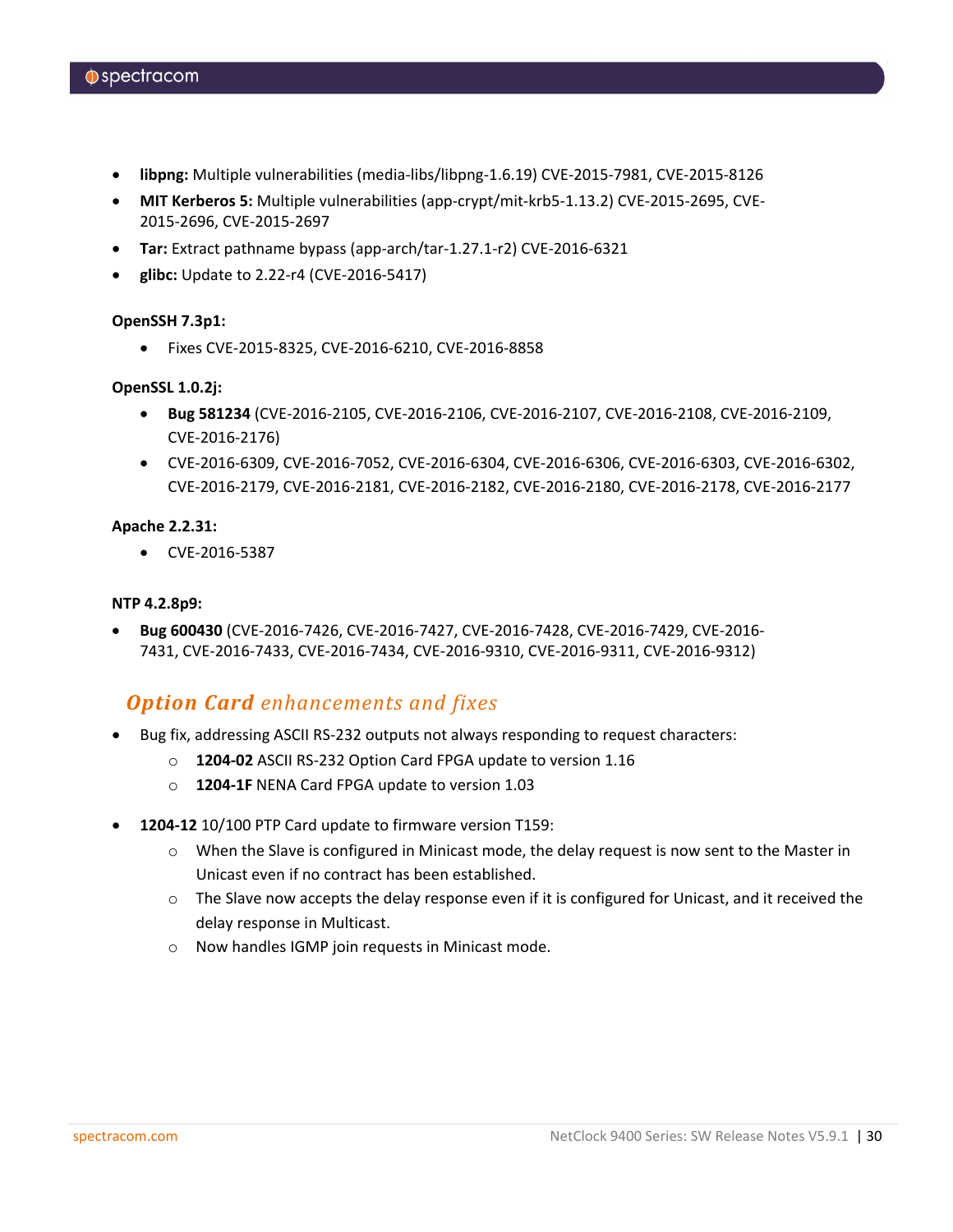# <span id="page-30-0"></span>*Newly released features*

- Reference Monitoring Allows comparison of filtered phase offsets between Input References.
- ASCII Format 9S New variation of ASCII Format 9 with Sysplex compatible fields.
- Update to NTP 4.2.8p8
- Added user selectable High and Medium level HTTPS Security settings
- U-blox type receivers will now resurvey on reboot. The user may select the resurvey mode by selecting Standard Mode and Land Dynamics to request a resurvey on reboot, or No Resurvey on Reboot if Standard Mode Stationary Dynamics has been selected.
- For GNSS receiver models Trimble Resolution-T and u-blox M8T, the user can now choose between Mobile Dynamics Land, Sea, Air, and Stationary Dynamics.
- Host disciplining defaults to disabled, but can be enabled by the user.
- Classic Web UI is now disabled by default. The user can enable Classic Web UI from Network General Setup Web page.

# *Enhancements and fixes*

- Removed logging of invalid text on user entry of default gateway.
- Changed Web UI **MANAGEMENT** dropdown menu to increase user visibility of **Network Setup** selection.
- Reboot and Halt from Command line now journal the log user who issues them.
- Anycast configuration changes are now journal the log user who issues them.
- Temperature Alarm mask configuration and other notification changes are logged in plain English.
- Registration reminder now is no longer repeatedly asserted.
- Clear All Logs command now removes Auth and NTP Logs.
- NTP Broadcast now correctly accepts address input without error.
- System Monitor page corrected for user group members.
- Command line command gettemp allows reading of temperatures.
- Ethernet Monitor now correctly downloads graph in Excel spreadsheet file.
- The command line tcpdump and iptables can now be run by spadmin group users.
- Adding and deleting of NTP Peer and Server addresses are now logged.
- Corrected update/add/delete NTP Peer/Server line error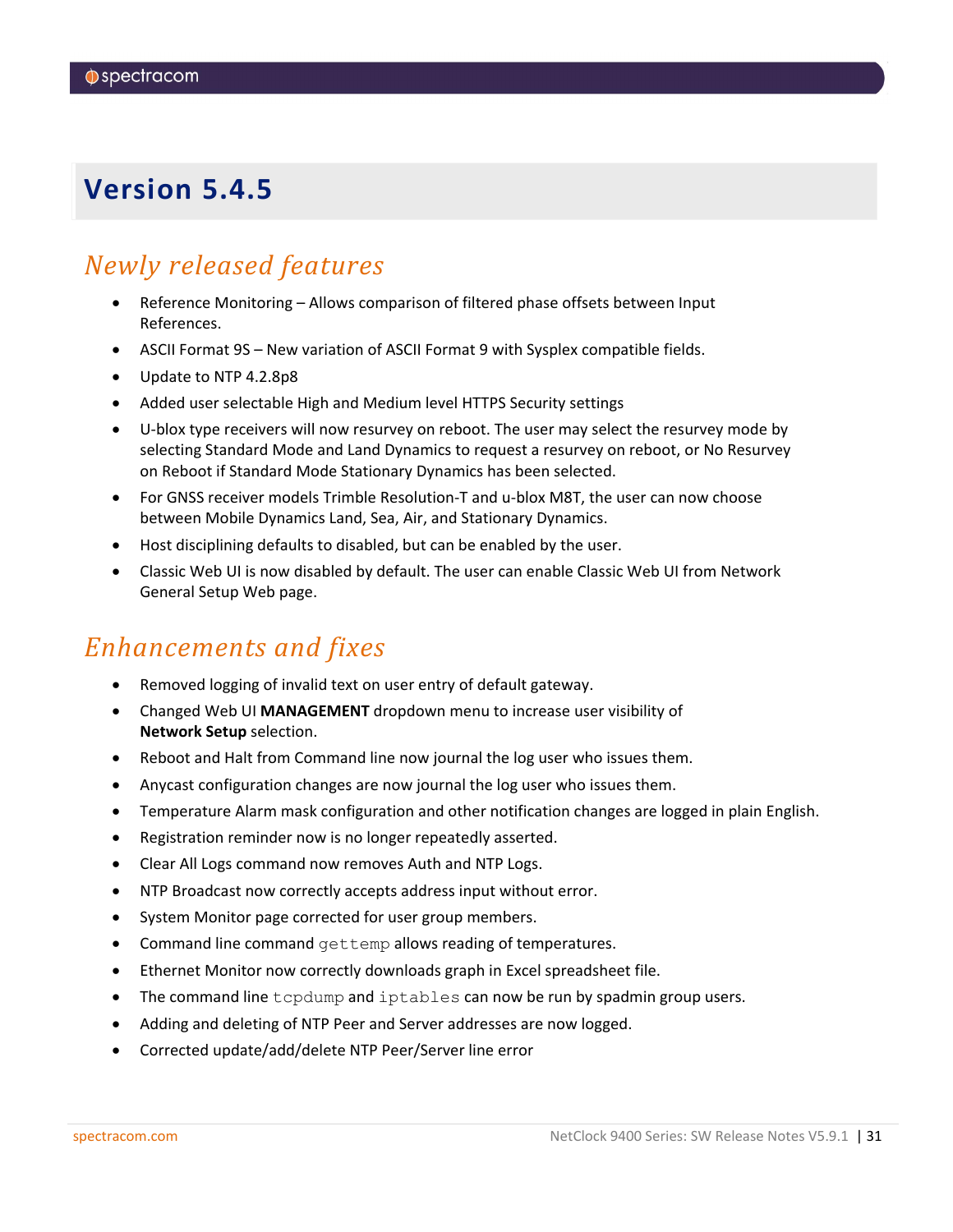- SNMP web page is now only accessible by spadmin group members
- Improved Time Manipulation Library functions to take into account UTC-GPS Offset
- Corrected KHTD defect which caused delay when time stepped backwards
- Modification to StatusD to support ntpq commands being issued on a single thread at a time.
- Simplified IPv6 Gateway main gateway input
- Updated Trimble RES-SMT-GG to version 1.9
- Updated to 0.9.88 version of "8139too" Ethernet Eth0 10/100 driver
- Improved Update Process to more safely format and partition CompactFlash
- Corrected Epsilon TOD 1 format issue
- Added support for OpenSSH use of ED25519 keys
- Disabled Web UI caching
- Reduced Apache error logging level to reduce amount of logging
- Corrected Timing System software initialization error in GP Outputs
- Corrected ASCII Input Auto-Detect mode to display auto-detect rather than E-Loran format when format is being discovered automatically.
- Corrected Timing System to schedule leap seconds in the 24 hours prior to the Leap Second.
- Corrected File permissions for some Web UI modified files.
- Changed "Time Scale" to "Timescale" in Web UI
- Improved Error Logging in the Timing System library for commands issued from Web UI or command line.
- Improved data storage and organization of Network Monitor data in SQL database
- Changed Web UI access to "Network Setup" menu.
- ASCII Formats for BBC EBU LTC outputs now support Local Clocks.
- Anycast daemons failure to start from Web UI has been corrected. (Note that the Enable status checkbox may not display as checked after startup. To verify the Enable state after startup, close Anycast dialog and reopen it.)

### *Security enhancements and fixes*

• Updated Quagga, OpenSSL, OpenSSH, PHP, and others for security vulnerabilities:

**Quagga CVE:**

- Bug 577156 (CVE-2016-2342) <net-misc/quagga-1.0.20160315: Buffer overflow in bgpd (CVE-2016-2342)
- Bug 581526 (CVE-2016-4049) net-misc/quagga: denial of service vulnerability in BGP routing daemon

### **OpenSSH (7.2p2):**

• [CVE-2016-3115](https://www.cvedetails.com/cve/CVE-2016-3115/)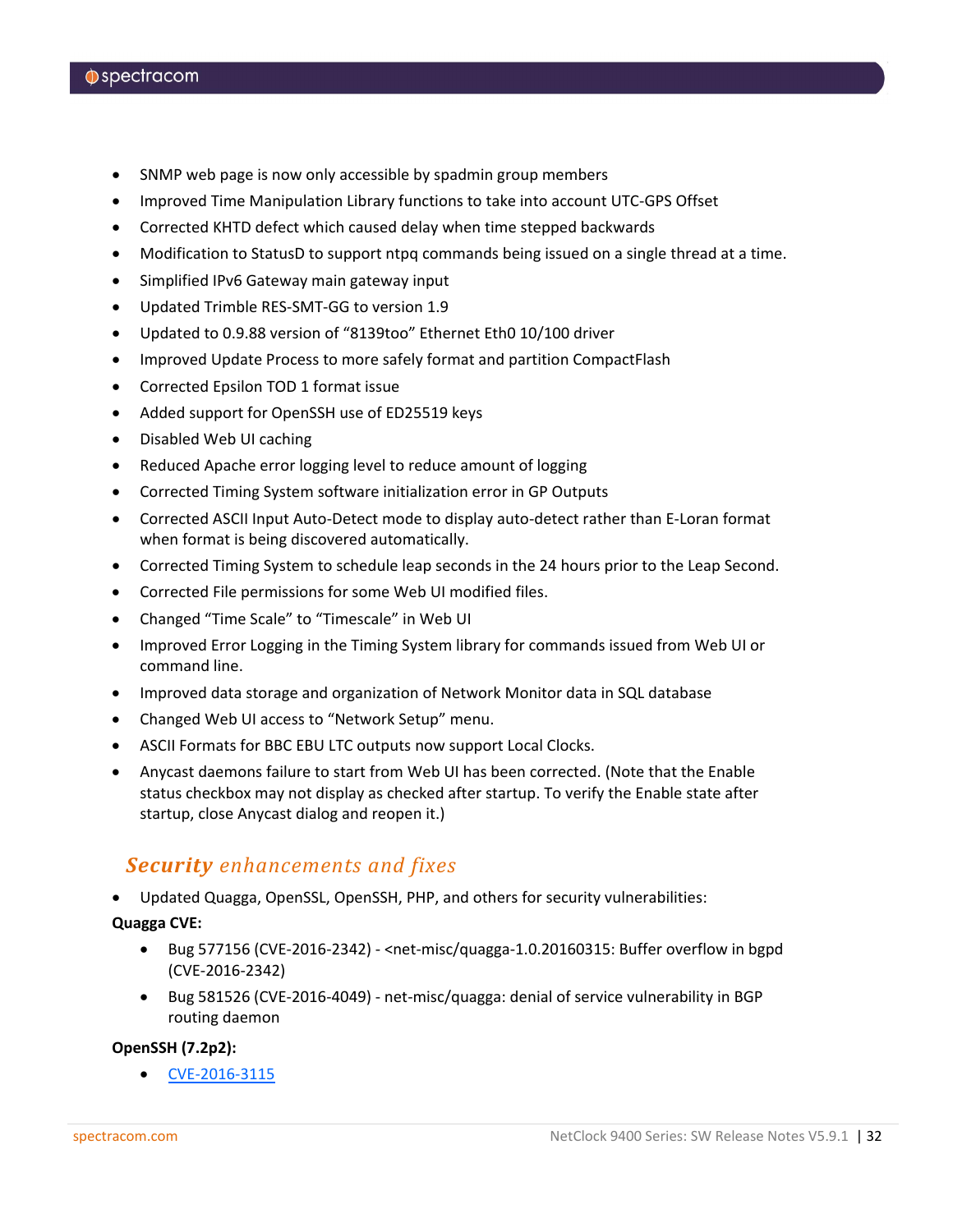• [CVE-2016-3115](https://www.cvedetails.com/cve/CVE-2016-3115/) (not vulnerable)

### **PHP, and other libraries:**

- **PHP:** Multiple vulnerabilities (dev-lang/php-5.5.37 dev-lang/php-5.6.17) CVE-2013-6501,CVE-2014- 9705,CVE-2014-9709,CVE-2015-0231,CVE-2015-0273,CVE-2015-1351,CVE-2015-1352,CVE-2015- 2301,CVE-2015-2348,CVE-2015-2783,CVE-2015-2787,CVE-2015-3329,CVE-2015-3330,CVE-2015- 4021,CVE-2015-4022,CVE-2015-4025,CVE-2015-4026,CVE-2015-4147,CVE-2015-4148,CVE-2015- 4642,CVE-2015-4643,CVE-2015-4644,CVE-2015-6831,CVE-2015-6832,CVE-2015-6833,CVE-2015- 6834,CVE-2015-6835,CVE-2015-6836,CVE-2015-6837,CVE-2015-6838,CVE-2015-7803,CVE-2015- 7804, 201607-02 [N] [remote]
- : Multiple Vulnerabilities (dev-libs/libpcre-8.36) CVE-2014-8964,CVE-2014-8964,CVE-2015-5073,CVE-2015-5073,CVE-2015-5073,CVE-2015-8380,CVE-2015-8381,CVE-2015-8383,CVE-2015-8384,CVE-2015-8385,CVE-2015-8386,CVE-2015-8387,CVE-2015-8388,CVE-2015-8389,CVE-2015-8390,CVE-2015-8391,CVE-2015-8392,CVE-2015-8393,CVE-2015-8394,CVE-2015-8395,CVE-2016-1283,CVE-2016-1283, 201607-04 [N] [remote]
- **GD**: Multiple vulnerabilities (media-libs/gd-2.0.35-r4) CVE-2016-3074

### **OpenSSL (1.0.2h):**

[CVE-2016-2105,](https://cve.mitre.org/cgi-bin/cvename.cgi?name=CVE-2016-2105) [CVE-2016-2106,](https://cve.mitre.org/cgi-bin/cvename.cgi?name=CVE-2016-2106) [CVE-2016-2107,](https://cve.mitre.org/cgi-bin/cvename.cgi?name=CVE-2016-2107) [CVE-2016-2109,](https://cve.mitre.org/cgi-bin/cvename.cgi?name=CVE-2016-2109) [CVE-2016-2176,](https://cve.mitre.org/cgi-bin/cvename.cgi?name=CVE-2016-2176) [CVE-2016-0702,](https://cve.mitre.org/cgi-bin/cvename.cgi?name=CVE-2016-0702) [CVE-](https://cve.mitre.org/cgi-bin/cvename.cgi?name=CVE-2016-0705)[2016-0705,](https://cve.mitre.org/cgi-bin/cvename.cgi?name=CVE-2016-0705) [CVE-2016-0797,](https://cve.mitre.org/cgi-bin/cvename.cgi?name=CVE-2016-0797) [CVE-2016-0798,](https://cve.mitre.org/cgi-bin/cvename.cgi?name=CVE-2016-0798) [CVE-2016-0799,](https://cve.mitre.org/cgi-bin/cvename.cgi?name=CVE-2016-0799) [CVE-2016-0800](https://cve.mitre.org/cgi-bin/cvename.cgi?name=CVE-2016-0800)

### **NTP:**

- **ntp-4.2.8p8**: [CVE-2016-4957](http://web.nvd.nist.gov/view/vuln/detail?vulnId=CVE-2016-4957) / VU#321640: Crypto-NAK crash; [CVE-2016-4953](http://web.nvd.nist.gov/view/vuln/detail?vulnId=CVE-2016-4953) / VU#321640: Bad authentication demobilizes ephemeral associations; [CVE-2016-4954](http://web.nvd.nist.gov/view/vuln/detail?vulnId=CVE-2016-4954) / VU#321640: Processing spoofed server packets; [CVE-2016-4955](http://web.nvd.nist.gov/view/vuln/detail?vulnId=CVE-2016-4955) / VU#321640: Autokey association reset; [CVE-2016-4956](http://web.nvd.nist.gov/view/vuln/detail?vulnId=CVE-2016-4956) / VU#321640: Broadcast interleave
- **ntp-4.2.8p7**: [CVE-2016-1551](http://web.nvd.nist.gov/view/vuln/detail?vulnId=CVE-2016-1551): Refclock impersonation vulnerability, AKA: refclock-peering; [CVE-2016-1549](http://web.nvd.nist.gov/view/vuln/detail?vulnId=CVE-2016-1549): Sybil vulnerability: ephemeral association attack, AKA: ntp-sybil - MITIGATION ONLY; [CVE-2016-2516](http://web.nvd.nist.gov/view/vuln/detail?vulnId=CVE-2016-2516): Duplicate IPs on unconfig directives will cause an assertion botch; [CVE-2016-2517](http://web.nvd.nist.gov/view/vuln/detail?vulnId=CVE-2016-2517): Remote configuration trustedkey/requestkey values are not properly validated; [CVE-2016-2518](http://web.nvd.nist.gov/view/vuln/detail?vulnId=CVE-2016-2518): Crafted addpeer with hmode > 7 causes array wraparound with MATCH\_ASSOC; [CVE-2016-2519](http://web.nvd.nist.gov/view/vuln/detail?vulnId=CVE-2016-2519): ctl\_getitem() return value not always checked; [CVE-2016-1547](http://web.nvd.nist.gov/view/vuln/detail?vulnId=CVE-2016-1547): Validate crypto-NAKs, AKA: nak-dos; [CVE-2016-1548](http://web.nvd.nist.gov/view/vuln/detail?vulnId=CVE-2016-1548): Interleave-pivot - MITIGATION ONLY; [CVE-2015-7704](http://web.nvd.nist.gov/view/vuln/detail?vulnId=CVE-2015-7704): KoD fix: peer associations were broken by the fix for [NtpBug2901](http://support.ntp.org/bin/view/Main/NtpBug2901), AKA: Symmetric active/passive mode is broken; [CVE-](http://web.nvd.nist.gov/view/vuln/detail?vulnId=CVE-2015-8138)[2015-8138](http://web.nvd.nist.gov/view/vuln/detail?vulnId=CVE-2015-8138): Zero Origin Timestamp Bypass, AKA: Additional KoD Checks; [CVE-2016-1550](http://web.nvd.nist.gov/view/vuln/detail?vulnId=CVE-2016-1550): Improve NTP security against buffer comparison timing attacks, authdecrypt-timing, AKA: authdecrypt-timing

## *Option Card enhancements and fixes*

o Option Card 1204-12 10/100 PTP Option Card firmware updated to version T156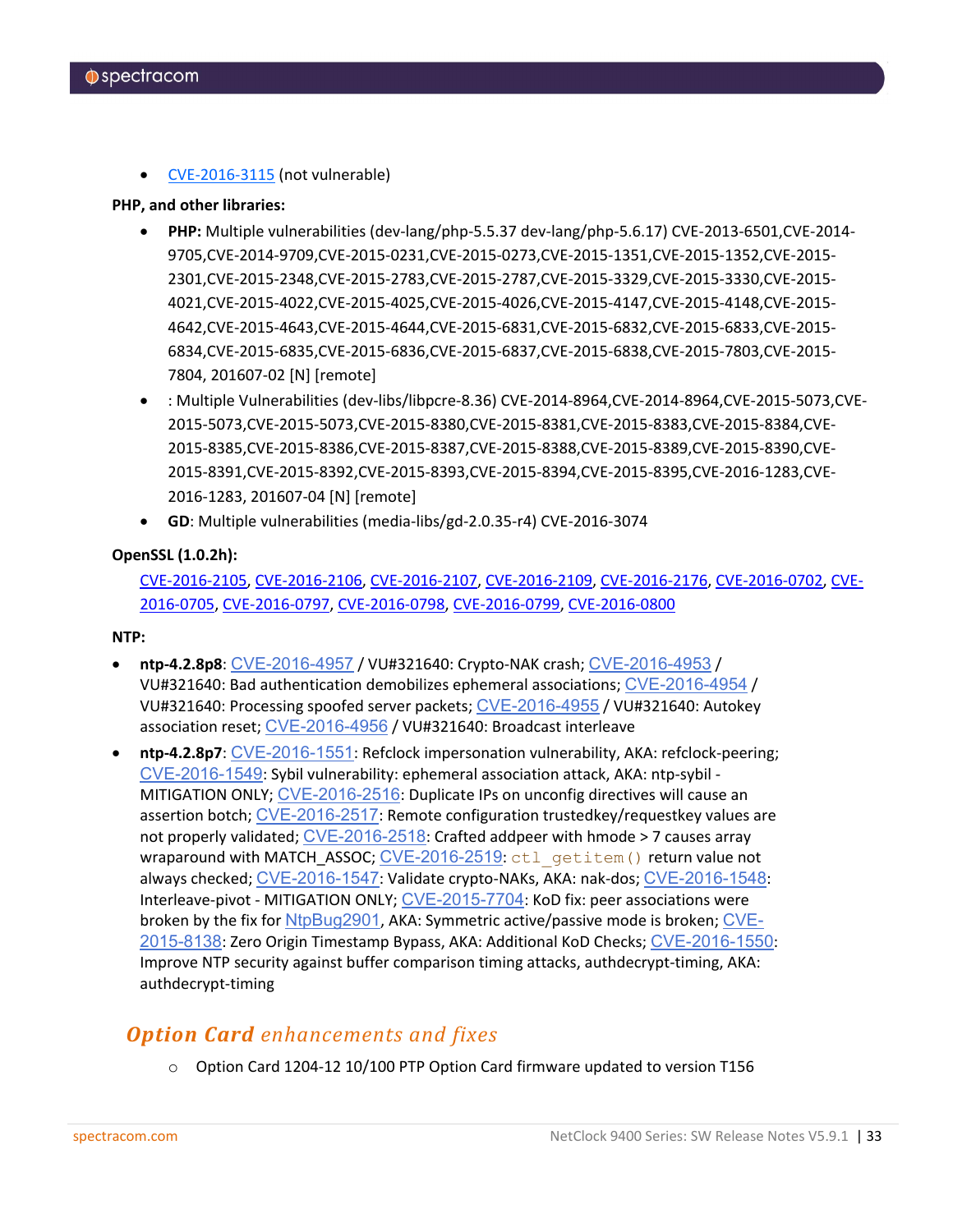# <span id="page-33-0"></span>*Release features*

 $\bullet$  n/a

# *Enhancements and fixes*

- Fixed Anycast configuration defect occurring in release 5.4.0.
- Corrects a defect in release 5.4.0 in which log rotation fails to occur, resulting in disk utilization issues.

## *Security enhancements and fixes*

o n/a

## *Option Card enhancements and fixes*

o n/a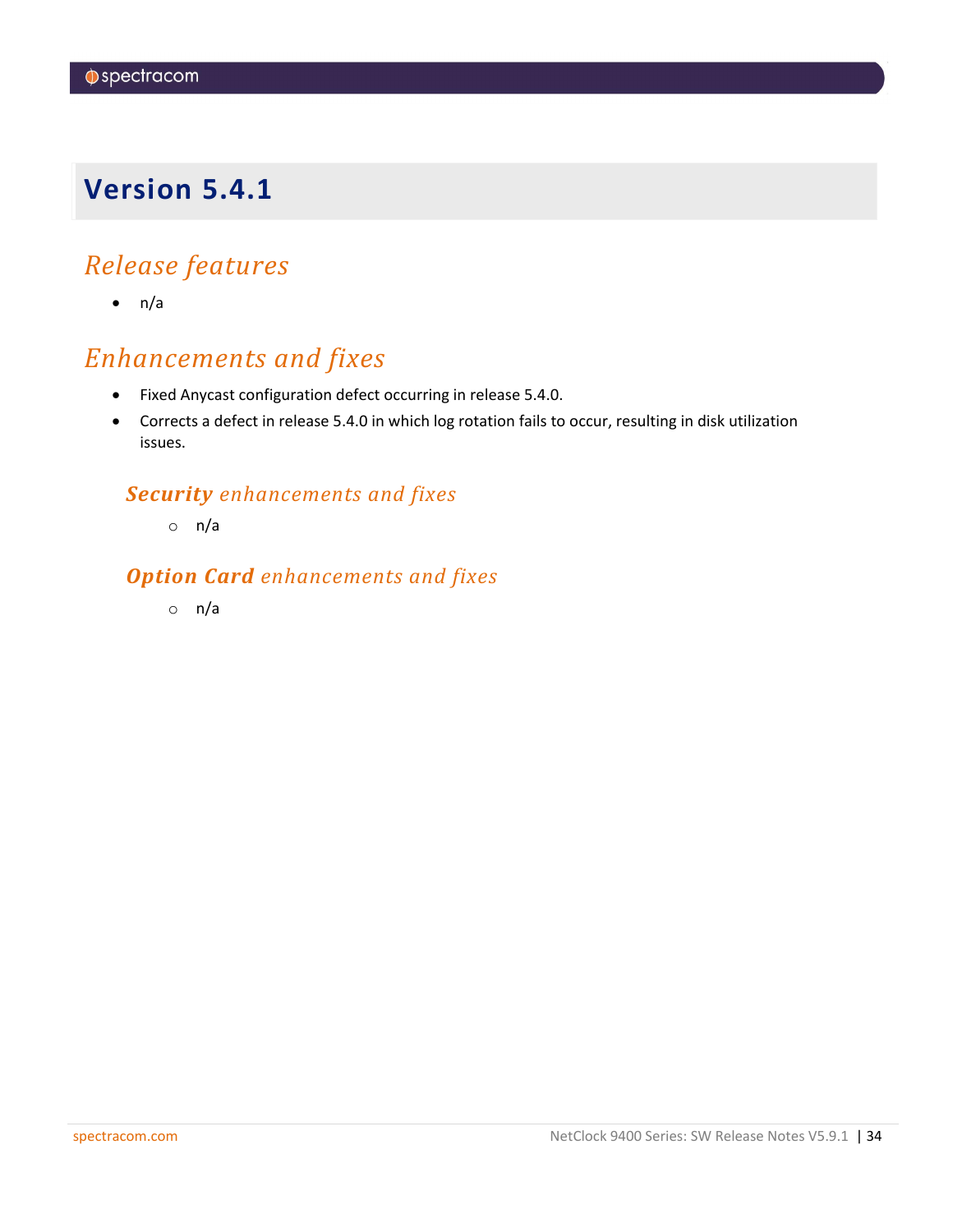# <span id="page-34-0"></span>*Release features*

- NetClock now supports u-blox LEA-M8T GNSS receiver boards. Trimble receivers continue to be supported, as well.
- Under Network Web Interface settings, it is now possible to set a Login timeout. This timeout is a limit on how long a user can stay logged on, regardless of activity.
- Ethernet monitoring functionality has been added, allowing a user to observe network traffic on all Ethernet ports.
- It is now possible to prefer certain NTP Peers.
- Support of iptables allows for customizable access restrictions.
- Language preferences set by the user will now be maintained across logins.

## *Enhancements and fixes*

- Linux Kernel 4.0.5 configuration has been changed to NO preemption.
- Processor BIOS update supported.
- Refactored software to improve software CPU cycle usage.
- Disciplining improvements have been applied.
- NTP Autokey is NOT supported in Spectracom Release 5.4.0 NTP 4.2.8\_p6, due to a patch to fix a recent CVE related to Symmetric keys which broke the Autokey feature (for more information, see [http://bugs.ntp.org/show\\_bug.cgi?id=3005\)](http://bugs.ntp.org/show_bug.cgi?id=3005).
- Anycast over the BGP protocol has been added. Note: BGP will be disabled if the user updates to Release 5.4.0 or restores an older configuration file after updating to Release 5.4.0. The user must enable Anycast BGP if so desired.
- The LDAP authentication setup window now displays only necessary fields, based on Server Type.
- It is now possible for the user to enter special characters into the SNMP location string such as "!@#\$%^ words 1234 \_[]~"
- Static routes will now be restored in the course of a configuration update or an upgrade and on reboot.
- Spelling of SNMP MIB variables has been corrected.
- It is now permissible to load an HTTPS Certificate.
- The log history will not be cut off any more, i.e. the entire log history will be displayed in the Web UI.
- The GPS Signal strength web pages have been corrected in the Classic Web UI.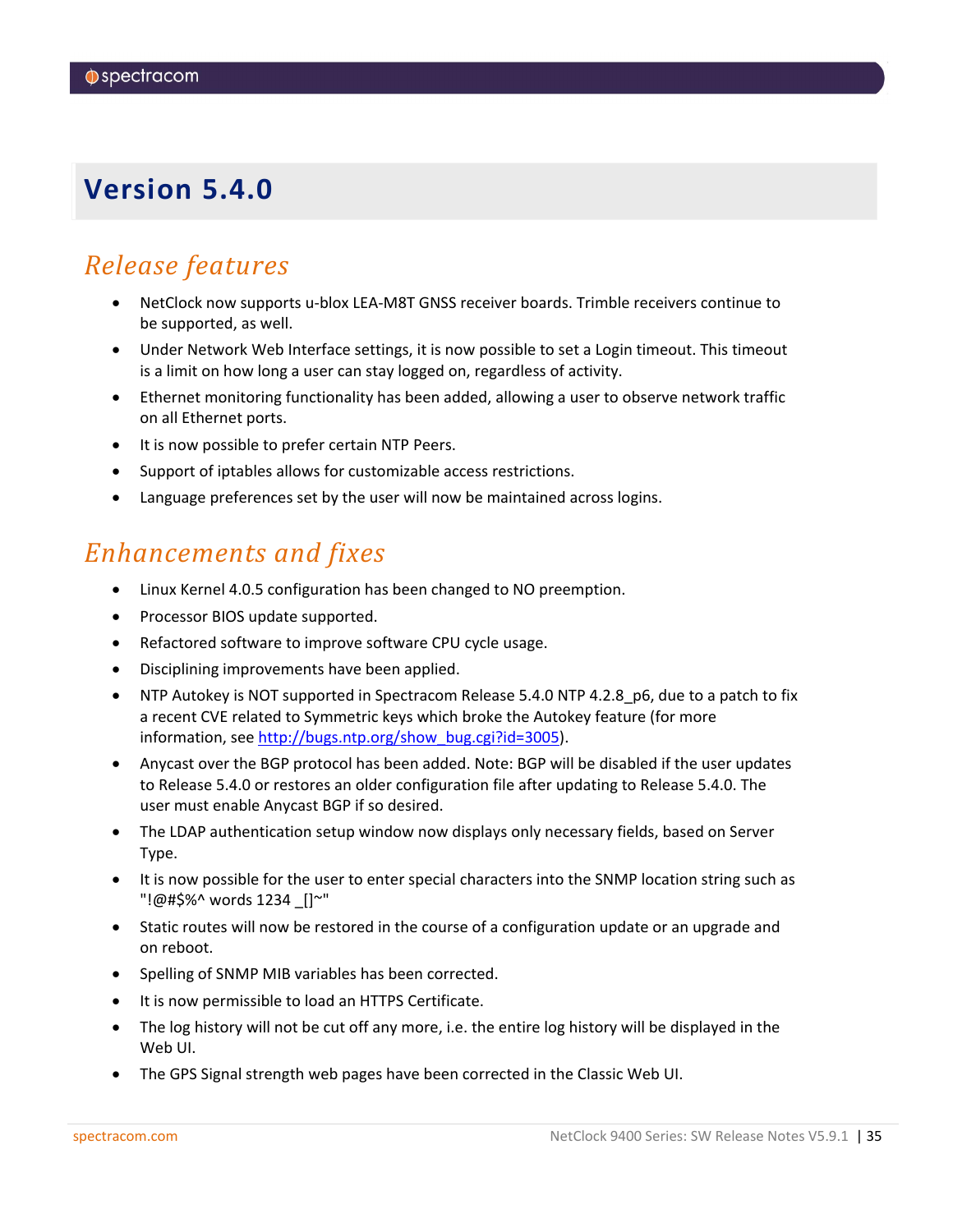- Corrected the averaging of samples in NTP graphs.
- Restored the ability to input a Syslog Server IP address in the Web UI.

### *Security enhancements and fixes*

- o Updated from version NTP 4.2.8\_p3 to **NTP 4.2.8\_p6** (for more information, see [http://nwtime.org/ntf-releases-ntp-4-2-8p6-security-patch/\)](http://nwtime.org/ntf-releases-ntp-4-2-8p6-security-patch/)
	- CVE-2015-8158: Potential Infinite Loop in ntpq
	- CVE-2015-8140: Ntpq vulnerable to replay attacks
	- CVE-2015-8139: Origin Leak: ntpq and ntpdc, disclose origin
	- CVE-2015-8138: origin: Zero Origin Timestamp Bypass
	- CVE-2015-7979: Off-path Denial of Service (DoS) attack on authenticated broadcast mode
	- CVE-2015-7978: Stack exhaustion in recursive traversal of restriction list
	- CVE-2015-7977: reslist NULL pointer dereference
	- CVE-2015-7976: ntpq saveconfigcommand allows dangerous characters in filenames
	- CVE-2015-7975: nextvar()missing length check
	- CVE-2015-7974: Skeleton Key: Missing key check allows impersonation between authenticated peers
	- CVE-2015-7973: Deja Vu: Replay attack on authenticated broadcast mode
- o Updated **OpenSSL** from version 1.0.1p to **1.0.2f** (for more information, see [https://www.openssl.org/news/openssl-1.0.2-notes.html\)](https://www.openssl.org/news/openssl-1.0.2-notes.html)
	- CVE-2016-0800
	- CVE-2016-0705
	- CVE-2016-0798
	- CVE-2016-0797
	- CVE-2016-0799
	- CVE-2016-0702
	- CVE-2015-3197
- o Updated **OpenSSH** from version 6.9p1 to **7.1p2** (for more information, see [http://www.openssh.com/txt/release-7.2\)](http://www.openssh.com/txt/release-7.2)
	- CVE-2016-0777
	- CVE-2016-0778.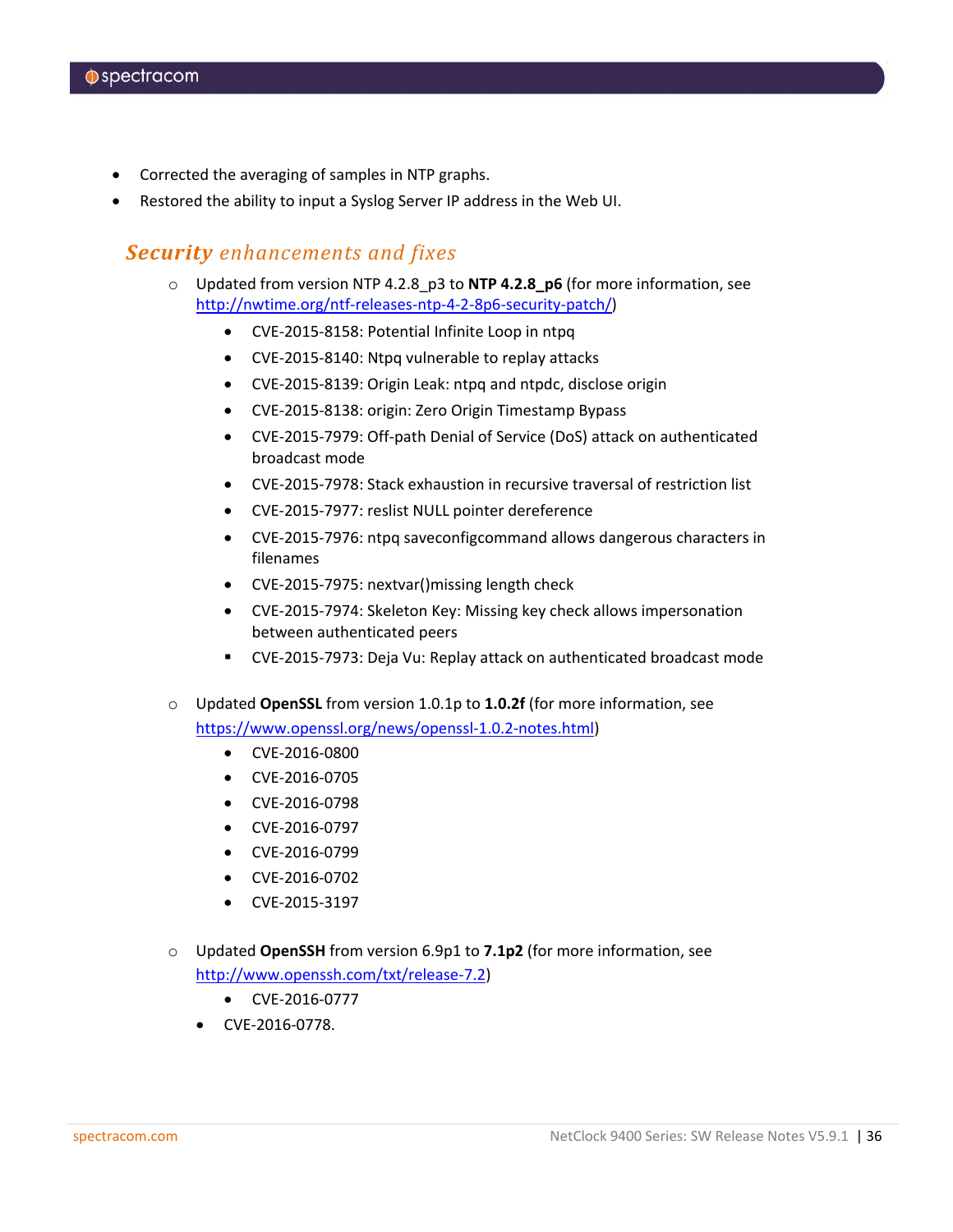- o Updated **GNU** C Library GLIBC 2.21-r2 (for more information, see [https://sourceware.org/ml/libc-alpha/2016-02/msg00416.html\)](https://sourceware.org/ml/libc-alpha/2016-02/msg00416.html)
	- CVE-2015-7547 --- glibc getaddrinfo() stack-based buffer overflow
- o Updated to MPFR 3.1.3\_p4; **Gentoo** recommended update.
	- CVE-2009-075

## *Option Card enhancements and fixes*

 $\bullet$  n/a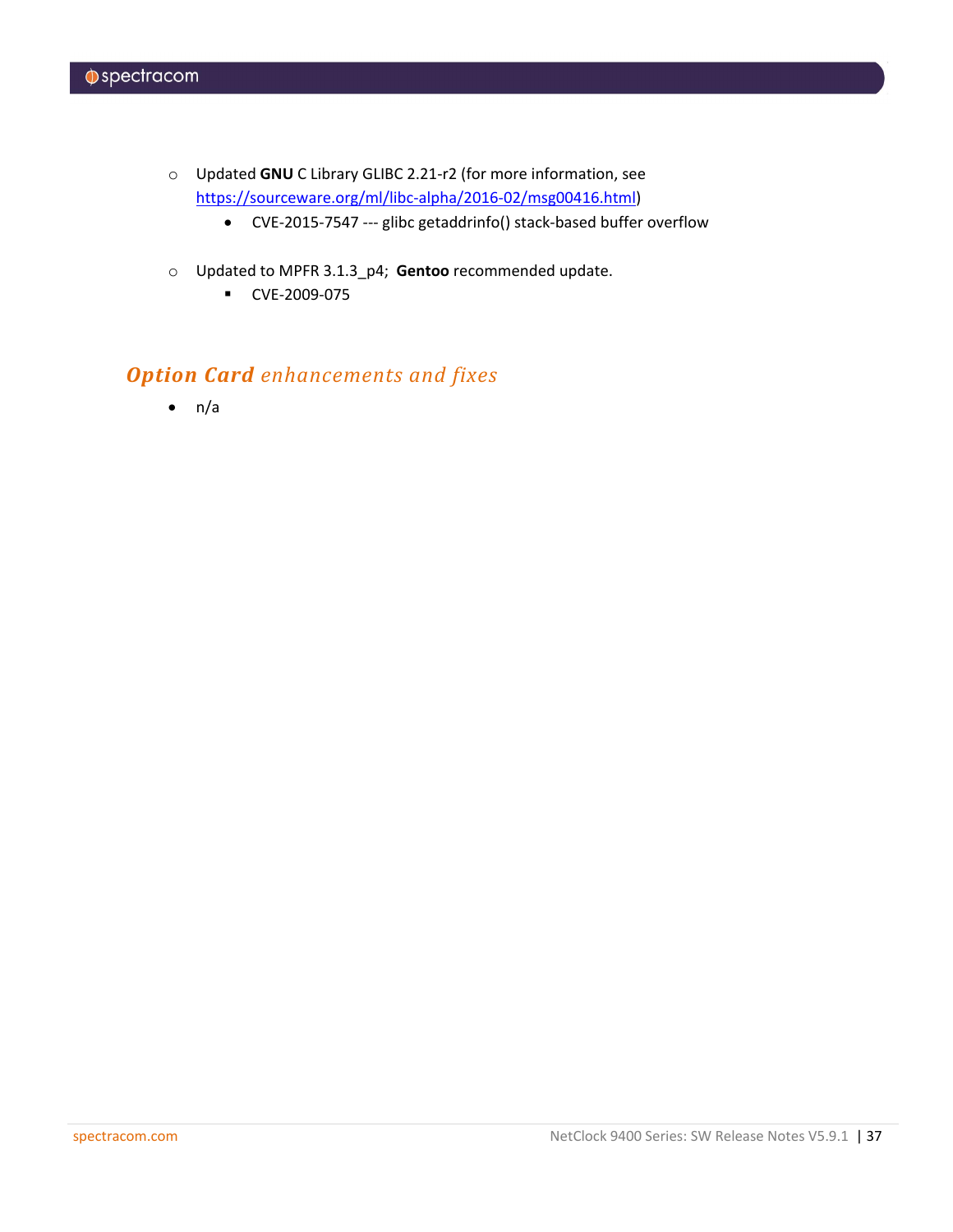# <span id="page-37-0"></span>*Release features*

- **Enhanced fan control** for units equipped with *Front Panel Fan Modification*, offering the choice between "Always On" and "User Defined". The latter can be used to define a temperature window.
- **Temperature Monitoring Alarms/Clears** can now be set by the user: **Major** and **minor** alarms can be generated and delivered via SNMP and Email, and are logged in Alarm and Event logs. A retry value can be set to determine for how long the measured temperature must remain above the threshold value before an alarm is triggered.
- A new **System Status** page consolidates key temperature and hardware utilization graphs
- Two **NTP traffic graphs**, plus peak traffic information have been added to the NTP Setup page. The graphs can be saved and downloaded. Currently supported for NTP only (not TimeKeeper).
- All **graphs** now offer a user-friendly way to **delete** the logged data. Most graphs can be **downloaded** (satellite data, disciplining and temperature data, NTP throughput statistics).
- **New SNMP MIB variables** to read oscillator, board and CPU temperatures, including four new temperature monitoring traps (cf. above).
- The **Front Panel** is designed to continue **enabling the fan** as it did in the past, but additionally accepts input control from the NetClock Software/FPGA logic to either enable the Fan all the time, or to control the fans enable state via user-defined min./max. temperatures to keep the CPU temperature within the user defined band.
- The **mysql database** is converted to a sqlite database which is returned in the spectracom.log file when saved.

# *Enhancements and fixes*

- A CLI Command "**reboot hard**" has been provided to force a restart of the NetClock 94xx. This command is de facto a power cycle.
- The most current **Apache2 Error Log** is now returned in the NetClock log bundle.
- Changed the **Frequency Error threshold** for TCXO units to 1x10<sup>-6</sup> or 1PPM, to avoid immediately generating frequency alarms when NetClock 9483 exits time synchronization, due to a loss of a valid reference, e.g. caused by loss of GPS reception.
- Improvements to oscillator disciplining (not applicable to Rubidium oscillators), including phase noise improvements during synchronization.
- Several changes to how **processes** are **launched, detected** and **runtime status** is **collected** have been made to improve efficiency, reduce memory usage.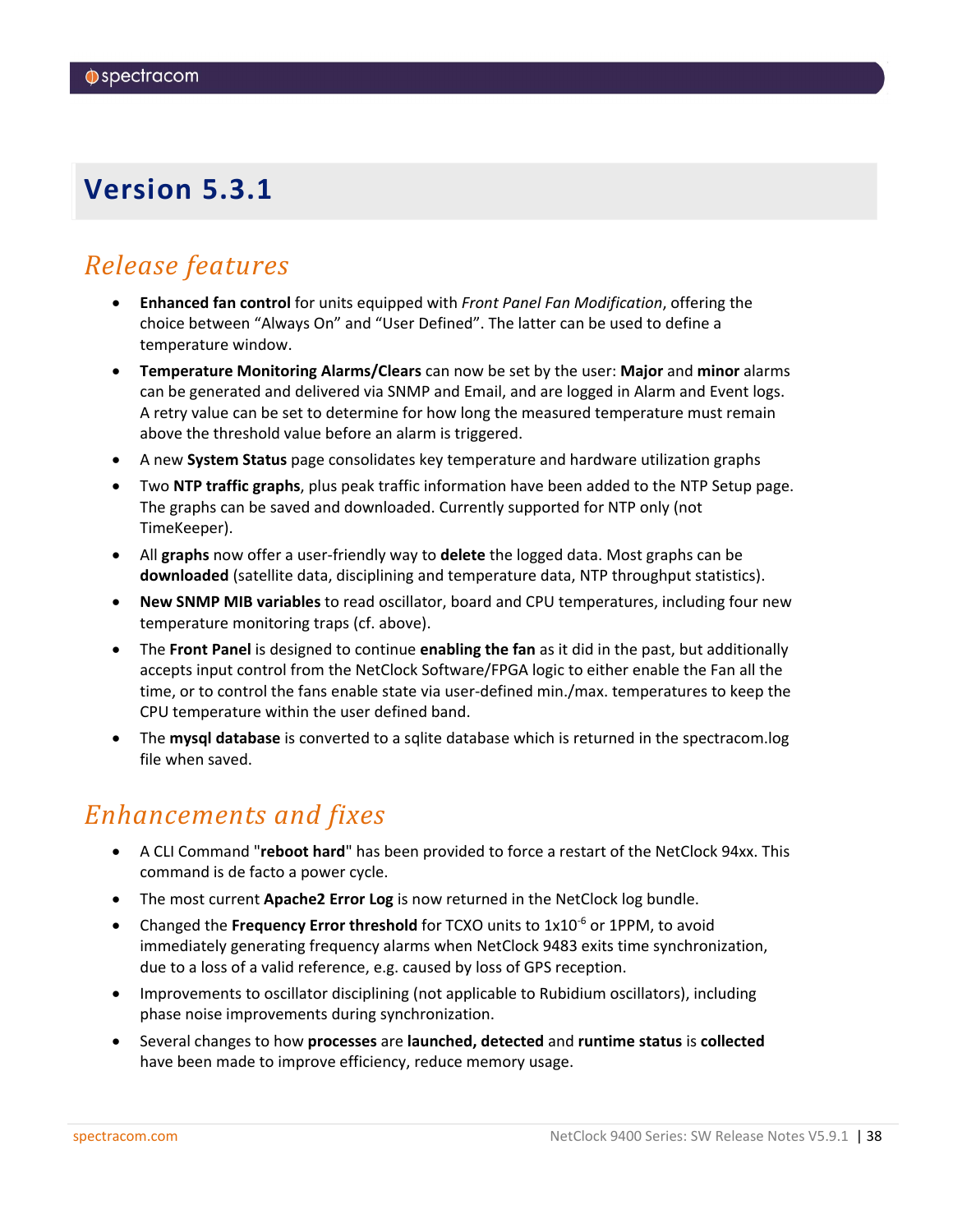- The **build scripts** were improved to detect failures and warnings during build and install.
- **Apache2 error logs** including the most recent one are now included in the Spectracom Log bundle.
- UI names for temperature graphs were changed to **CPU, Board** and **Oscillator temperatures**.
- GNSS licensing error with Multi-GNSS feature was corrected.
- Corrected setting of **Static Routes** so user can set them and ensured they are preserved across a software update.
- **Netmask "0"** in Access Restriction is no longer accepted, thus avoiding Apache crash.
- Added an end-of-year happy **new year** message. Note this message is logged when the year changes so it is also an indicator that a problem exists such as the Processor BIOS does not have the correct year set, e.g. when the battery backing up the BIOS settings has discharged.
- The SNMP **MIB** SPECTRACOM-SECURE-SYNC-MIB.mib was changed to add new Oscillator, Board, and CPU Temperature values. Also, four new SNMP Traps were added to indicate Major/Minor Temperature Alarms/Clears based on temperature thresholds and number of reads (user-definable).

### *Security enhancements and fixes*

o Corrected security vulnerability **CVE-2012-2141** by applying the recommended patch to NetClock version of NET-SNMP.

## *Option Card enhancements and fixes*

o The 1204-06 Gigabit Ethernet card EEPROM used to configure the Intel MAC chip was corrected to fix known issues and errata published by Intel.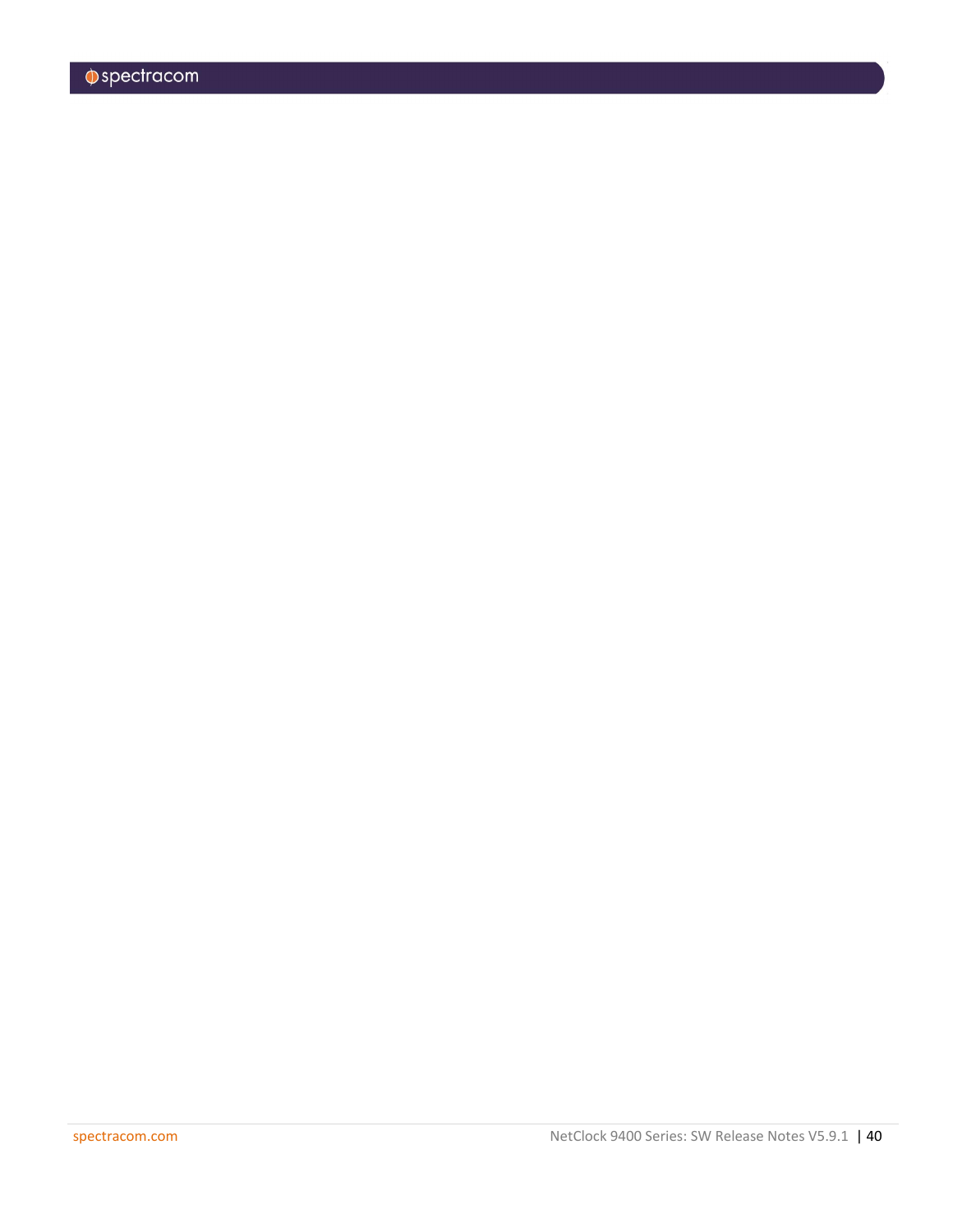# <span id="page-40-0"></span>*Release features*

- Support of Anycast over IPv6 utilizing OSPF
- Host disciplining: Linux kernel time set by NTP or PTP can now also be utilized to discipline the oscillator in the timing system. (Rubidium oscillators not supported)

# *Enhancements and fixes*

- NetClock 9483 now displays option cards installed in slots 1-6 (was: 1-4).
- Upgrade to GPS receiver firmware version 1.8, allowing QZSS Constellation support and improved performance
- RES-SMT-GG GNSS receiver update firmware was improved to avoid intermittent update failures.
- Updated TimeKeeper to version 7.0.6
- Enhanced temperature monitoring, adding processor board and CPU temperature graphs provided under the **Management** > **Disciplining** Menu.
- Fixed issue caused by NTP monitor Daemon NTPMOND, trying to stop NTP when the Timing System and Linux kernel time differ by more than 1 sec
- Software version of GNSS Receiver is no longer displayed when not present.
- LDAP can no longer be enabled with empty input, causing inability to login.
- Display of software versions are corrected on update page
- Web UI message for tcpdump changed from ON/OFF to "Permanently disabled".
- Clear Logs and Statistics operation corrected to work from Web UI.
- Fixed error with creation of HTTPS certificate request and public/private key pair when entering common name
- Fixed an error causing Radius authentication to fail because the NAS address is being output as 127.0.0.1
- Updated IRIG control field format, Spectracom IEEE C37, to control sync state passed in control fields via signature control settings
- Corrected DOW (Day-of-Week) range in the BBC message 4 format
- Corrected Low Phase Noise Rubidium DAC value to remain constant when time is set by user
- Corrected Web UI to allow update of Main Default Gateway
- Updated translation of Web UI into French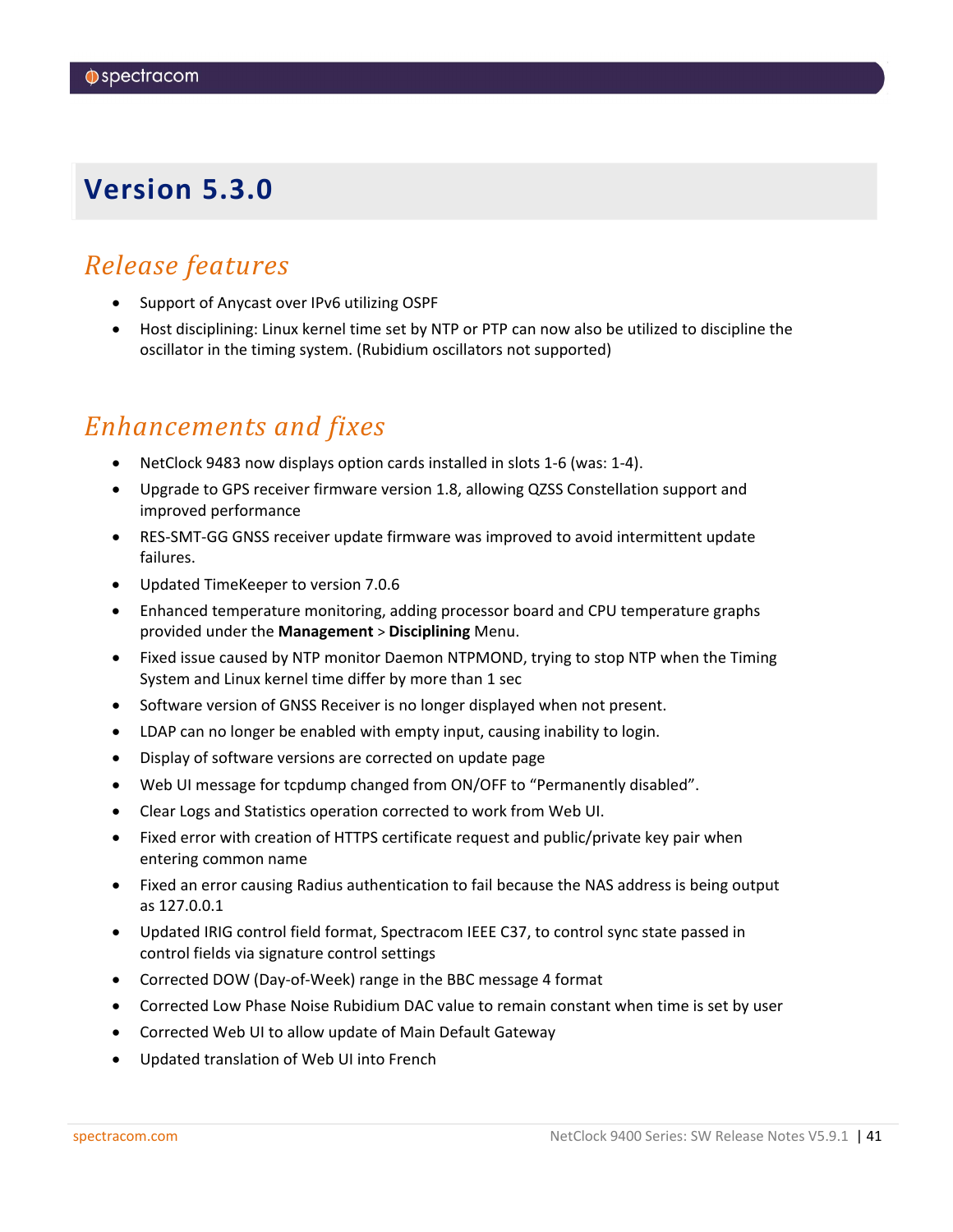• Improved Username management during upgrade

### *Security enhancements and fixes*

- **Net-SNMP** 5.6.2.1 has been updated with a security patch to correct CVE-2015-5621
- **Open SSH** has been updated to version 6.9.
- Updated **OpenSSL** from 1.0.1m to **1.0.1p**. Among other things, the following vulnerabilities have been addressed: CVE-2015-1788, CVE-2015-1789, CVE-2015-1790, CVE-2015-1791, CVE-2015-1792, CVE-2015-1793, CVE-2015-4000, CVE-2014-8176, CVE-2014-9295
- Updated **NTP version** from 4.2.8p2 to 4.2.8p3 to address CVE-2015-5146. (NTP CVE-2014-9295 was fixed in 5.2.1 by updating to 4.2.8p2).
- **NTP** Corrected GUI to avoid issue with allowing exploit of vulnerability CVE-2014-9295
- **Apache** CIPHERS were strengthened to remove weak ciphers, and Apache timeouts were adjusted to improve transfer of update images via web browser. (Apache was updated to 2.2.29 in 5.2.1)

## *Option Card enhancements and fixes*

• Model 1204-06, Gigabit Ethernet Option module: Updated Gigabit Ethernet driver to version 3.1.0.2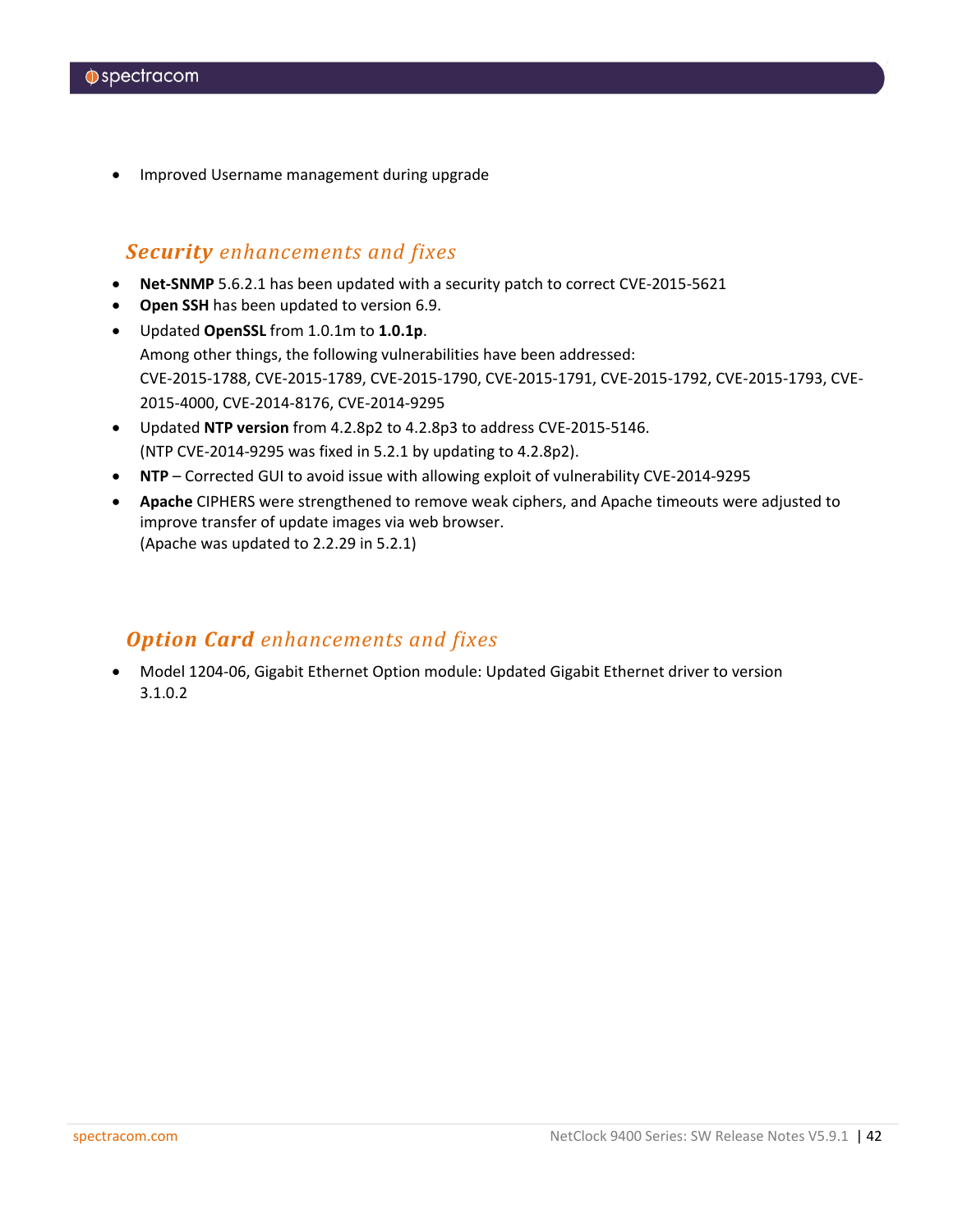# <span id="page-42-0"></span>*Release features*

- Added **tcpdump** functionality, with the ability to delete tcpdump, if so desired
- Added **Assisted GPS Rinex server license**, and improved A-GPS functionality
- Extended **leap second notification** to a month, by adding IRIG control field format, Spectracom IEEE C37
- Added **NTP** throughput **statistics logging**

# *Enhancements and fixes*

- Updated **Linux kernel** from 3.17.7 to 3.18.11 to improve system stability and functionality
- Improved how **Radius** detects and fills in NAS-IP address in its packets
- Improved **local clock** functionality: When a local clock has been modified by the user, features that the clock is applied to will be updated automatically.
- Added ability to pull model and **serial number** from **SNMP**
- Added ability to pull system **memory**, **CPU**, and CF card **disk usage** information from **SNMP**
- Updated **SNMP trap username** min/max length to 1 and 31, respectively
- Improved **SNMP stability**
- Extended the scope of journal **logging** of Web UI configuration settings
- Fixed issue with submitting **NTP stratum 1 configuration**
- Updated **Show Clock page** to improve clock and system status info displays
- Fixed issue when attempting to **clear** a scheduled **leap second**
- Improved software **version reporting**
- Software version and model and serial number will be logged in the **system log** on startup
- Improved internal **network configuration** for added stability
- Fixed issue where **Radius/LDAP** could be turned on after an update
- Fixed issue reporting **negative phase error** numbers via SNMP ssSysStaEstPhaseError OID
- Fixed issue where disabling an **AM IRIG output** would not disable the associated AM carrier (NetClock 9483 only)
- Front panel **ResetPW** command now disables **Radius/LDAP** when resetting spadmin password (NetClock 9483 only)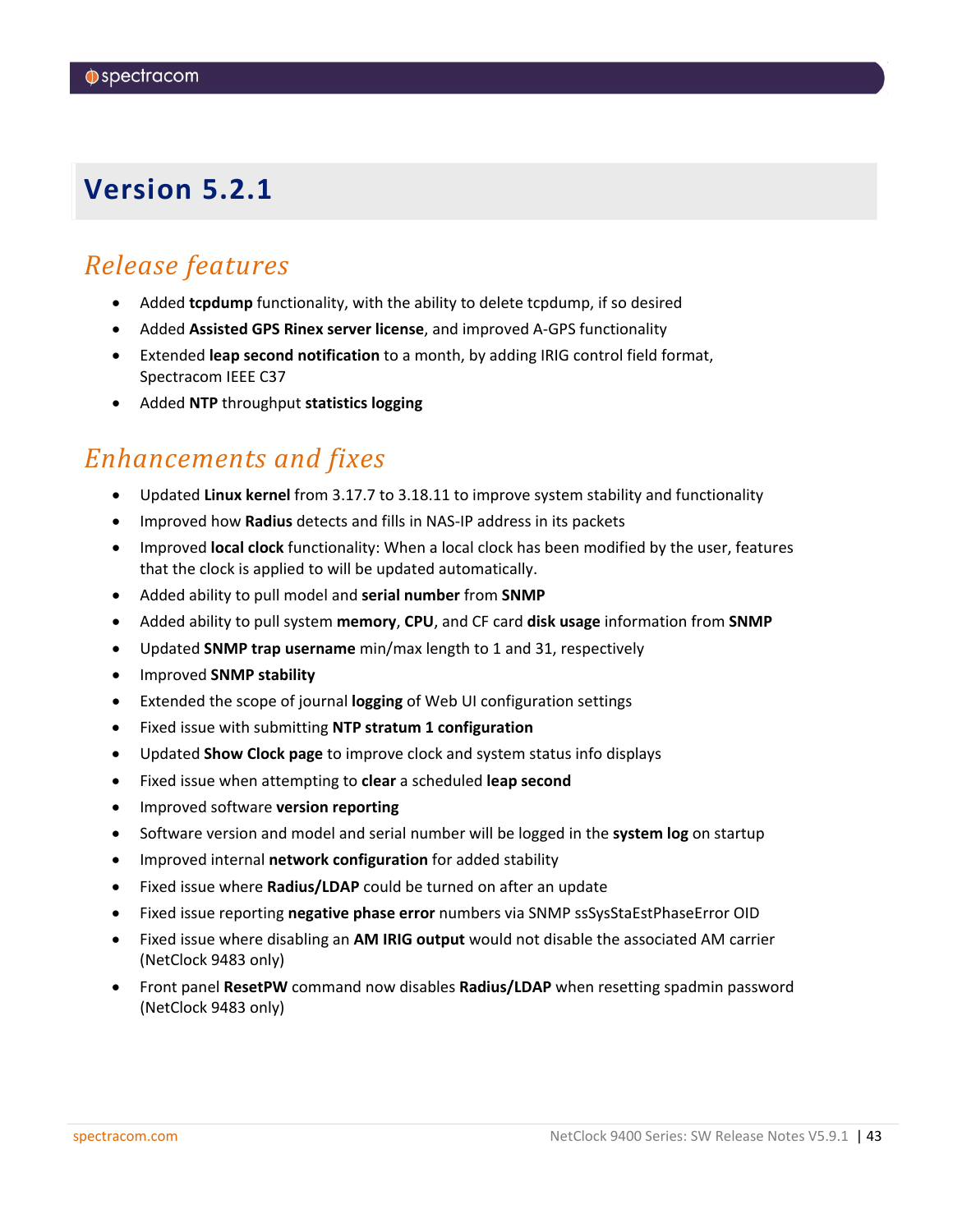## *Security enhancements and fixes*

- Updated **NTP version** from 4.2.6p5 to 4.2.8p2
- Updated **OpenSSL** from 1.0.1k to 1.0.1m
- Updated **ciphers for SSL and SSH** to address RC4/ARC4 issue

## *Option Card enhancements and fixes*

 $\bullet$  n/a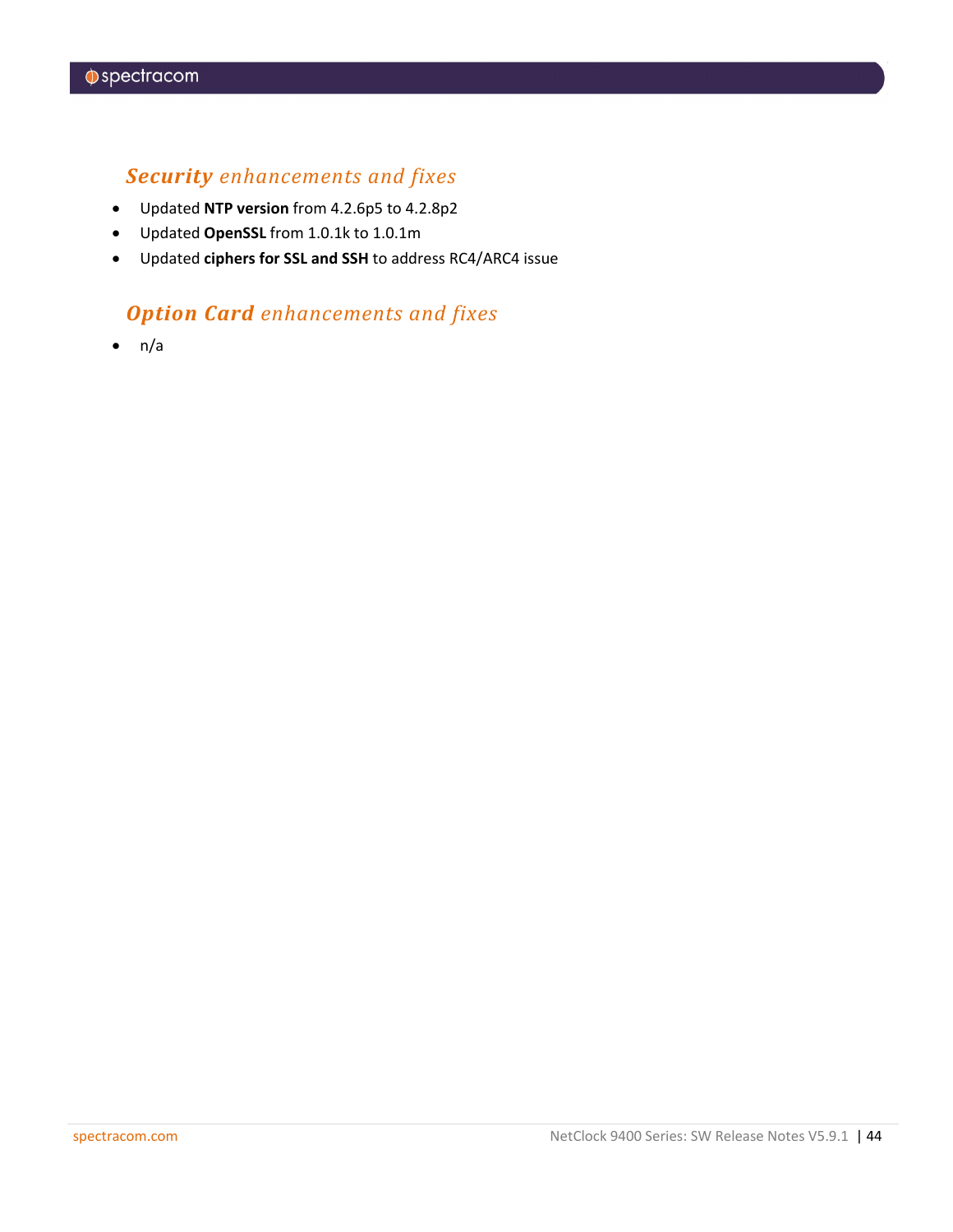# <span id="page-44-0"></span>*Release features*

- A **phase error limit field** was added to the Edit window of the Disciplining page allowing for an automatic disciplining tracking restart, once the phase error limit is exceeded, thus avoiding manual intervention.
- Added **static IPv6 routing** capability by allowing manual configuration of IPv6 routes via the NetClock CLI.
- The System Status panel on the Web UI home page now includes a **temperature readout** for enhanced oscillator disciplining monitoring. The data can also be readout as a temperatureover-time graph in the Web UI, and is logged in the NetClock log files.
- Added **Anycast** routing functionality for NTP. For more information on this subject, see the Tech Brief publication "NTP over Anycast", which is located [here.](http://www.spectracomcorp.com/Support/HowCanWeHelpYou/Library/tabid/59/Default.aspx?EntryId=1684)
- To facilitate diagnostics, **version numbers** of software components, options and GPS receiver are now displayed on the Upgrade/Backup page of the Web UI. Timing system and software version number have also been added to the system log.
- The **disk/memory status** is now displayed on the Upgrade/Backup page
- Added the ability to **re-calibrate oscillator control parameters** for non-standard rubidium oscillators.
- A note was added to the login page of the Web UI, to inform the user that **cookies** need to be enabled in browser.

# *Enhancements and fixes*

- Implementation of a software fix to resolve an issue where **Linux processes** could become frozen and not processed.
- Added the **Linux kernel map** for improved diagnostic purposes.
- Improvements to **LDAP group authentication**, addressing reported login issue.
- Removed **password expired message** (LDAP/RADIUS only) that was displayed when logging in as a remote user.
- Improved **LDAP configuration status reporting** in the Web UI, as well as add/delete functionality.
- Improved the software **update patching process**, addressing patching configuration issue when upgrading from older revisions.
- Implemented a fix, now correctly displaying the **NetClock SW version number** when obtaining it via SNMP.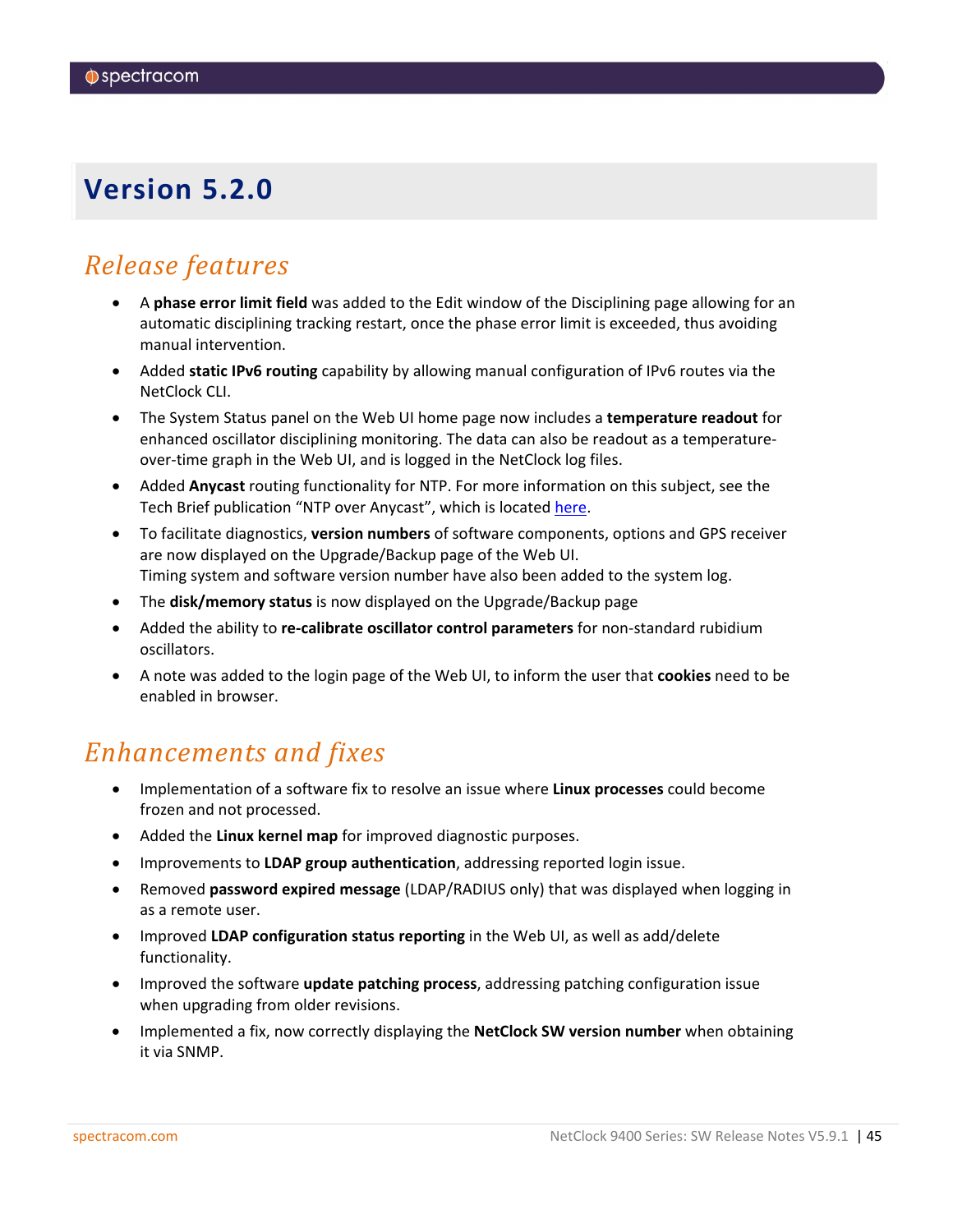- Fixed issue, now correctly **applying DST rules** to the local time display in the Web UI.
- Fixed **submission error** on the GNSS Edit page on systems equipped without a GNSS license.

## *Security enhancements and fixes*

- Upgraded **Net-SNMP** software package from Version 5.6.1 to Version 5.6.2.1.
- Updated **OpenSSL** package from Version 1.0.1j to 1.0.1k, thus closing a reported security vulnerability.
- Updated **GLIBC** package from version 2.15 to 2.19 (addressing "**GHOST**" vulnerability, among other things)

### *Options enhancements and fixes*

- Implemented a fix in FPGA to **improve 1PPS signal** delivered to options, addressing possible 5-ns **1PPS signal jump**. (Applies only to units equipped with optional standard rubidium oscillator).
- Implemented a fix addressing an issue with how **local clock** settings had been applied to an **output**.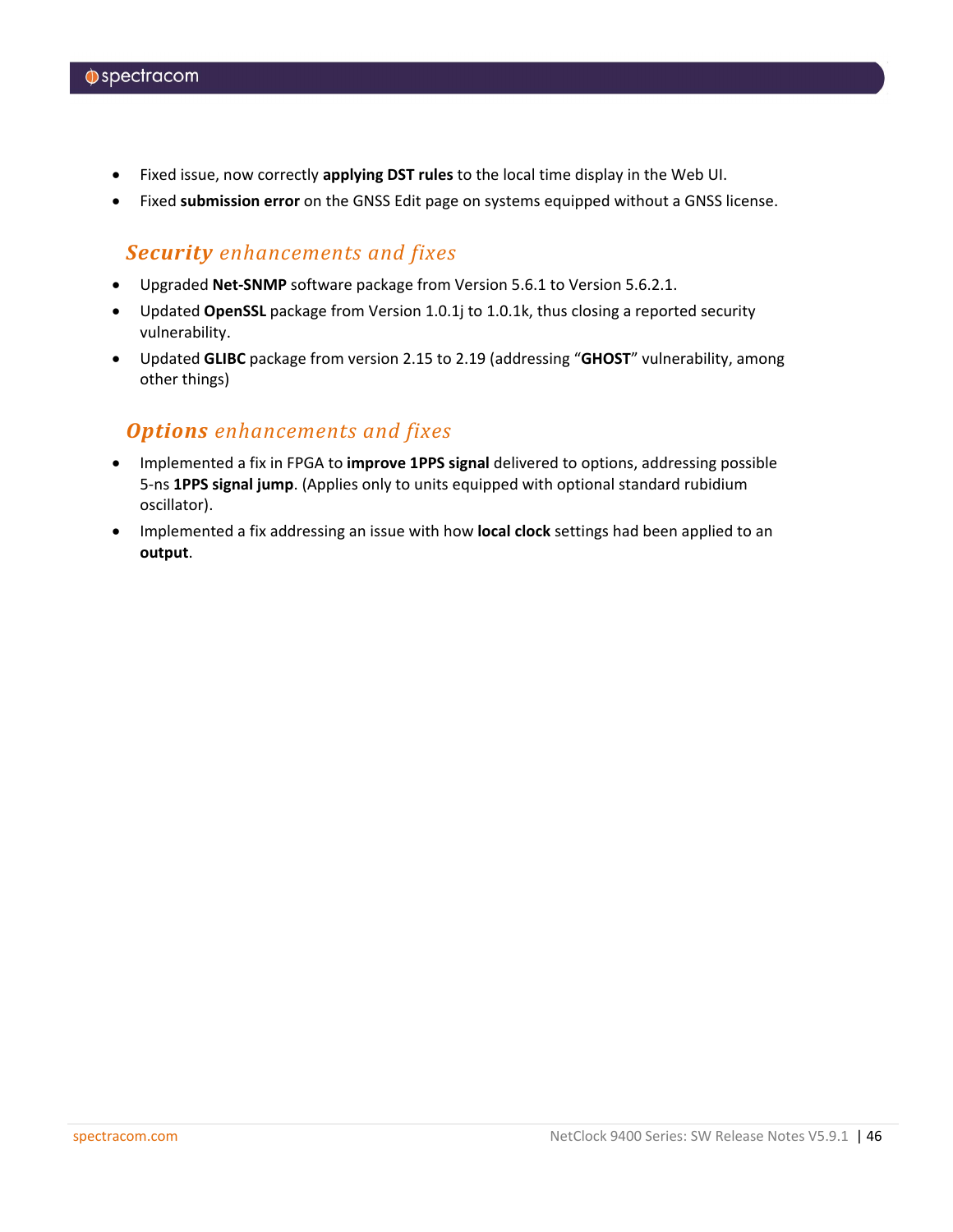# <span id="page-46-0"></span>*Release features*

• No new features added

# *Enhancements and fixes*

- Fixed validation rules for SNMP V1/V2 IP address settings to allow set from returned value of "default" for the IP address
- Disciplining updates with phase error limiting to reduce transient phase error effects.
- Resolved an Apache web browser configuration issue in the 5.1.6 release
	- $\circ$  Upgrading from software versions 5.1.4 or below to version 5.1.6 caused the web browser to become inaccessible. The fix to restore the web browser was to upload a clean config backup file.
- Includes firmware version 1.0.7 update for the Trimble RES-SMT-GG GNSS receiver (commercial GPS receiver installed in units that shipped after April 1, 2014. Not applicable to SAASM GPS receivers.)
	- o Fixes erroneous GPS time offset corrections potentially being applied.
	- o Fixes erroneous leap second notifications potentially being asserted.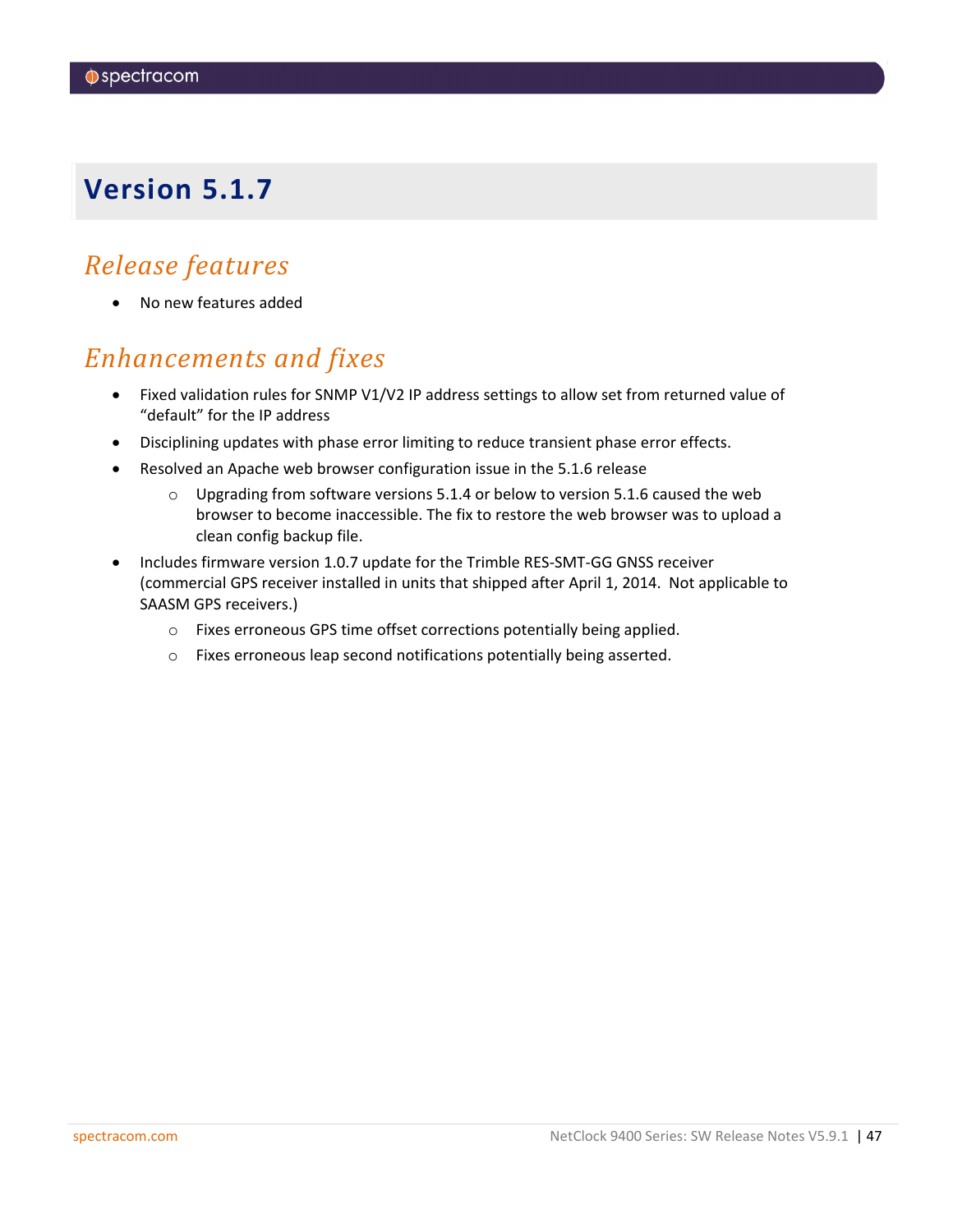# <span id="page-47-0"></span>*Release features*

• No new features added

# *Security enhancements and fixes*

- Bash update to version 4.2.53, in order to patch the "ShellShock" vulnerability.
	- o Addresses potential vulnerabilities CVE 2014-6271, CVE-2014-6277, CVE-2014-6278, CVE-2014-7169, CVE-2014-7186 and CVE-2014-7187.
- Updated OpenSSL to Version 1.0.1i
	- o Addresses potential vulnerabilities such as the following: CVE-2014-3505, CVE-2014- 3506, CVE-2014-3507, CVE-2014-3508, CVE-2014-3509, CVE-2014-3510, CVE-2014- 3511, CVE-2014-3512 and CVE-2014-5139.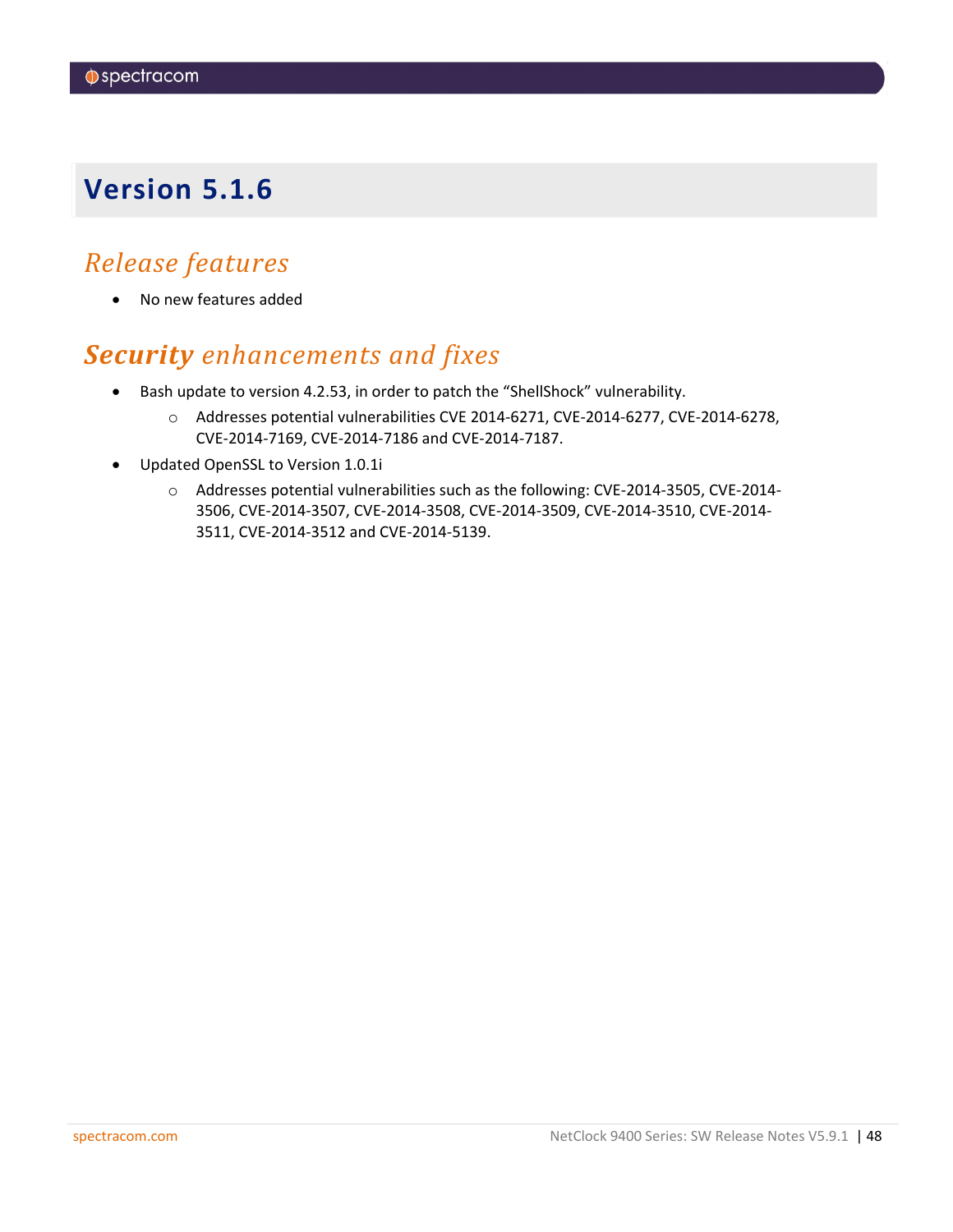# <span id="page-48-0"></span>*Release features*

- Software in the newer "RES SMT-GG" GNSS receiver can now be updated via NetClock's Web User Interface.
	- o RES-SMT-GG GNSS receivers started shipping in NetClock on or about April 1, 2014 (see also Release Notes for Version 5.1.7 above).

# *Enhancements and fixes*

- Added prevention of erroneous timescale offset information
- (Applicable only to NetClocks with a Rubidium oscillator installed) Fixed an intermittent, potential issue affecting output references' 1PPS.
	- $\circ$  This potential 1PPS issue only affects installed Options (not the outputs on the chassis) and operation changes on a power cycle.
- Enhanced front panel LCD display indications of the shutdown sequence status
	- "Stopping System" is now displayed for several seconds before "Power off system" is displayed.
- Fixed a minor issue with LDAP and Radius authentication which required a user account be created, if the time server had been "cleaned".
- NTP broadcast address is now user-configurable instead of being a static factory default value.
- Prevented a potential one second time error adjustment during operation, when synced to NTP for the Time reference and to an external 1PPS input for the PPS reference.
- When creating a Local Clock, manually configured DST rules can now be saved.
- Telnet and SSH login no longer prompts twice for a password.
- Management -> SNMP page of the browser now allows SNMPv1 and v2 configurations to be deleted.
- "SysObjID" in the Management -> SNMP page of the browser can now be edited.
- Optional Login banner will now be preserved during software updates.
- Improved operation of MySQL database (MySQL database is used with the new Web UI).
- Improved the "Scaled DAC Value" graph's scaling/display in the Management -> disciplining page of the browser.
- Configuration changes made to the User-defined Minor and Major alarms are now logged in the Journal log.
- Addressed an error with Oscillator log entries reporting all negative frequency error values as "0.00e-16".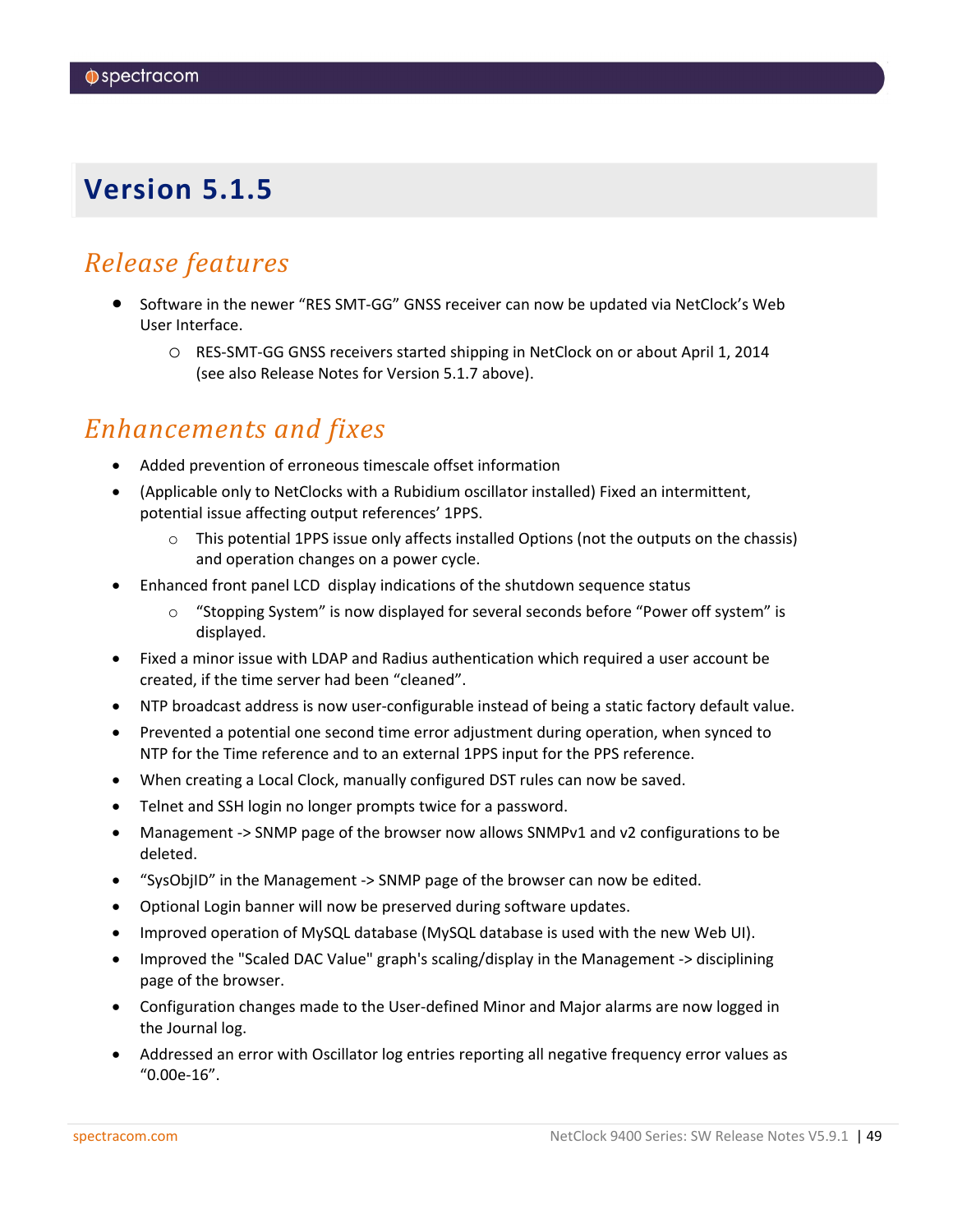• **Interface** -> **Main** page of the Web UI (for configuring the GNSS receiver and A-GPS) and the **Management** -> **Reference Priority** table were not operating correctly with certain web browsers.

### *Security enhancements and fixes*

- Updated OpenSSL to Version 1.0.1h
	- o Addresses potential vulnerabilities such as the following: CVE-2014-0195, CVE-2014- 0198, CVE-2014-0221, CVE-2014-0224 and CVE-2014-3470.
- Updated Apache to Version 2.2.27.
- Web User Interface Login password is now cleared after each login attempt.
- Validation of passwords in the **Management** -> **HTTPS** page of the browser now allows all ASCII characters, but doesn't allow any spaces.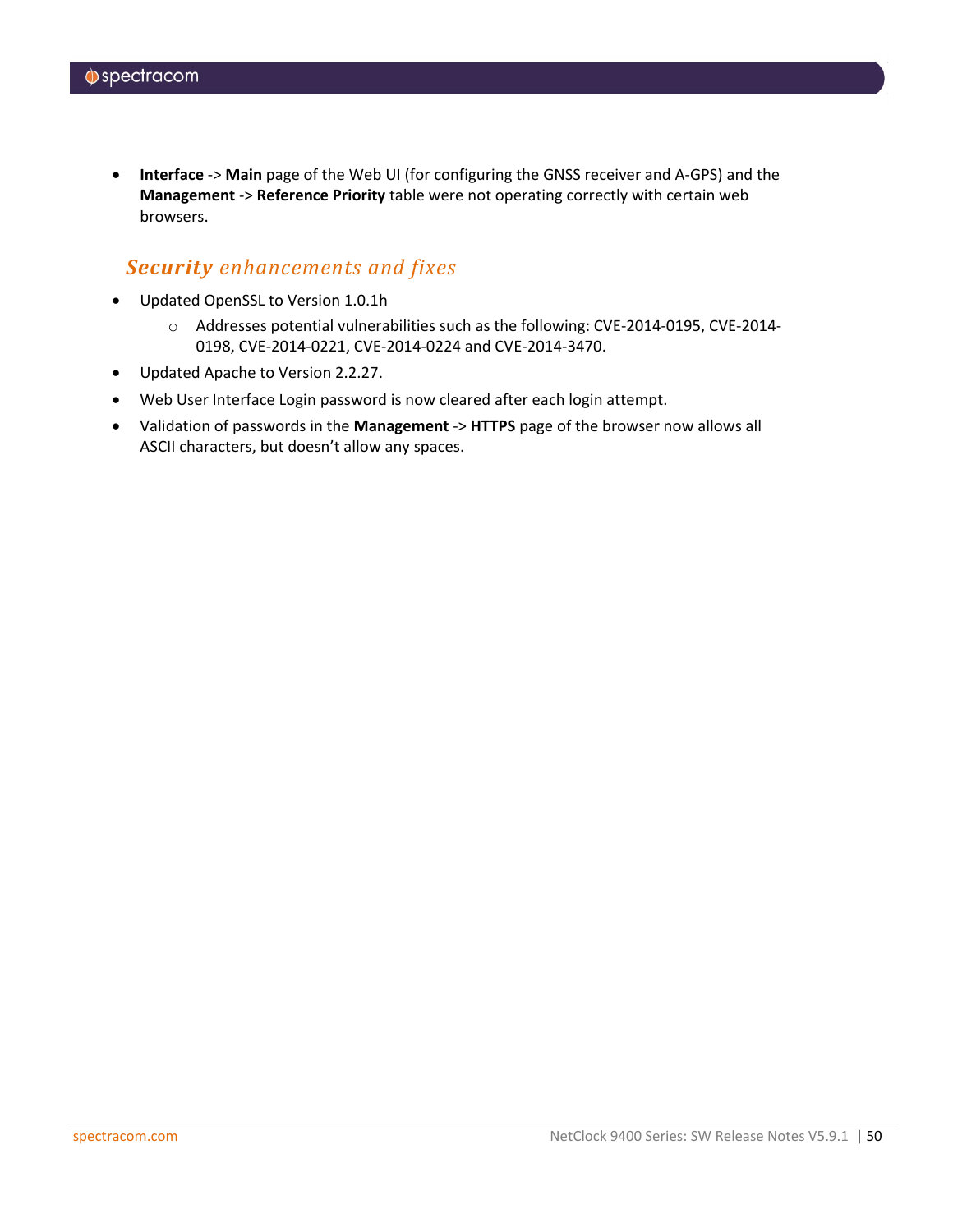# <span id="page-50-0"></span>*Release features*

- Added ability to configure the MTU (Maximum Transmission Unit) for each installed Ethernet Interface
	- o The MTU value for each Ethernet interface can be displayed/configured via the **Management** -> **Network** page of the browser.

# *Enhancements and fixes*

- Fixed settings validation issues related to SNMP configuration.
- Resolved an error message being displayed when trying to delete SNMPv1 or v2 access configurations.
- Addresses an issue with "Assisted GPS" ("A-GPS") always running/asserting "Rinex server" log entries in the System log each hour (if the time server does not have access to the Internet).
- Fixes an issue with certain erratic System log entries being asserted.
- Changed the scale value of the "Y" Axis of the "NTP Status Summary" graphs to "(Seconds)".
- Fixed an issue with the front panel display trying to display a Serial Number for the GPS receiver (Applicable only to units with no GPS receiver installed.)
- Main default gateway port number was not being displayed as the same value in both the web browser and the "gw4get" CLI command.

## *Security enhancements and fixes*

- Updated OpenSSL to Version 1.0.1g to address CVE-2014-0160 ("Heartbleed").
- Updated OpenSSH to Version 6.6p1.
	- o Addresses potential vulnerabilities such as CVE-2014-2532 and CVE-2014-5107
- Updated PHP to Version 5.3.28.
	- o Addresses potential vulnerabilities such as CVE-2013-6420, CVE-2013-4113 and CVE-2013-2110
- Prevents ability to login to the web browser again, if the "Log Out" button wasn't pressed before closing the browser.
- Added ability to disable the "Classic Interface" Web User Interface (Port 8080).
	- o Can be disabled via the **Management** -> **Network** page of the Web UI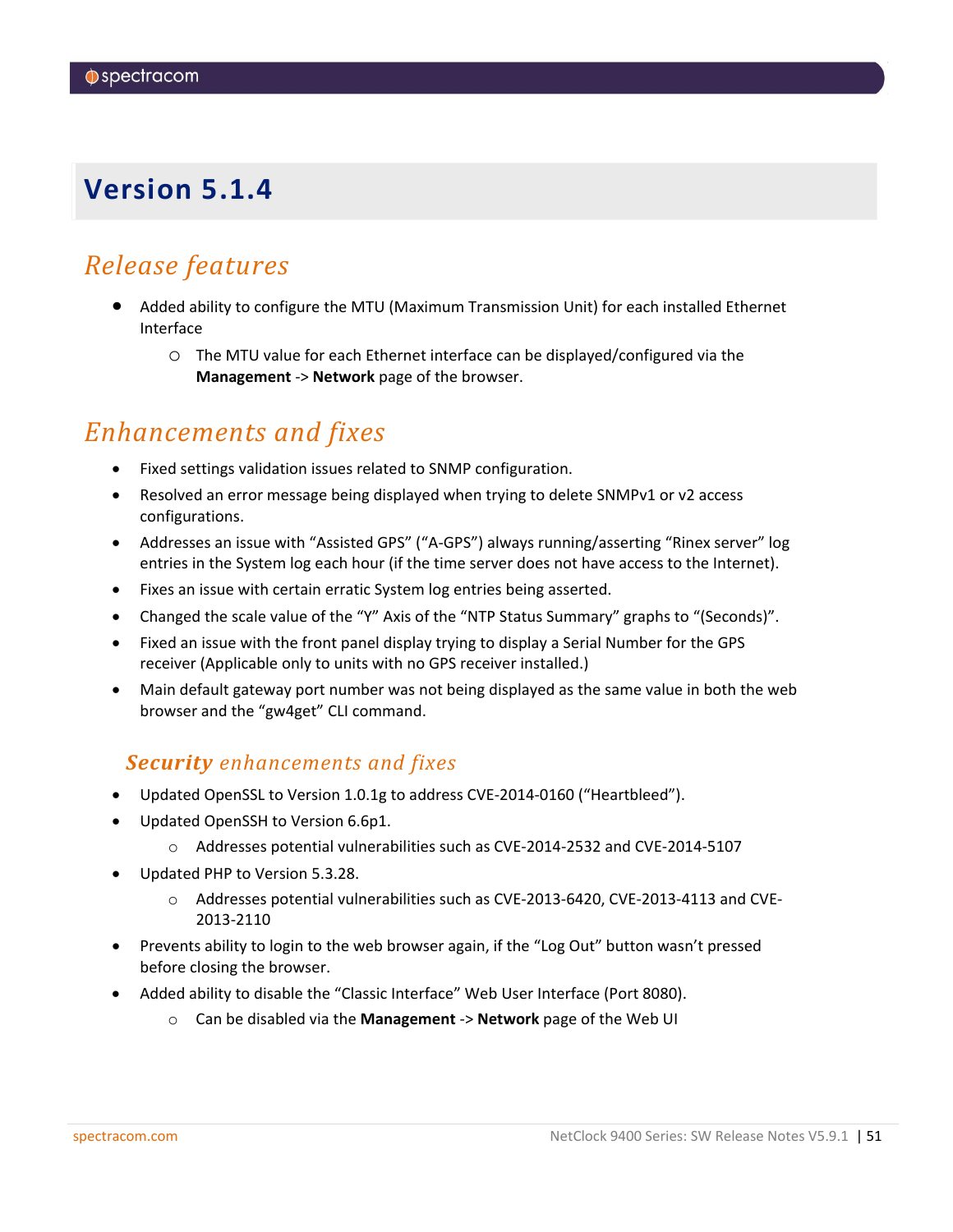# <span id="page-51-0"></span>*Release features*

• Added "A-GPS" (Assisted-GPS) capability for enhanced "Skylight" indoor antenna operation/weak GPS reception

## *Enhancements and fixes*

- Local Clock not being properly assigned to the RS-485 (Remote)and RS-232 (Serial) outputs
	- o Corrected an issue with the "new" web browser that was causing the ASCII data to output UTC time when a local clock was applied.
- Fixed SNMP enterprises.18837.3.3.2.1 MIB (ntpSysStaCurrentMode) from causing SNMP to potentially halt/crash.
- Added ability for hostname to accept either dashes or capital letters.
- Corrected an issue that was preventing users from logging into the new browser, with user rights, via LDAP or Radius. Users that can authenticate will now be logged in with admin rights.
- Fixed an issue that prevented the **Tools** -> **Upgrade/Backup** page from reporting the GPS receiver had been replaced by a GNSS (GPS + Glonass) receiver.
- Added an indication of "completion" when a software upgrade or license file has finished being installed.
- Fixed an issue preventing files from being able to be scp transferred into the NetClock.
- Removed a "-4" from the ntp.conf file for NTP restrictions that was being added during software updates from previous versions of software.
	- $\circ$  The "-4" being in the file was preventing NTP Symmetric key from working, after updating to software version 5.1.2.

## *Option enhancement and fixes*

### **(Option 16: Multi-port Ethernet module, if installed):**

- Implemented a fix to a potential, but seldom observed, condition which could cause received packets to be dropped.
- Added ability to re-disable Ethernet interfaces Eth1, Eth2 and/or Eth3, if they have since been enabled.
- Added network configuration qualification checking based on Ethernet port status/state.
	- $\circ$  Gb Ethernet ports settings can only be changed if the port has been enabled.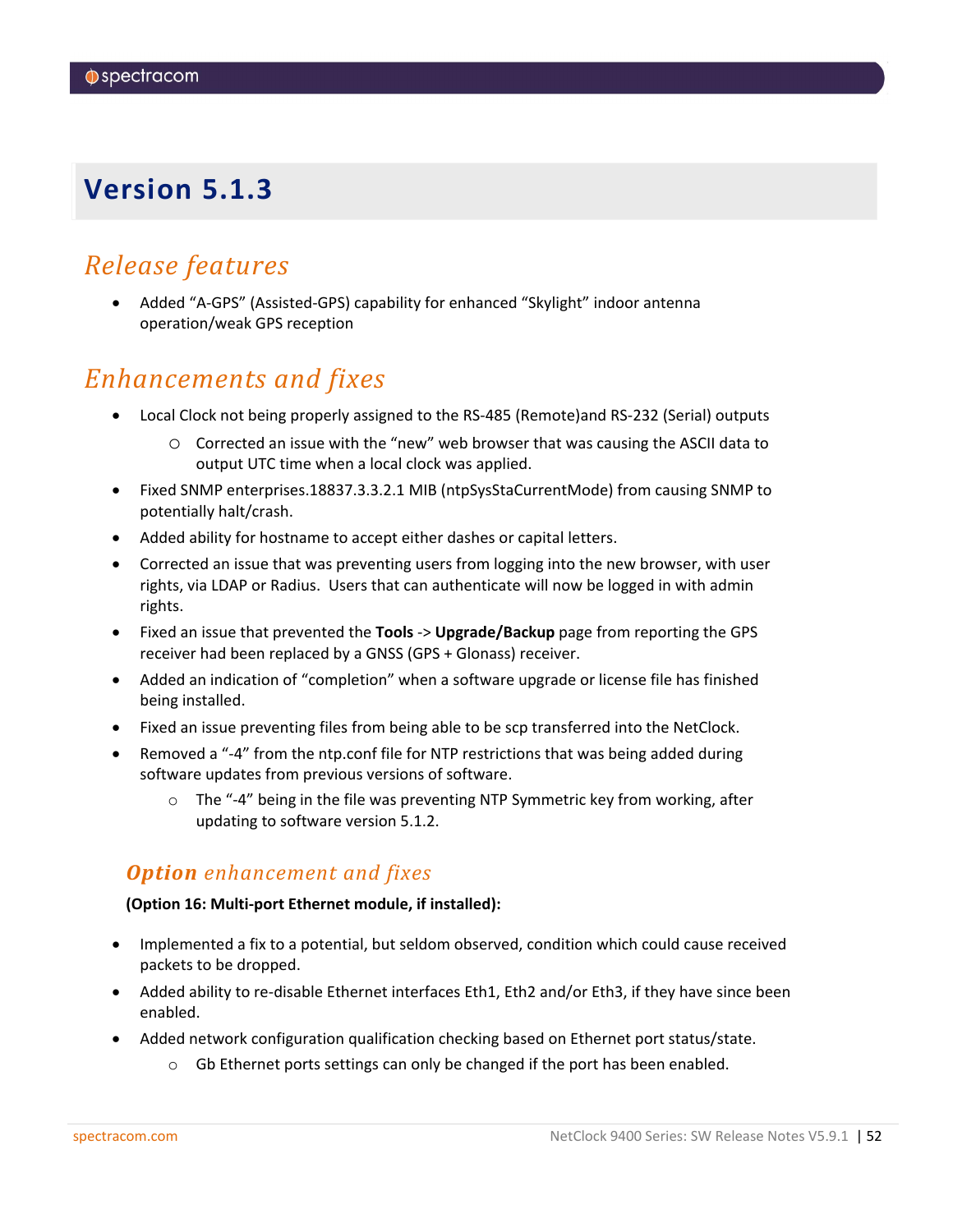• Fixed a broken link in the new Web User Interface that resulted in an error message when clicked.

## *Security enhancements and fixes*

• Added ability for SNMP passwords to be able to include "{ }" characters.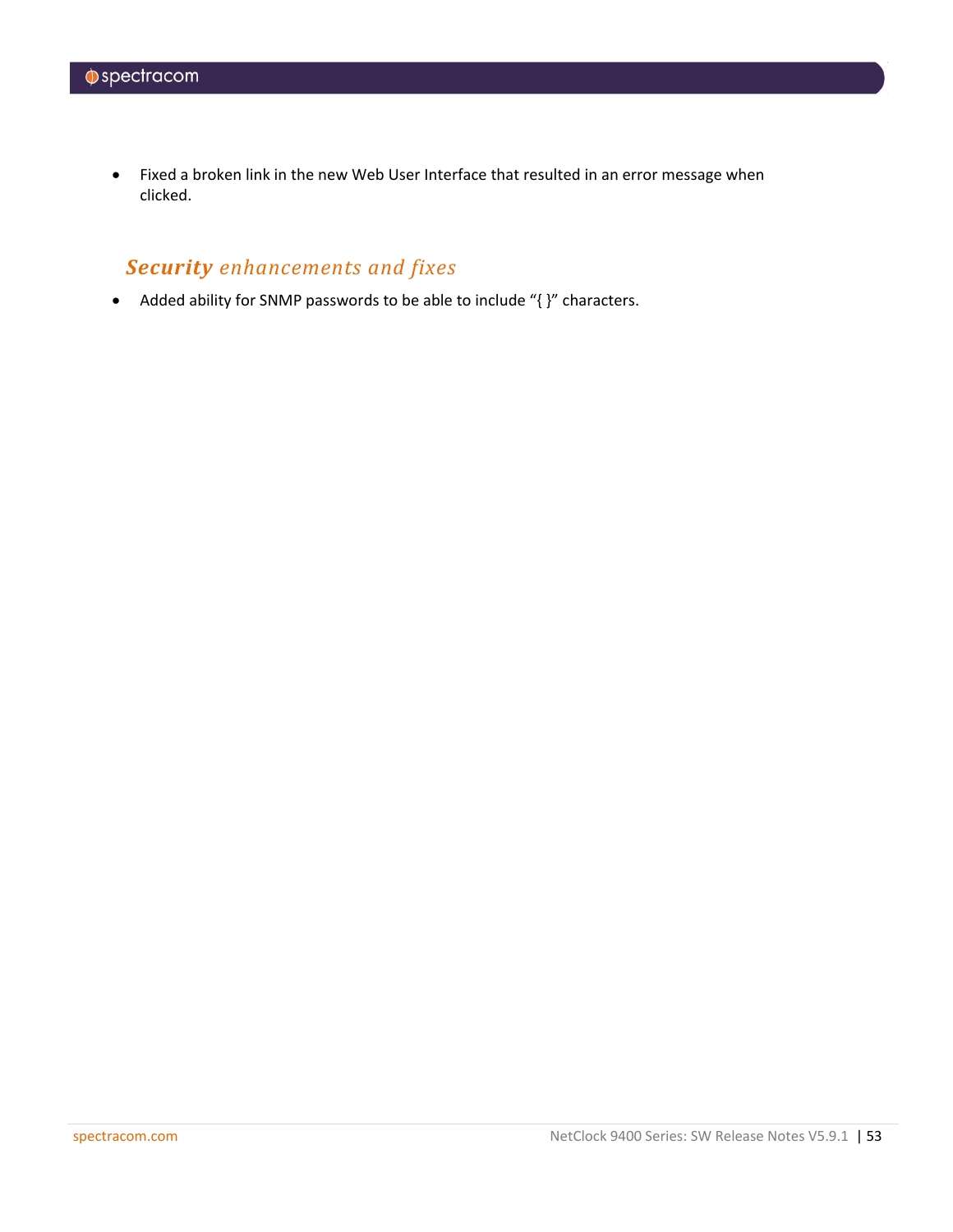# <span id="page-53-0"></span>*Release features*

- Implemented a new design of the web browser interface.
	- $\circ$  To help with the transition between the earlier and new web browser designs, the previous web browser design is still currently available, via the "**Classic Interface**" button in the top-right corner of the new web browser. (Note that a future software update will remove the ability to switch between the two web browser designs).
	- $\circ$  Please note the new web browser design removes the IPSec functionality (this function is still available via the "Classic Interface" web browser).
- New web browser design implements the ability to view NTP clients that are requesting time from the time server.
	- o The "**Management**" -> "**NTP Setup**" page of the new web browser has a "**View NTP Clients**" button, which opens a table of the last 600 NTP clients that the time server received NTP requests from, including the average duration (in seconds) between the NTP requests from that client and how long ago (in seconds) the time server last received a NTP request from each client.
- Auth (Authentication) log entries can now be sent to Syslog server(s), as desired.
- Added Ethernet interface enabling/disabling (applicable to the Gigabit Ethernet Option, if installed—All three Ethernet connectors on this module are disabled by factory default).
- Added support for IPv6 DHCP functionality and SLAAC addresses.
- Added graphs to the GPS Status page of the new web browser to show number of satellites tracked over time and the signal strength of each receiver channel.

# *Enhancement and fixes*

- Corrected an issue that was preventing NTP from correcting the time with more than a one second time error.
- Corrected the operation of NTP to allow NTP to be able to initially sync (or subsequently resync) if the System Time is manually set, or if an input reference changes by greater than 1000 seconds.
- Moved NTP to a slightly higher system priority
	- $\circ$  Addresses a condition which was causing NTP to periodically take 1 to 2 milliseconds to respond to NTP time requests, instead of it responding right away.
- Addressed an issue with the NTP log rotation.
- Users who can successfully login using LDAP or Radius will now have administrative privileges (fields will no longer be grayed-out after logging into the web browser).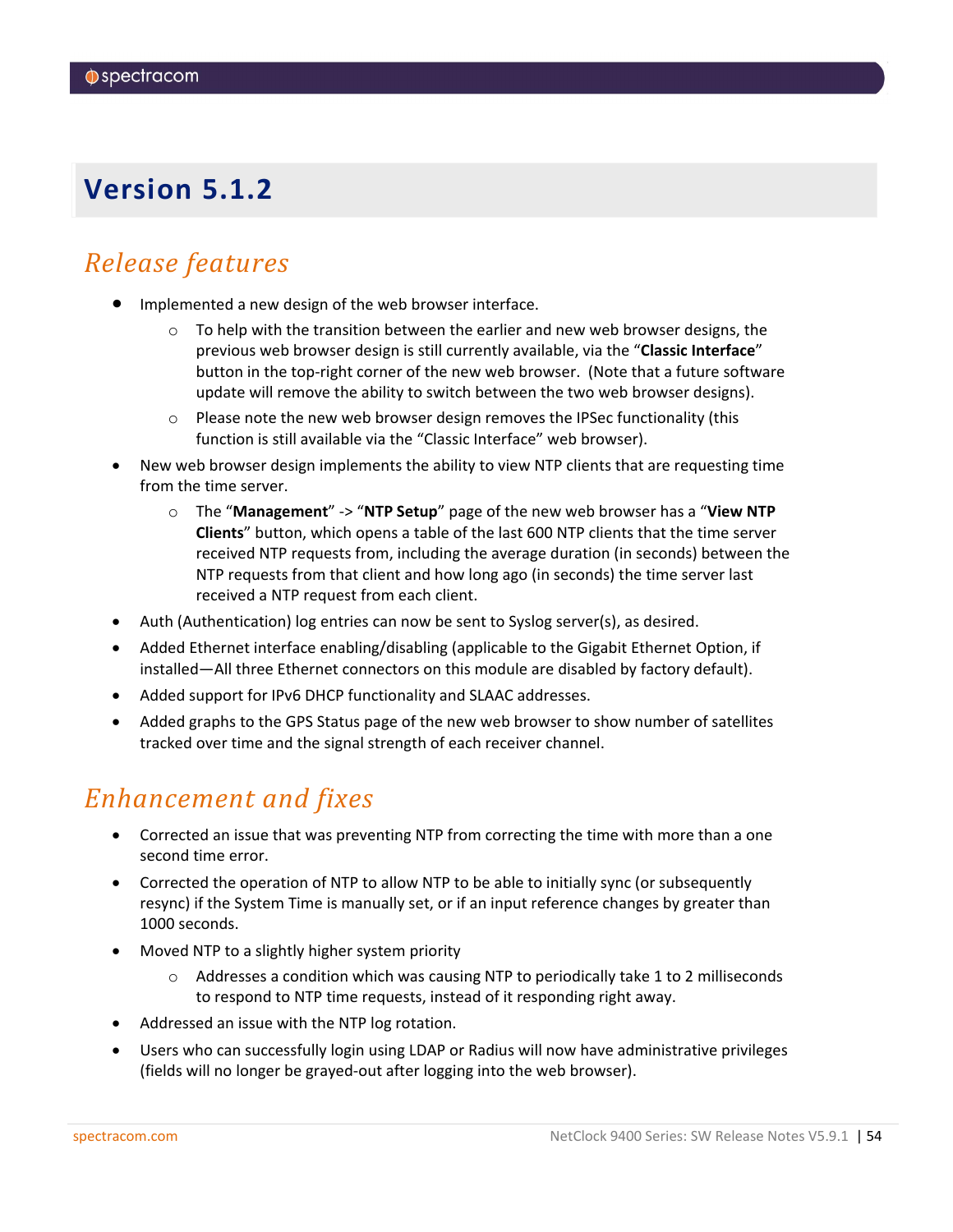- Fcron scheduler is now restarted if the System Time/date is manually set to values in the past.
- SNMP traps associated with the available User-defined Major/Minor alarms for GPS thresholds were switched.
- Fixed an issue that could potentially cause the Compact Flash card with Archive versions 5.0.0 through 5.0.2 installed to become full of data.
	- o After a very long period of time, time servers with Archive software versions 5.0.0 to 5.0.2 installed could potentially become full of file snippets. This was related to the email functionality.
- SNMP MIB 1.3.6.1.4.1.18837.3.3.2.1.0, ("NTP\_CURRENT\_MODE") now reports 0 or 3 to avoid sluggish SNMP performance
	- o Response times for SNMP Gets of this particular MIB were about 6 seconds or so, far longer than all other MIBs (due to how this status information is obtained from NTP). This potentially required SNMP script time-outs to need to be lengthened to account for the delayed responses from this MIB.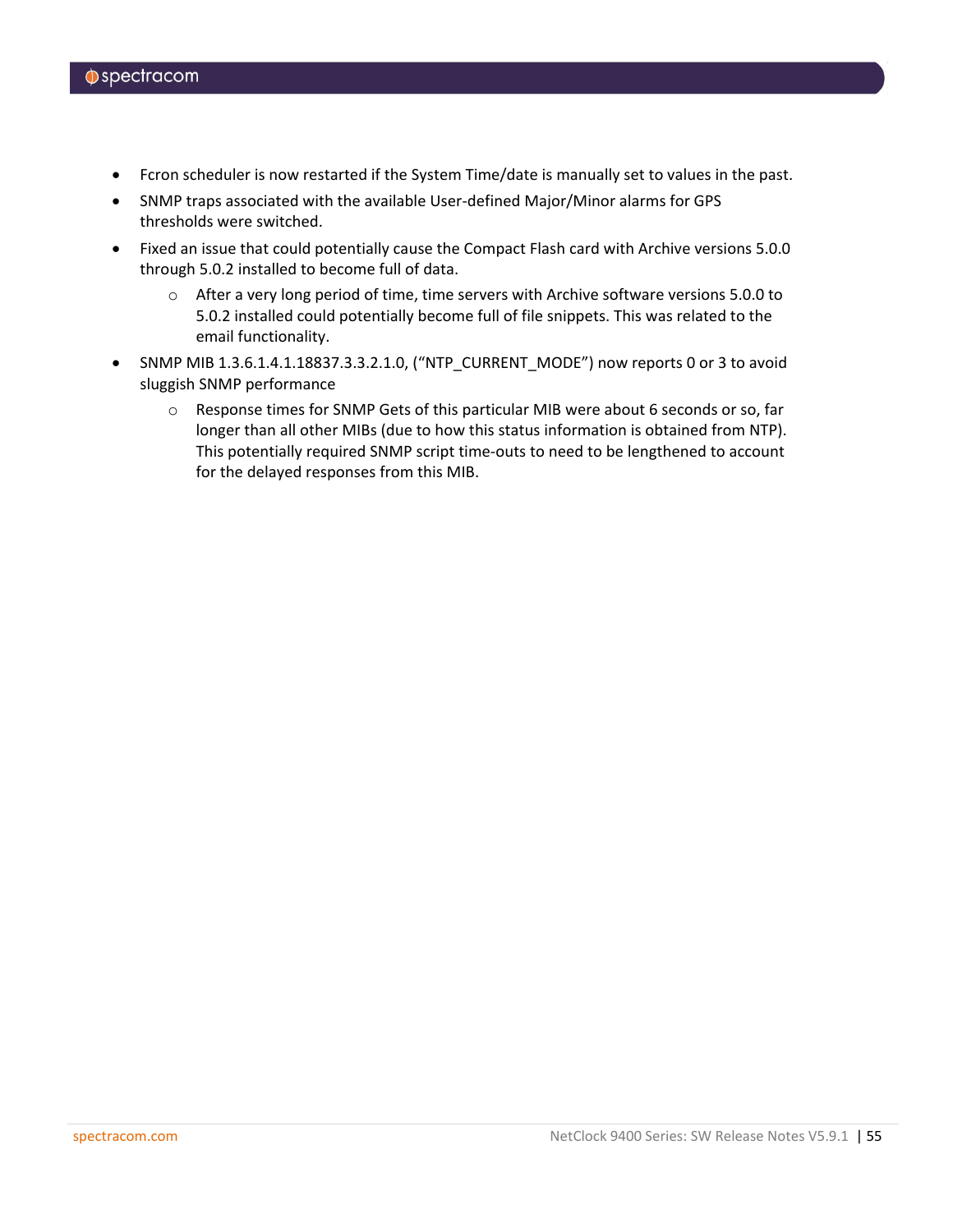# <span id="page-55-0"></span>*Release features*

• Added an RFC 2783 interface for our timing system to source a 1PPS signal to NTP, to discipline the Operating System

# *Enhancements and fixes*

- Strengthened the upgrade process to prevent loss of configuration information in systems with large accumulated NTP statistics and log files.
	- o NTP statistics are not preserved and large log files are truncated
- Revised thread priorities.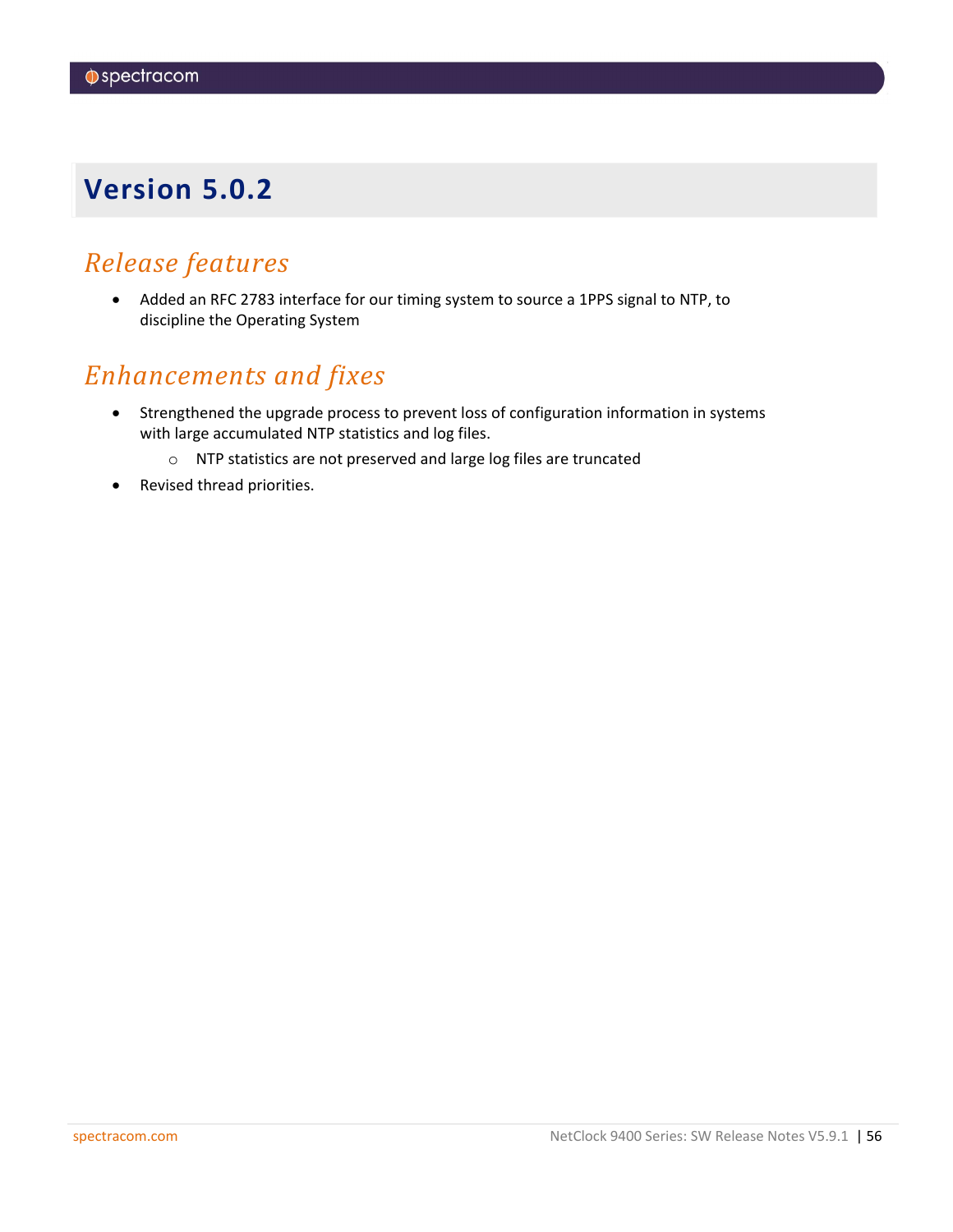# <span id="page-56-0"></span>*Options release features*

- Added logging of Input Reference changes to the Event log.
	- $\circ$  When an Input Reference change occurs, a log entry is asserted to indicate what the newly selected "Time" and/or "1PPS" input reference has been selected.

# *Enhancements and fixes*

- Resolved an issue with setting/displaying the main network gateway on the front panel
	- $\circ$  This issue introduced in the version 5.0.0 software upgrade caused characters for the gateway address to run off the edge of the LCD display and also caused difficulty setting this value using the keypad.
- Fixed an issue (introduced in the version 5.0.0 software upgrade) that was causing about a 30 second delay while connecting to SSH, Telnet or FTP.
- Added the ability to view the Authentication (Auth) log via the web browser (Tools -> Logs page).
- "Reference Change" log entries are now being sent to the Event log.
- Changes associated with a user either creating or updating a Local Clock are now logged in the Journal log.
- Resolved an issue with certain Journal log entries being sent to the wrong log.
	- $\circ$  Log entries for a user enabling/disabling Services (such as HTTP, Telnet and FTP) and the IPv4 Gateway were being sent to the Timing log instead of the Journal log.
- Improved switching between GPS Modes (Standard, Mobile and Single Satellite)
	- o Previous software versions periodically required a Mode selection change be submitted more than once for the change to occur.
- Fixed an issue with the propagation of the Local System Clock, if a previously created Local Clock was modified.
	- $\circ$  If a previously created Local Clock was edited, the output ports using that Local Clock would no longer be configured to use a Local Clock.

### *Security enhancements and fixes*

- Removed the "arcfour" (ARC4, RC4) cipher from SSH.
- Reduced the SSH tryouts to 3.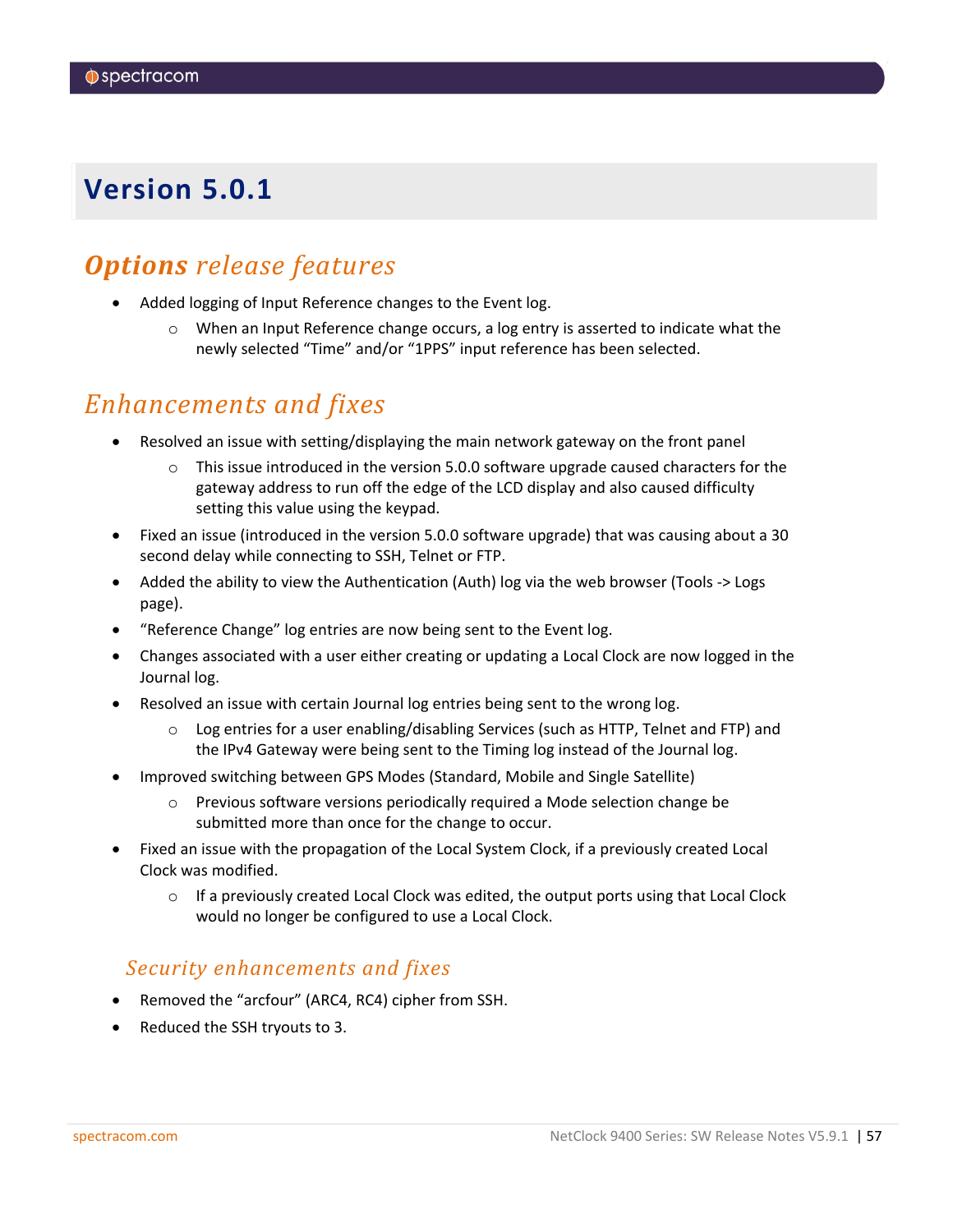## *Options enhancements and fixes*

- (Option 16: Multi-port Ethernet module, if installed)
	- o Added monitoring of the Multi-port Ethernet module's three network interfaces.
- (Option 04: Rubidium Oscillator, if installed)
	- o Differentiated the reporting of Rubidium oscillator error messages.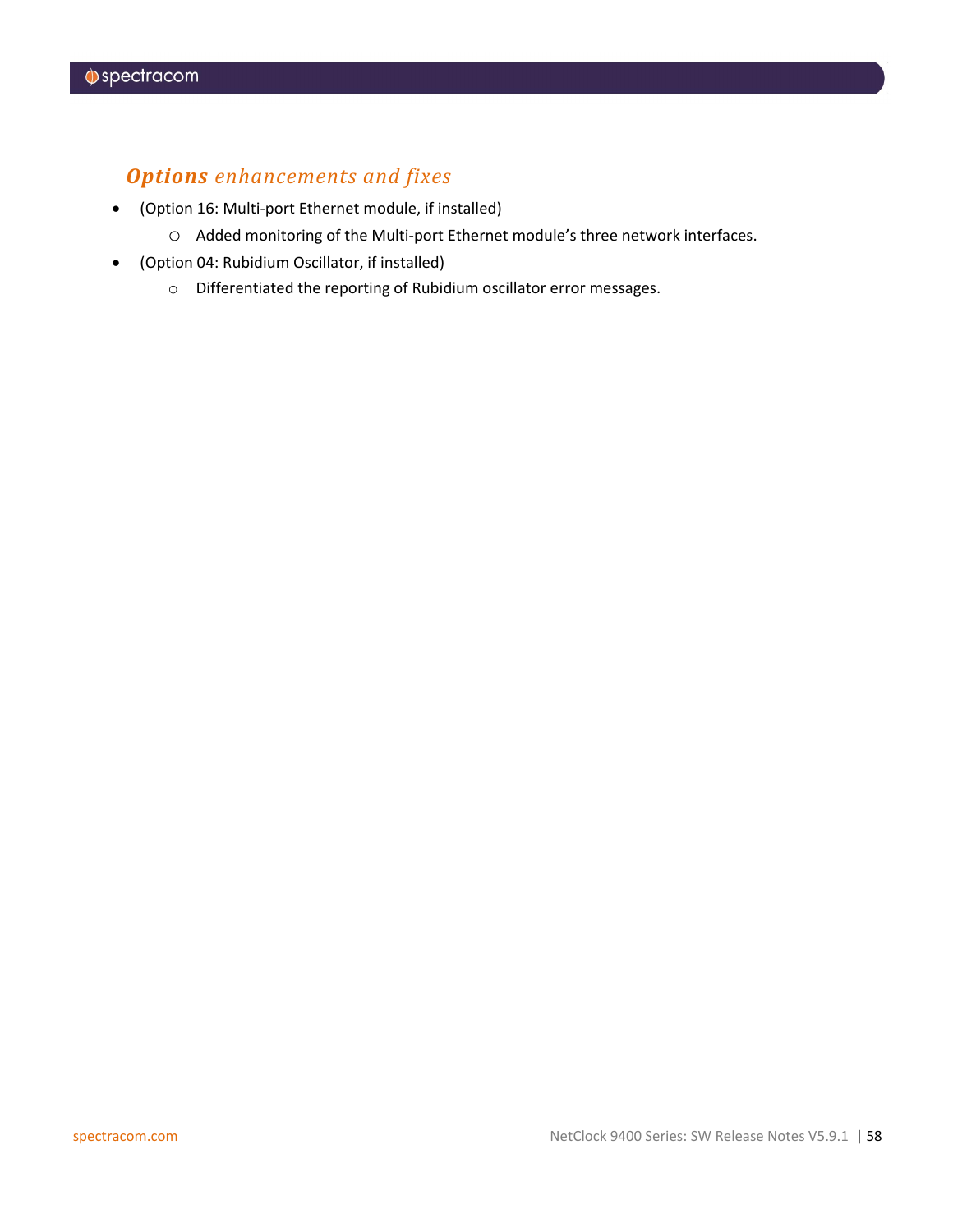# <span id="page-58-0"></span>*Release features*

• No new features added

# *Enhancements and fixes*

- Upgraded the Operating System to a newer version in order to address a memory consumption condition
	- $\circ$  Earlier versions of software could potentially consume too much memory, rendering the web browser inaccessible, until a reboot/power cycle was performed.
- Upgraded NTP to a newer version
	- o NTP was upgraded to version 4.2.6p5.
	- $\circ$  Resolves potential "buffer overflow" messages from being asserted in the NTP log.
	- o Mitigates potential vulnerabilities associated with NTPQ/NTPDC.
- Removed the GPS Dynamics code for the GPS receiver mode selection
	- o The GPS Dynamics code (Stationary, Land, Sea, Air) for mobile operation is no longer necessary.
	- o Removed this configuration from the Setup -> Inputs -> Onboard GPS receiver page of the browser.
	- $\circ$  The Dynamics code is no longer displayed on the front panel when GPS information is selected to be displayed or with the CLI interface commands associated with GPS Mode.
- IPv4 main default gateway is now tied to the default gateway of a specified interface rather than as an independent setting.
- Removed the NTP Local Clock Reference selection from the Network -> NTP Setup page of the browser, NTP servers tab
	- o In earlier versions, if a Stratum 1 reference had excessive 1PPS jitter (such as an unsynchronized IRIG generator), NTP could potentially resonate back and forth between selecting the Stratum 1 server and its own internal reference. A better method of going to Stratum 16 when no NTP servers are present, without needing to use the NTP Local Clock driver, was implemented.

### *Security enhancements and fixes*

• Upgraded SSL to version 1.0.1e to mitigate potential vulnerabilities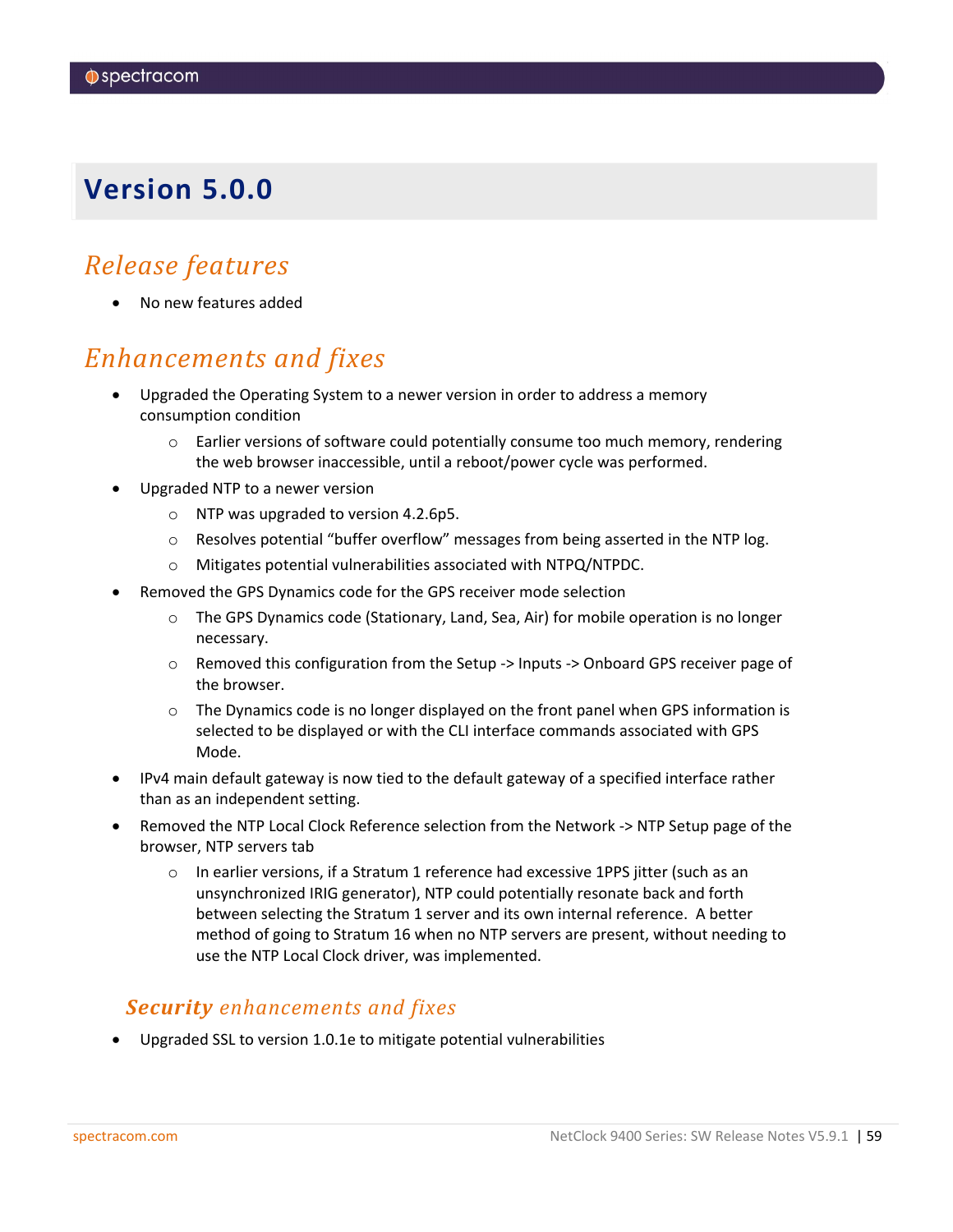- o (CVE-2013-0169) "Lucky Thirteen" issue mitigated. TLS protocols 1.1 and 1.2 as well as DTLS protocols 1.0 and 1.2 can allow remote attackers to conduct distinguishing attacks and plain-text recovery attacks.
- Disabled SSL compression to mitigate potential vulnerabilities
	- o (CVE-2012-4929 and CVE-2012-4930) SSL/TLS CRIME attack against HTTPS mitigated.
- A few configuration fields in the "Network" Setup pages of the web browser were changed from text fields to "password" fields to prevent credentials from being in "plain sight" to users.

These fields include the following in the "NETWORK" pages -> tabs:

- o HTTPS/SSH SETUP, -> HTTPS tab: "Private Key Passphrase" and "Challenge Password"
- o NTP SETUP -> Autokey tab: "Passphrase"
- o LDAP SETUP, LDAP -> Servers Configuration tab: "Credential to Bind Server with"
- o RADIUS SETUP -> Server Configurations tab: "Secret Keys"
- o IPSEC SETUP -> SA Manual Configuration tab all "Key" fields
- o SNMP SETUP -> Notifications and Users tabs: "Auth Passphrases" and "Priv Passphrases"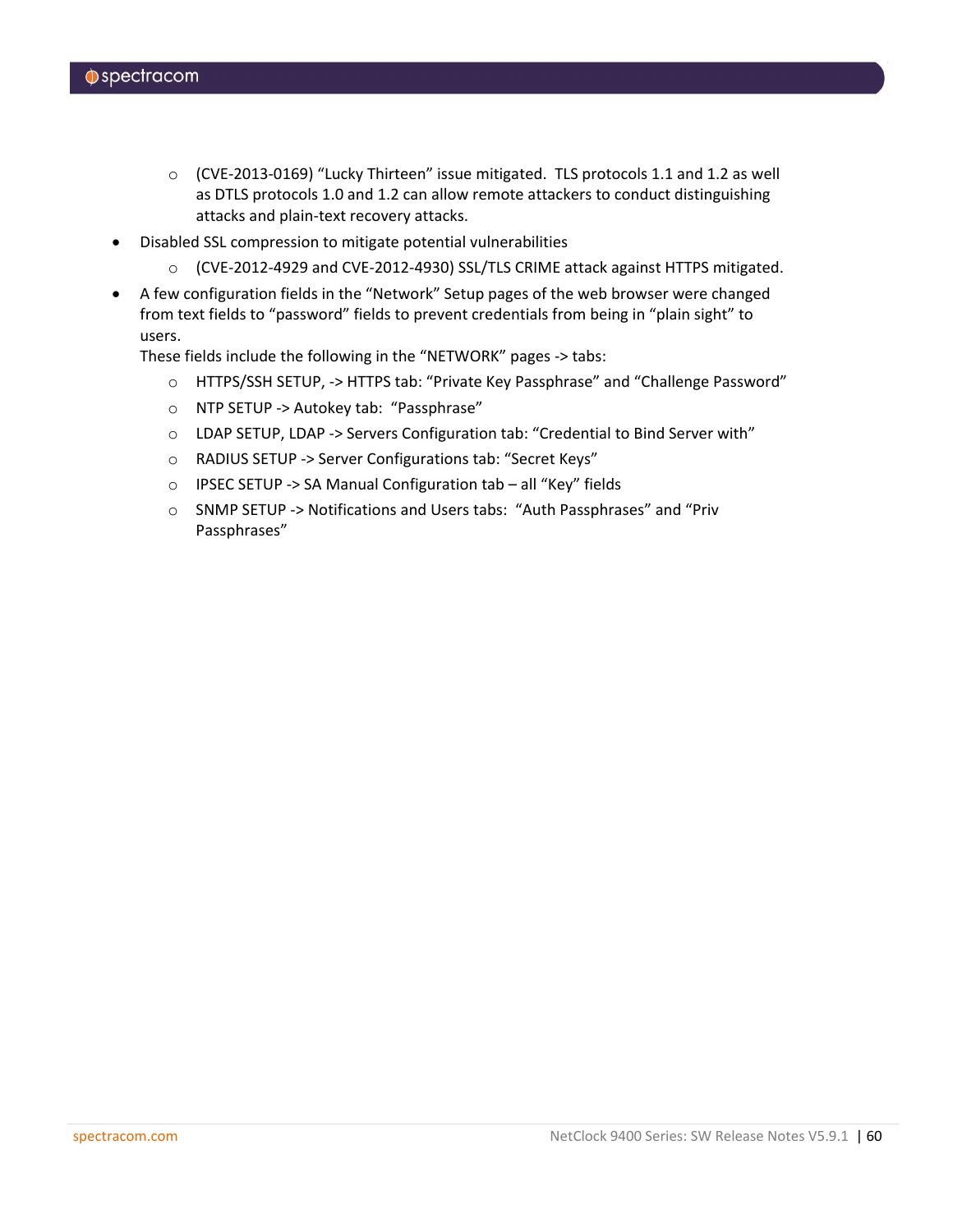# <span id="page-60-0"></span>**Version 4.x**

Release notes for NetClock software versions 4.x are available upon request. Please contact Spectracom Technical Support, or your local representative.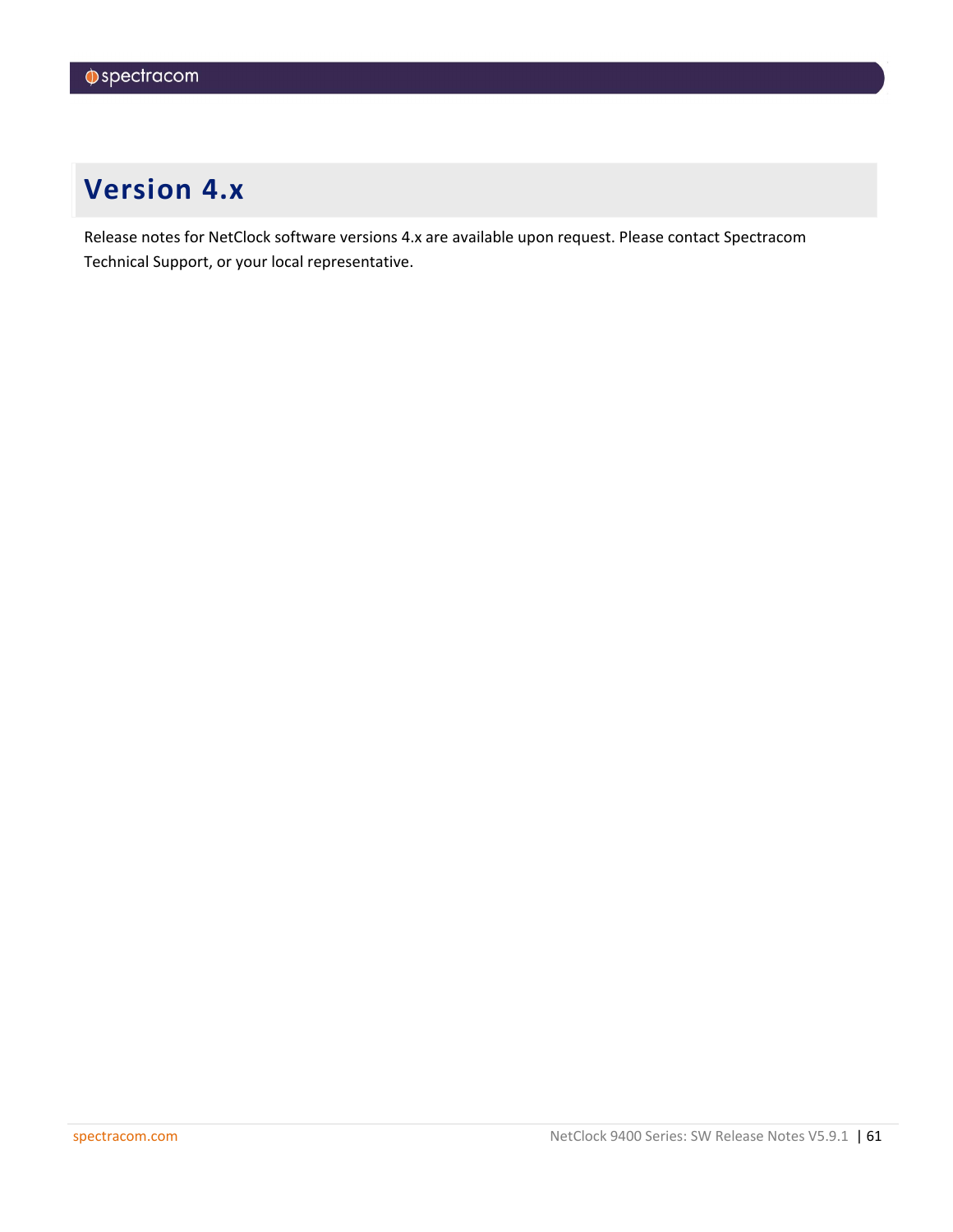# <span id="page-61-0"></span>**Which SW version is installed on my NetClock?**

### *To determine the software version currently installed on your unit:*

### **A) Using the new Web UI (Software versions 5.1.0 and above)**

Log in to the unit's Web UI. Click on "**Tools**", then "**Upgrade/Backup**". The "System Configuration" table on this page contains a "System" field. The number next to this is the current Archive software version:

| <b>HOME</b>                                                    | <b>INTERFACES</b>           | <b>MANAGEMENT</b>                      | <b>TOOLS</b> | <b>HELP</b>        |
|----------------------------------------------------------------|-----------------------------|----------------------------------------|--------------|--------------------|
| <b>Actions</b>                                                 | <b>System Configuration</b> |                                        |              | Indication of the  |
| <b>B</b> Update System Software<br><b>B</b> Apply License File | System                      | Spectracom NetClock 9483 Version 5.1.4 |              | current software   |
| <b>Save Configuration</b>                                      | Model                       | 1209-002                               |              | version installed. |
| <b>Restore Configuration</b><br><b>Upload Configuration</b>    | Serial #                    | 1397                                   |              |                    |
| <b>Restore Factory Defaults (Clean)</b>                        | Power Supply                | AC 110/220                             |              |                    |
| * Clean Configuration and Halt *                               | Oscillator                  | OCXO (5ppb)                            |              |                    |
|                                                                | <b>GNSS Receiver</b>        | <b>Trimble Resolution T</b>            |              |                    |
|                                                                | HW Slot 1                   | <b>1204-1F NENA</b>                    |              |                    |
|                                                                | HW Slot 2                   | 1204-06 Gb Ethernet                    |              |                    |
|                                                                | HW Slot 4                   | Empty                                  |              |                    |
|                                                                |                             |                                        |              |                    |

Figure 1: Software revision reported in the **Tools** -> **Upgrade/Backup** Page

### **B) Using the "Classic Interface" (Software versions 5.0.2 and below)**

Log in to the unit's Web UI. Click on **"Tools"**, then "**Versions**". The "**System Version**" table on this page contains a field named "**Archive version**". The number next to this is the current Archive software version:

|                                | <b>SYSTEM VERSION</b>                      | Indication of the current Archive |
|--------------------------------|--------------------------------------------|-----------------------------------|
| <b>Archive Version</b>         | <b>Spectracom SecureSync Version 4.0.0</b> |                                   |
| <b>KTS Version</b>             | SW V2.0.0 FPGA 00 V0100                    | software version installed.       |
| <b>Slot 1 Version</b>          | OC 10 V0001 FPGA 10 V0100                  |                                   |
| <b>Slot 2 Version</b>          | OC FF V00FF FPGA 00 V0000                  |                                   |
| <b>Slot 3 Version</b>          | OC 05 V0001 FPGA 05 V0100                  |                                   |
| <b>Slot 4 Version</b>          | OC FF V00FF FPGA 00 V0000                  |                                   |
| <b>Slot 5 Version</b>          | OC FF V00FF FPGA 00 V0000                  |                                   |
| <b>Slot 6 Version</b>          | OC FF V00FF FPGA 00 V0000                  |                                   |
|                                | <b>FPGA AND FIRMWARE VERSION</b>           |                                   |
| <b>Run-time Firmware Image</b> | 2.00                                       |                                   |
| <b>Run-time FPGA Image</b>     | 2.00                                       |                                   |
| <b>Default Firmware Image</b>  | 1.4A                                       |                                   |
| <b>Boot Loader</b>             | 1.00                                       |                                   |
| <b>Compressed FPGA Image</b>   | 1.00                                       |                                   |
|                                |                                            |                                   |

Figure 2: Archive software revision reported in the **Tools** -> **Versions** Page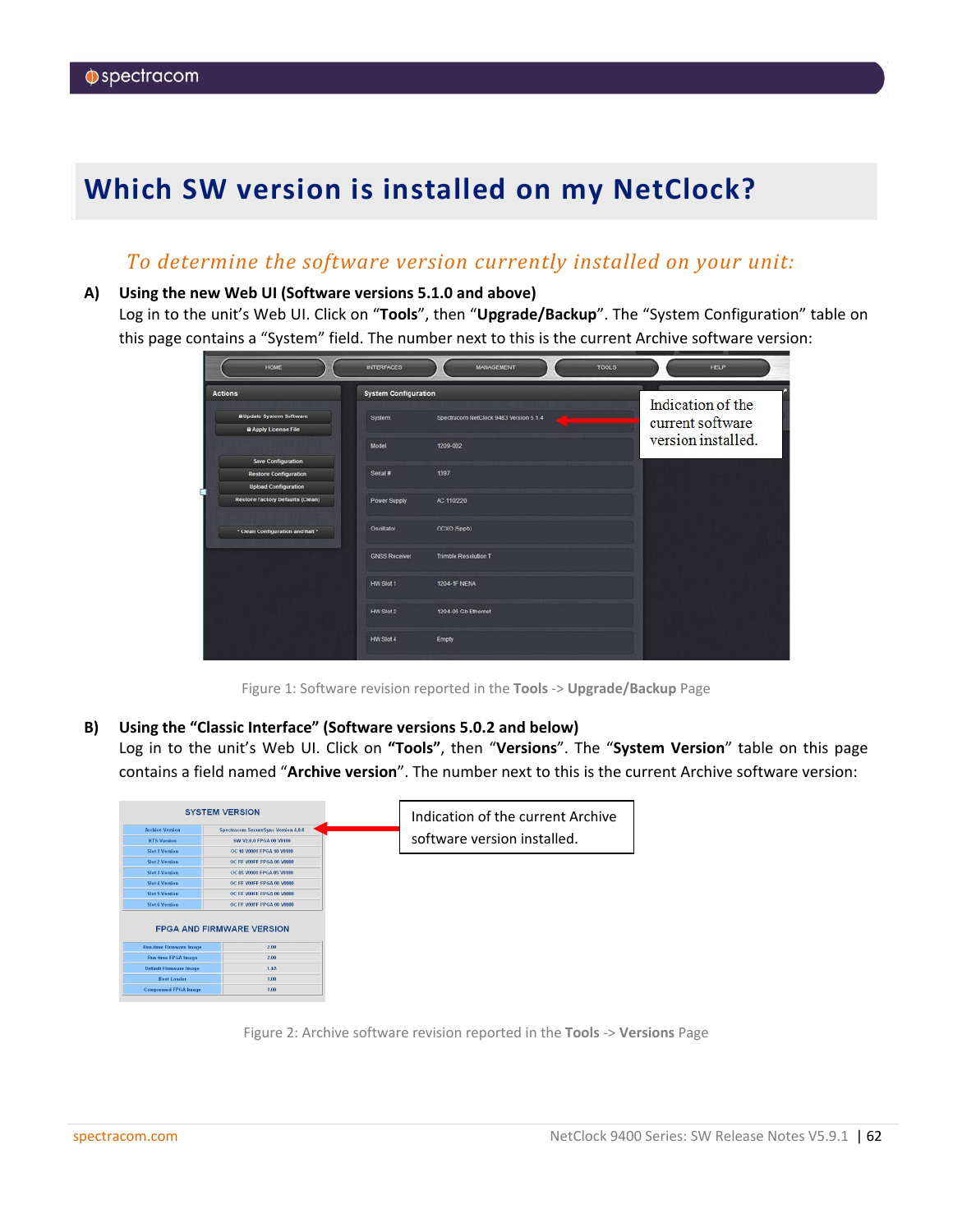# <span id="page-62-0"></span>**How to download and install the new SW**

## *Downloading the Software Update*

The latest NetClock software update can be downloaded from the Spectracom website under: <https://spectracom.com/support/securesync-and-netclock-9400-support>

On this page, navigate to:



## *Installing the Software Update*

Instructions on how to install the new software update can be found in the **SecureSync Upgrade Instructions:**

This document is also available under the link provided above.



**NOTE:** The most current version of the main **User Manual** can be found under [manuals.spectracom.com.](http://manuals.spectracom.com/)

Hard copies of this User Manual may be purchased from the Spectracom Sales department at US +1.585.321.5800.